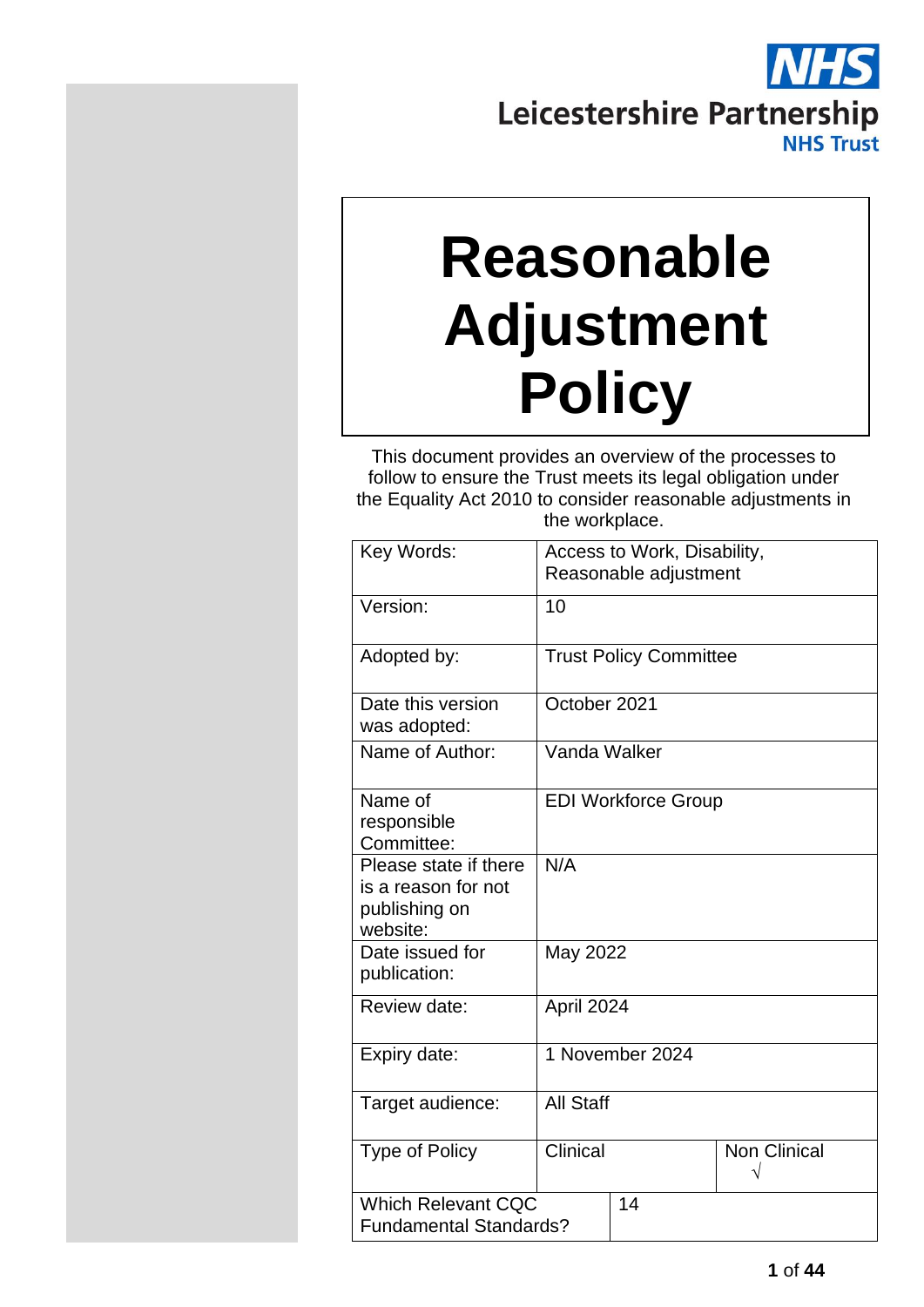#### **Table of Contents**

|                                                                                   | Page           |
|-----------------------------------------------------------------------------------|----------------|
| <b>Version Control</b>                                                            | 3              |
| Definitions that apply to this Policy & Procedure                                 | 5              |
| <b>Equality Statement</b>                                                         | 6              |
| Introduction<br>$\mathbf 1$ .                                                     | 6              |
| Aims and Objectives<br>2.                                                         | $\overline{7}$ |
| 3.<br>Scope                                                                       | $\overline{7}$ |
| Roles and Responsibilities<br>4.                                                  | $\overline{7}$ |
| Putting the Policy into Practice<br>5.                                            | 10             |
| <b>Disability Leave</b><br>6.                                                     | 16             |
| Action to be taken when Health and Safety advice conflicts with this Policy<br>7. | 17             |
| 8.<br>Grievance                                                                   | 18             |
| Exclusions<br>9.                                                                  | 18             |
| 10. Training and Resources                                                        | 19             |
| 11. Monitoring Compliance and Effectiveness                                       | 19             |
| 12. Standards and Key Performance Indicators                                      | 19             |
| 13. Dissemination and Implementation                                              | 20             |
| 14. Due Regard                                                                    | 20             |
| 15. Associated Policies                                                           | 20             |
| 16. Useful Contacts and Links                                                     | 21             |
| 17. References                                                                    | 22             |
| <b>Appendices:</b>                                                                |                |
| 1. The Meaning of Disability                                                      | 23             |
| 2. Tailored Reasonable Adjustment - Health Passport                               | 26             |
| 3. Disability Leave Request Form                                                  | 34             |
| 4. Frequently Asked Questions                                                     | 35             |
| 5. Access to Work Flow Chart                                                      | 38             |
| 6. Due Regard Equality Analysis                                                   | 39             |
| 7. Training Needs Analysis                                                        | 41             |
| 8. NHS Constitution                                                               | 42             |
| 9. Stakeholders and Consultation                                                  | 43             |
| 10. Privacy Impact Assessment Screening                                           | 44             |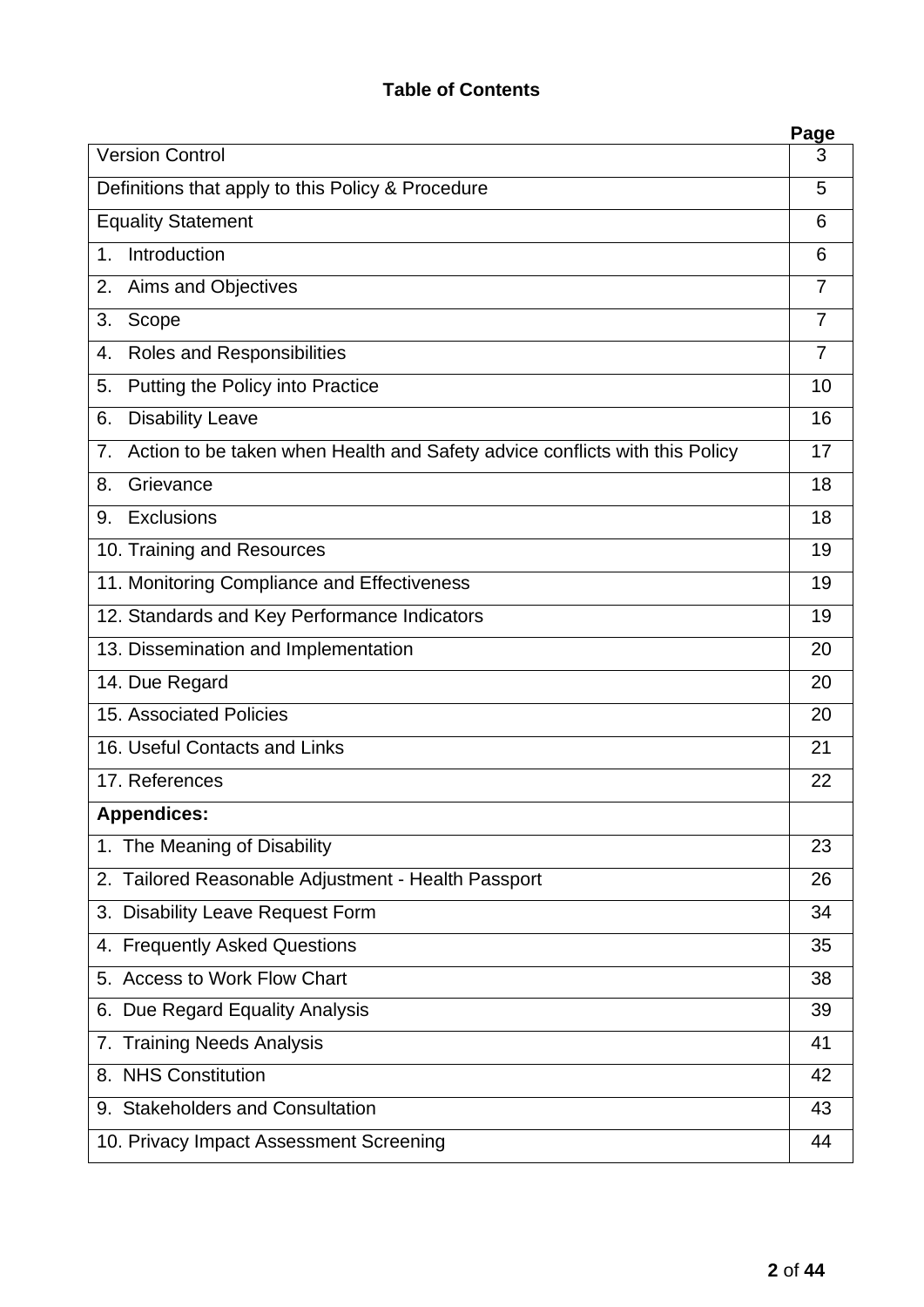## **Version Control and Summary of Changes**

| <b>Version</b><br>number | <b>Date</b>       | <b>Comments</b><br>(description change and amendments)                                                                                         |  |  |
|--------------------------|-------------------|------------------------------------------------------------------------------------------------------------------------------------------------|--|--|
| 1                        | May 2013          | Draft policy and appendices                                                                                                                    |  |  |
| $\overline{2}$           | June 12 2013      | Pre consultation amendments following review with HR                                                                                           |  |  |
| 3                        | August 2013       | Amendments following consultation with Staffside                                                                                               |  |  |
|                          |                   | Discussed with HR Operation Team for comments and<br>amendments                                                                                |  |  |
| 4                        | 18 October 2013   | Added links to sources. Comments Occupational Health and<br><b>Policy Group</b>                                                                |  |  |
| 5                        | 29 October 2013   | Added FAQ's in appendix 4.<br>Updated Monitoring and compliance table.                                                                         |  |  |
| 6                        | 21 March 2016     | Post policy review added two additional useful links Page 22<br>local support organisation for city and county residents                       |  |  |
| $\overline{7}$           | 30 September 2016 | Changes to the policy generally in terms of references and<br>format.                                                                          |  |  |
|                          |                   | Inclusion of 1.7 covering 'Conditions automatically treated as<br>a disability'                                                                |  |  |
| 8                        | September 2018    | Throughout Policy reference to Disabled Staff Support Group<br>changed to MAPLE to reflect change in name.                                     |  |  |
|                          |                   | Definitions that apply to this Policy – Added in reference to<br>Remploy who provide support for employees with mental<br>health conditions    |  |  |
|                          |                   | Section 4.5.2 – Added in details of services provided by<br>Remploy                                                                            |  |  |
|                          |                   | Section 5.2.6 & 5.2.7 - Updated references to reflect name<br>change of Data Protection & Information Sharing Policy and<br>changes under GDPR |  |  |
|                          |                   | Section 6 – Revised section on Disability Leave which now<br>includes clarity on specific amount of entitlement.                               |  |  |
|                          |                   | Section 10 – Changed to reflect how training on Policy will<br>now be provided. New Appendix 7 added on Training Needs<br>Analysis             |  |  |
|                          |                   | Section 15 – Updated with correct names of associated<br>policies. These have also been updated throughout main<br>policy where appropriate    |  |  |
|                          |                   | Section 16 – Updated useful contacts and links.                                                                                                |  |  |
|                          |                   | Section 17 – Added in additional useful references and<br>helpful guides.                                                                      |  |  |
|                          |                   | Appendix 2 – Revamped from for documenting agreement<br>following feedback from MAPLE group.                                                   |  |  |
|                          |                   | Appendix 3 – New form following changes to section 6 on<br><b>Disability leave</b>                                                             |  |  |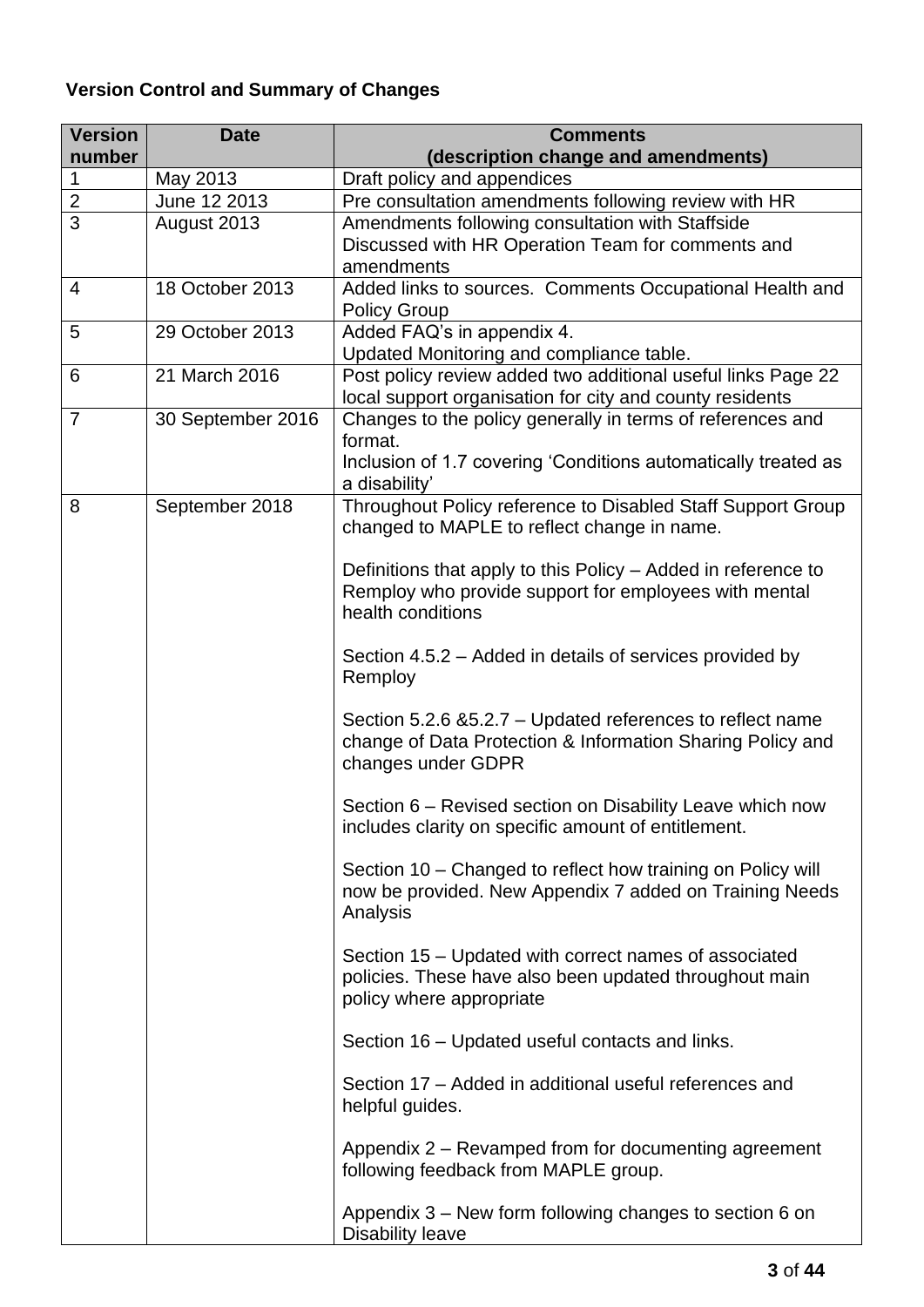|    |             | Appendix 4 – Useful links removed from this Appendix as                                                      |
|----|-------------|--------------------------------------------------------------------------------------------------------------|
|    |             | incorporated and updated into section 16                                                                     |
|    |             |                                                                                                              |
|    |             | Appendix 5 - Reasonable Adjustments Case Law removed                                                         |
|    |             | as not generally included as part of an HR policy.                                                           |
| 9  | August 2021 | Updated Equality and Human Rights to reflect the new name                                                    |
|    |             | of the team as equality, Diversity and Inclusion team and                                                    |
|    |             | updated the new email to nhs.net.                                                                            |
|    |             |                                                                                                              |
|    |             | 1.7 included the new statement to reflect the expectation of                                                 |
|    |             | staff to follow the Trust leadership behaviour model.                                                        |
|    |             |                                                                                                              |
|    |             | 4.3 bullet point 3. Updated to reflect the new blended working                                               |
|    |             | approach and home working.                                                                                   |
|    |             | 4.6 and Appendix 2 have been added to include information                                                    |
|    |             | around the use and application of the Health Passport.                                                       |
|    |             |                                                                                                              |
|    |             | 5.2.5 Confidentiality removed he/she to individuals                                                          |
|    |             |                                                                                                              |
|    |             | 5.5.3 - Added in health and safety                                                                           |
|    |             | $7.1 -$ Added in $-$ etc.                                                                                    |
|    |             |                                                                                                              |
|    |             | 7.2 - Removed 'reduce unacceptable risk', replaced with                                                      |
|    |             | 'reduce the risk to as low as is reasonably practicable'                                                     |
|    |             | 7.3 - Removed he/she wishes - replaced with 'they wish'                                                      |
|    |             | 15.0 - Added in:                                                                                             |
|    |             | • Display Screen Equipment Policy                                                                            |
|    |             | • Control of Substances Hazardous Policy and Procedure                                                       |
|    |             | • Health and Safety Personal Protective Equipment Policy                                                     |
|    |             | Appendix 10 Privacy Impact screening updated and signed<br>Appendix 5 updated to include new EDI team email. |
|    |             |                                                                                                              |
|    |             | 16.0 & 17.0 - Removed hyperlinks and replaced with web                                                       |
|    |             | addresses                                                                                                    |
| 10 | May 2022    | Section 16                                                                                                   |
|    |             | - Updated Occupational Health email and telephone number.                                                    |
|    |             | - Updated Access to Work email address.                                                                      |
|    |             |                                                                                                              |
|    |             | Appendix 5- updated the flowchart with the correct Access to                                                 |
|    |             | Work email address.                                                                                          |

All LPT Policies can be provided in large print or Braille formats, if requested, and an interpreting service is available to individuals of different nationalities who require them.

#### **Did you print this document yourself?**

Please be advised that the Trust discourages the retention of hard copies of policies and can only guarantee that the policy on the Trust website is the most up-to-date version.

#### **Contact Details of Policy Author/Owner**

**Equality, Diversity & Inclusion Team (0116) 295 7680 [LPT.EDI@nhs.net](mailto:LPT.EDI@nhs.net)**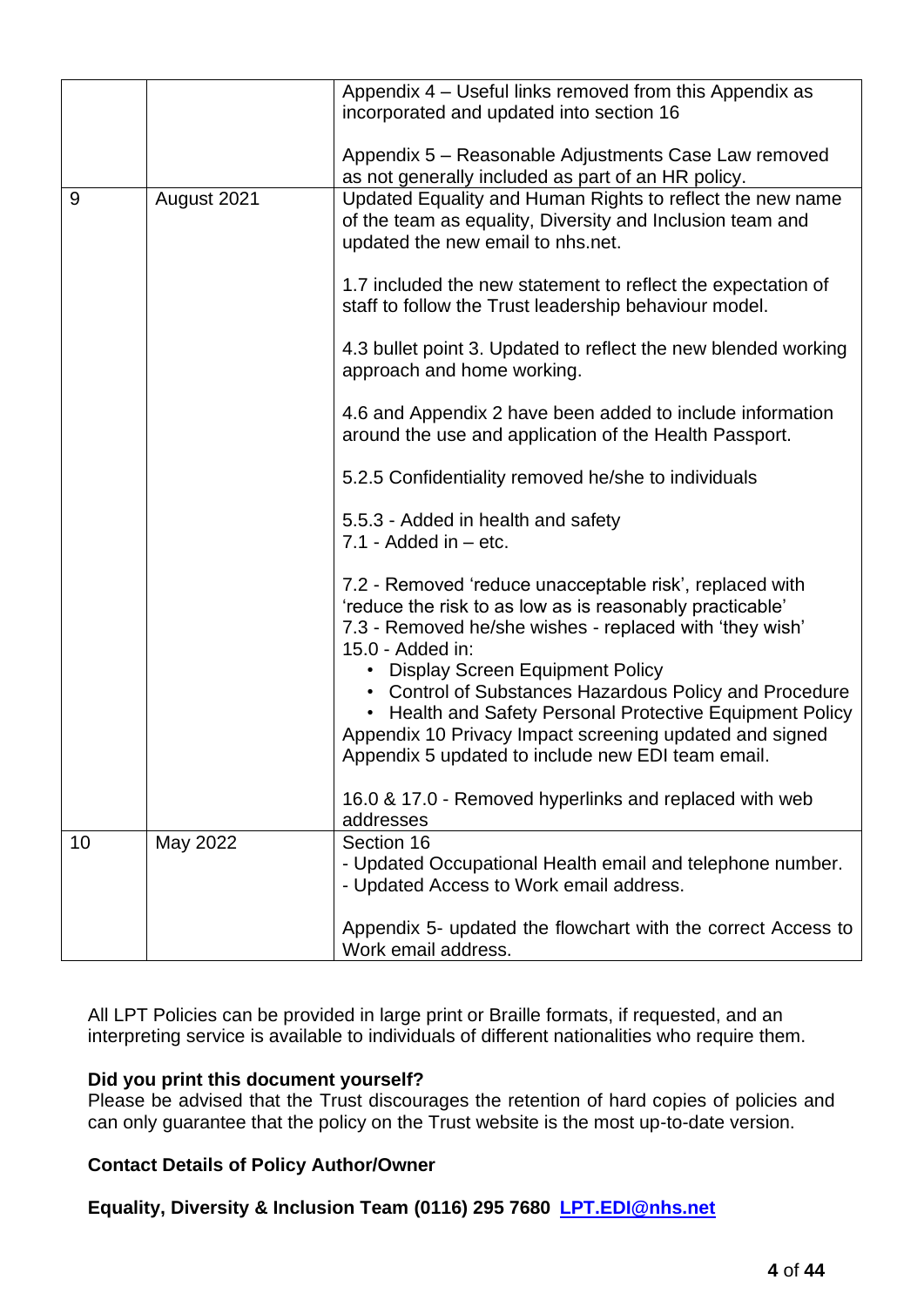| <b>Access to</b><br><b>Work</b>                                              | Access to Work is a specialist disability service delivered by<br>Jobcentre Plus, which provides practical advice and support to<br>disabled people in employment and their employers to help them<br>overcome work related obstacles resulting from disability.                                                                                                                                                                                                                                                                           |
|------------------------------------------------------------------------------|--------------------------------------------------------------------------------------------------------------------------------------------------------------------------------------------------------------------------------------------------------------------------------------------------------------------------------------------------------------------------------------------------------------------------------------------------------------------------------------------------------------------------------------------|
| <b>Remploy</b><br><b>Workplace</b><br><b>Mental Health</b><br><b>Support</b> | It is provided where an individual requires support or adaptations<br>beyond the reasonable adjustments which an employer is legally<br>obliged to provide under the Equality Act.                                                                                                                                                                                                                                                                                                                                                         |
| <b>Service</b>                                                               | Access to work for mental health conditions is provided through<br>Remploy.                                                                                                                                                                                                                                                                                                                                                                                                                                                                |
| <b>Disabled</b>                                                              | The legal definition of disability is much broader than most people<br>realise. It covers people with mobility difficulties, sight or hearing<br>impairments, learning disabilities, long-term conditions such as<br>depression, diabetes or sickle-cell anaemia and people with certain<br>illnesses such as cancer.                                                                                                                                                                                                                      |
| <b>Disability</b><br>Leave                                                   | Disability leave is a 'reasonable adjustment' under the Equality Act<br>(2010) and is distinct from sickness absence as it includes time when<br>an employee is well but absent from work for a disability related<br>reason.                                                                                                                                                                                                                                                                                                              |
| <b>Discrimination</b><br>arising from<br>disability                          | It is unlawful to discriminate against employees because of a<br>physical or mental disability or fail to make reasonable adjustments<br>to accommodate an employee's disability. Under the Equality Act<br>2010 (the Act) a person is classified as disabled if they have a<br>physical or mental impairment which has a substantial and long-<br>term effect on their ability to carry out normal day-to-day activities.<br>Day-to-day activities include things such as using a telephone,<br>reading a book or using public transport. |
| <b>Due Regard</b>                                                            | Having due regard for advancing equality involves:<br>Removing or minimising disadvantages suffered by people due<br>to their protected characteristics.<br>Taking steps to meet the needs of the people from protected<br>$\bullet$<br>groups where these are different from the needs of other people.<br>Encouraging people from protected groups to participate in public<br>$\bullet$<br>other<br>activities where<br>their<br>participation<br>life<br><b>or</b><br>in in<br>is<br>disproportionately low.                           |
| <b>Reasonable</b><br><b>Adjustment</b>                                       | A reasonable adjustment is an alteration that an employer could<br>make that would enable a disabled person to continue to carry out<br>their duties without being at a disadvantage compared to others.<br>Under the Equality Act 2010, there is a legal duty on employers to<br>make these reasonable adjustments for disabled employees.                                                                                                                                                                                                |
| <b>Social Model</b>                                                          | The Trust adopts the Social Model which is that disabled people don't<br>have 'disabilities' they face barriers by which they are 'disabled'.                                                                                                                                                                                                                                                                                                                                                                                              |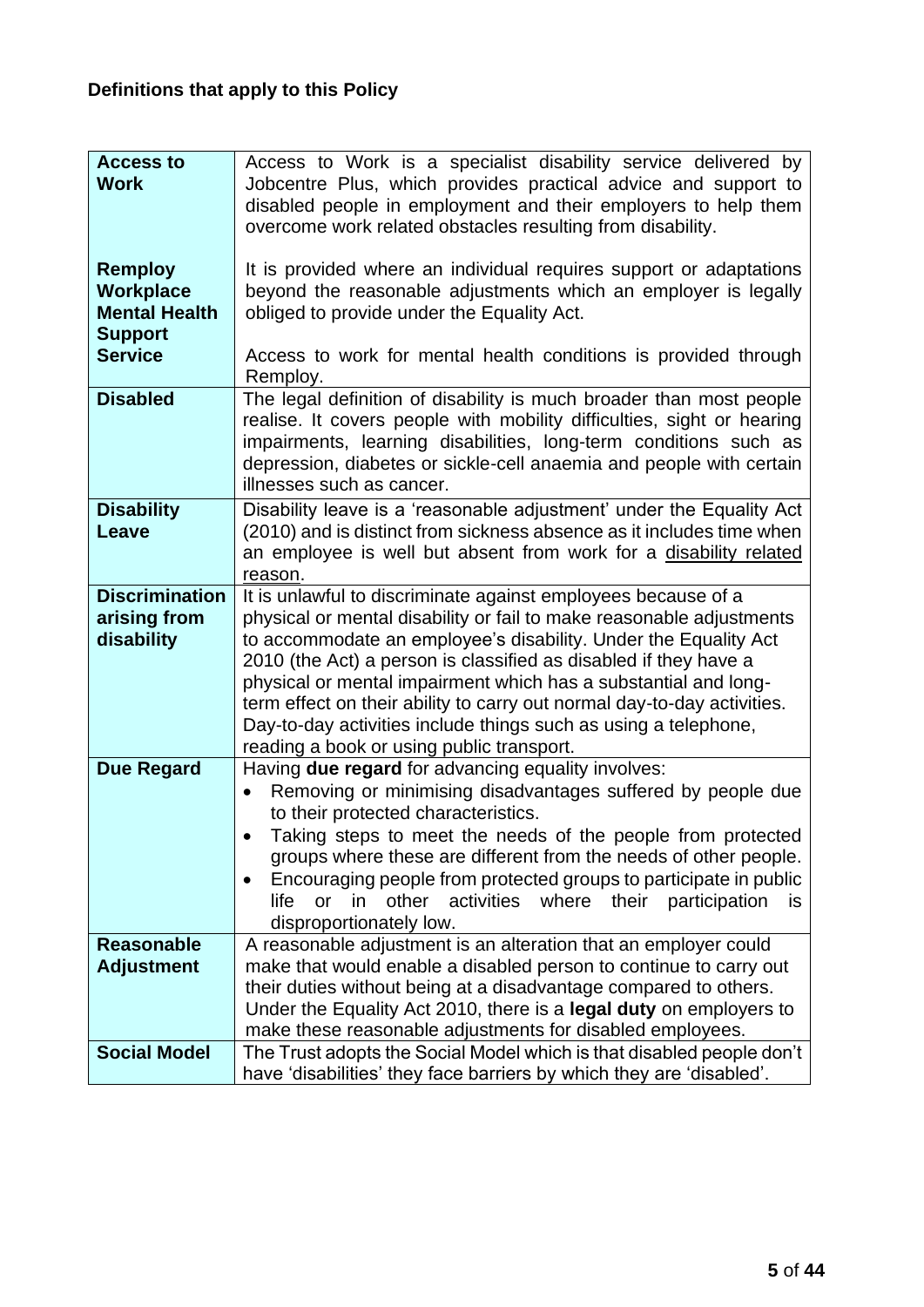#### **Equality Statement**

**Leicestershire Partnership NHS Trust (LPT) aims to design and implement policy documents that meet the diverse needs of our service, population and workforce, ensuring that none are placed at a disadvantage over others. It takes into account the provisions of the Equality Act 2010 and promotes equal opportunities for all. This document has been assessed to ensure that no one receives less favourable treatment on the protected characteristics of their age, disability, sex (gender), gender reassignment, sexual orientation, marriage and civil partnership, race, religion or belief, pregnancy and maternity.**

In carrying out its functions, the Trust must have due regard to the different needs of different protected equality groups in their area. This applies to all the activities for which LPT is responsible, including policy development, review and implementation.

#### **1. Introduction**

- 1.1 The Equality Act 2010 (The Act) requires the Trust to make 'reasonable adjustments' where a provision, criterion, function, practice, and/or physical, environmental conditions of features in premises occupied by the Trust, places a disabled person at a substantial disadvantage when compared with people who are not disabled.
- 1.2 For people with a disability or a long-term health condition, their sickness absence may have nothing to do with their disability. However, if their sickness absence is related to a disability, LPT has a duty under the Equality Act 2010 to make reasonable adjustments.
- 1.3 Reasonable Adjustments may be required when a disabled person applies for and is recruited to a post, when a member of staff becomes disabled or develops a long term health condition, when the impact of an impairment or medical condition deteriorates for an employee, when there is a change to the workplace or employment arrangements, or when there is need for a disabled member of staff to undertake further training.
- 1.4 Reasonable Adjustments may extend to the individual concerned only (such as providing a Support Worker, acquiring or adapting specialist equipment or organising transport to-from and within work) Or they may be more wide-ranging to include changes to policies, procedures or corporate functions, to working arrangements or to enable access to premises that also includes car parking, signage, light/noise levels and safe evacuation.
- 1.5 The Trust must take reasonable steps to avoid disadvantage being caused to any disabled person in relation to recruitment, retention, promotion, development, retirement and dismissal.
- 1.6 In accordance with the Trust Equality, Diversity and Inclusion Policy the Trust recognises and uses the social model of disability. This policy aims to support any disabled member of staff who requires reasonable adjustments as far as this is reasonably possible.
- 1.7 All staff should act in accordance with our Trust leadership behaviours for all and be able to evidence adherence in situations that involve discussions around reasonable adjustments. A fundamental approach to developing our Leadership behaviours for all is our ability to both give and receive feedback in a positive and insightful way. The feedback method is based on defining; Context, Understanding, Behaviour and Effect (CUBE).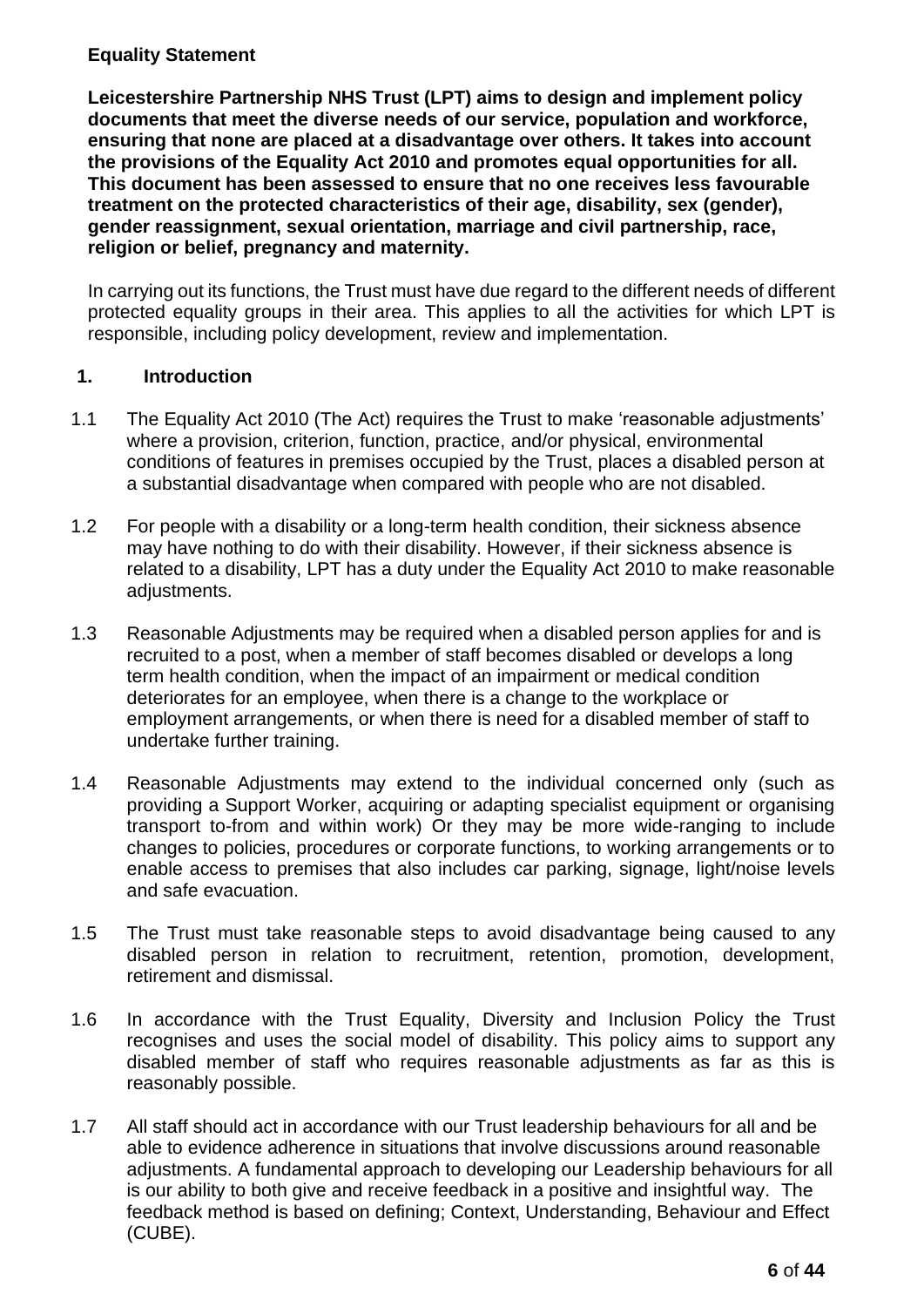#### **2. Aims and Objective**

- 2.1 This policy aims to:
	- To raise awareness amongst all managers and staff of the moral, social and legal obligations to make reasonable adjustments for people who are disabled or who have a long term health condition, and in particular, the requirements under the Act.
	- To encourage disabled staff to declare their information which enables the Trust to abide by a request for 'Reasonable Adjustments' and to feel confident in the knowledge that they will be supported by the Trust should they require them.
	- To provide managers who are responsible for making adjustments with information about their obligations under this policy, the procedure to follow, examples of adjustments that can be made and sources of support and guidance.
	- To provide staff with the procedure to be followed if they feel that this policy is not being adhered to.
	- To provide staff with the procedure to be followed if Health and Safety or Occupational Health advice conflicts with this policy statement.

#### **3. Scope**

- 3.1 All managers and staff are required to adhere to their responsibilities under this policy. These responsibilities are outlined in the following section. It is important to note that reasonable adjustments must be implemented for people who belong to the following groups, and who have an impairment or health condition that falls within the definition of 'disabled' under the Act as described in Appendix 1.
	- Permanent, temporary and bank staff.
	- Staff employed on a contractual basis.
	- Volunteers or visitors undertaking work for, in partnership with or on behalf of the Trust.
	- People on work placement with the Trust.
	- People not employed by the Trust attending Trust training or development courses, whether on or off site.
	- People on secondment to or from the Trust.
	- Office holders such as board members and non-executive directors.
	- People not employed by the Trust attending Trust related social or other events, whether on or off site.

#### **4. Roles and Responsibilities**

#### 4.1 **Trust**

- The Trust has a responsibility to ensure that it complies with the Act to the effect that staff that have an impairment or long-term health condition are not discriminated against, and have reasonable adjustments made for them as required.
- The Trust has further responsibilities to ensure that managers are made aware of their obligations towards disabled staff and are supported in fulfilling them.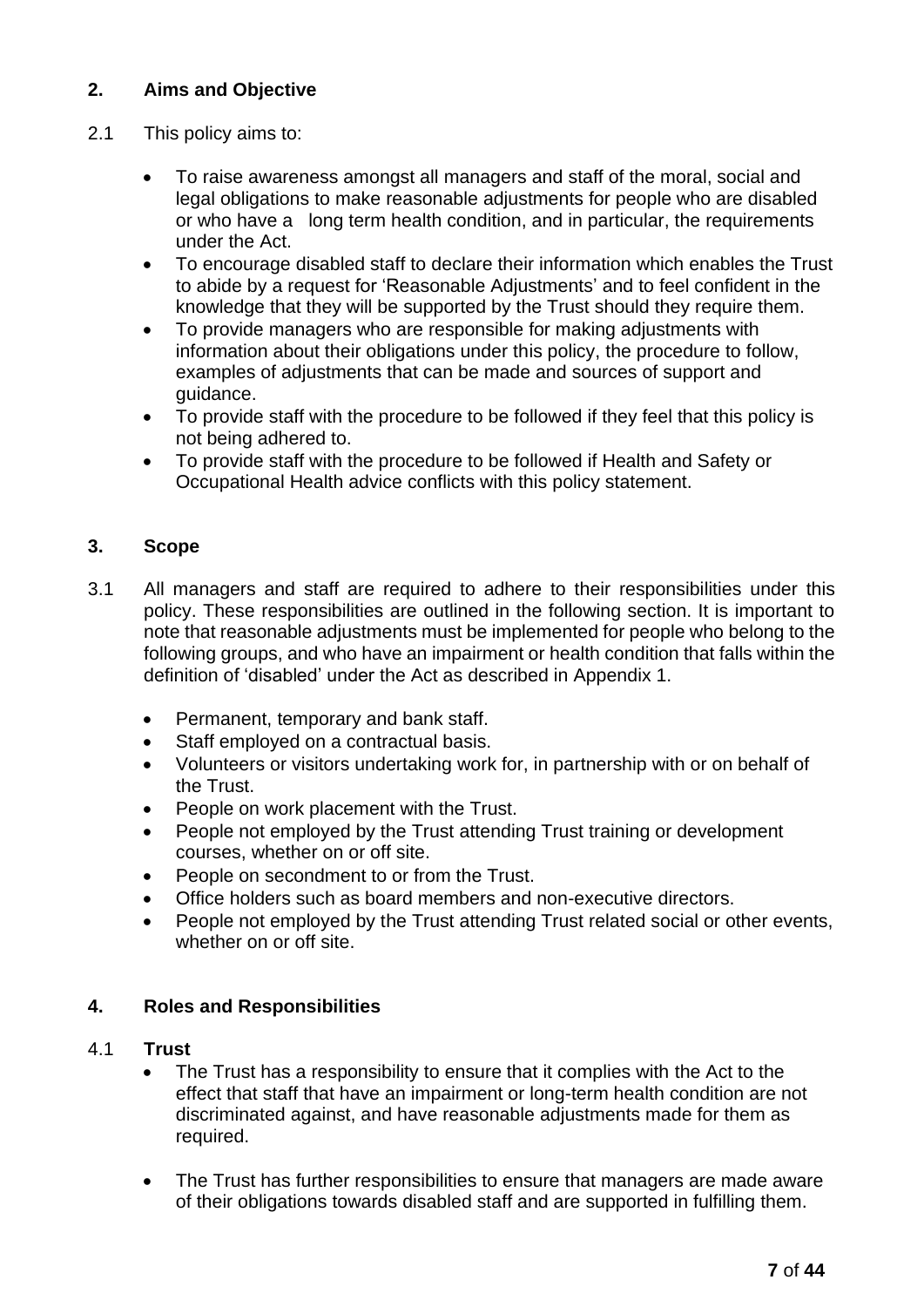- The Trust is liable for the actions of its contractors as well as staff, regardless of whether such actions are with the express or implied authority of the Trust.
- Where an adjustment is considered reasonable, the Trust has a duty to make that adjustment, except where it did not know, and could not reasonably have known, that an adjustment is required.
- The Trust has an anticipatory duty to make adjustments. It is not acceptable to not make provisions just because a specific need has not as yet been identified. It is important to make provisions even for as yet unspecified needs. For example, processes must be in place to enable provision of information in Braille, even if this has not been requested to date.
- The Trust must also be able to show that it took such steps as are reasonable to encourage disclosure, as outlined below.

#### 4.2 **Line Managers**

- When notified that a member of their staff has an impairment or long-term health condition, Managers in turn have a duty to inform/involve Human Resources (HR). The Manager should then investigate and implement any recommended reasonable adjustments in conjunction with HR. Consultation and advice should also be sought from Equality, Diversity and Inclusion Team, Occupational Health, Health and Safety advisors, Estates, IT advisor, Disabled Staff Group (MAPLE), Work Coach (previously known as Disability Employment Advisors) as well as the employee concerned.
- Where appropriate Managers may need to brief other members of the team (with the consent from the individual), particularly in situations where the reasonable adjustments require a re-distribution of work tasks, hours or a change in work location. This must be undertaken in a sensitive manner in consultation with the employee.
- Any requests from the staff member for confidentiality that could potentially impact upon the support or extent of reasonable adjustments that might be made should be discussed with the staff member.
- Line Managers will also take action to co-ordinate the implementation of reasonable adjustments following Access to Work, Occupational Health or other Health and Safety recommendations and in conjunction with the disabled member of staff, his/her manager and other relevant teams across the Trust.
- In accordance with the 'Mindful Employer' and 'Positive about Disabled People', Line managers to review the effectiveness of all reasonable adjustments and ensure they are monitored and reviewed annually, as part of the Trust Appraisal process.

#### 4.3 **Staff**

• All staff have a responsibility to understand that people with an impairment or long-term health condition that impacts upon their daily activities, may require 'reasonable' adjustments from the employer. Such adjustments are intended to tackle discrimination and create equality of opportunity for disabled employees and are carefully designed so that they do not impact negatively on the work of other staff or the organisation.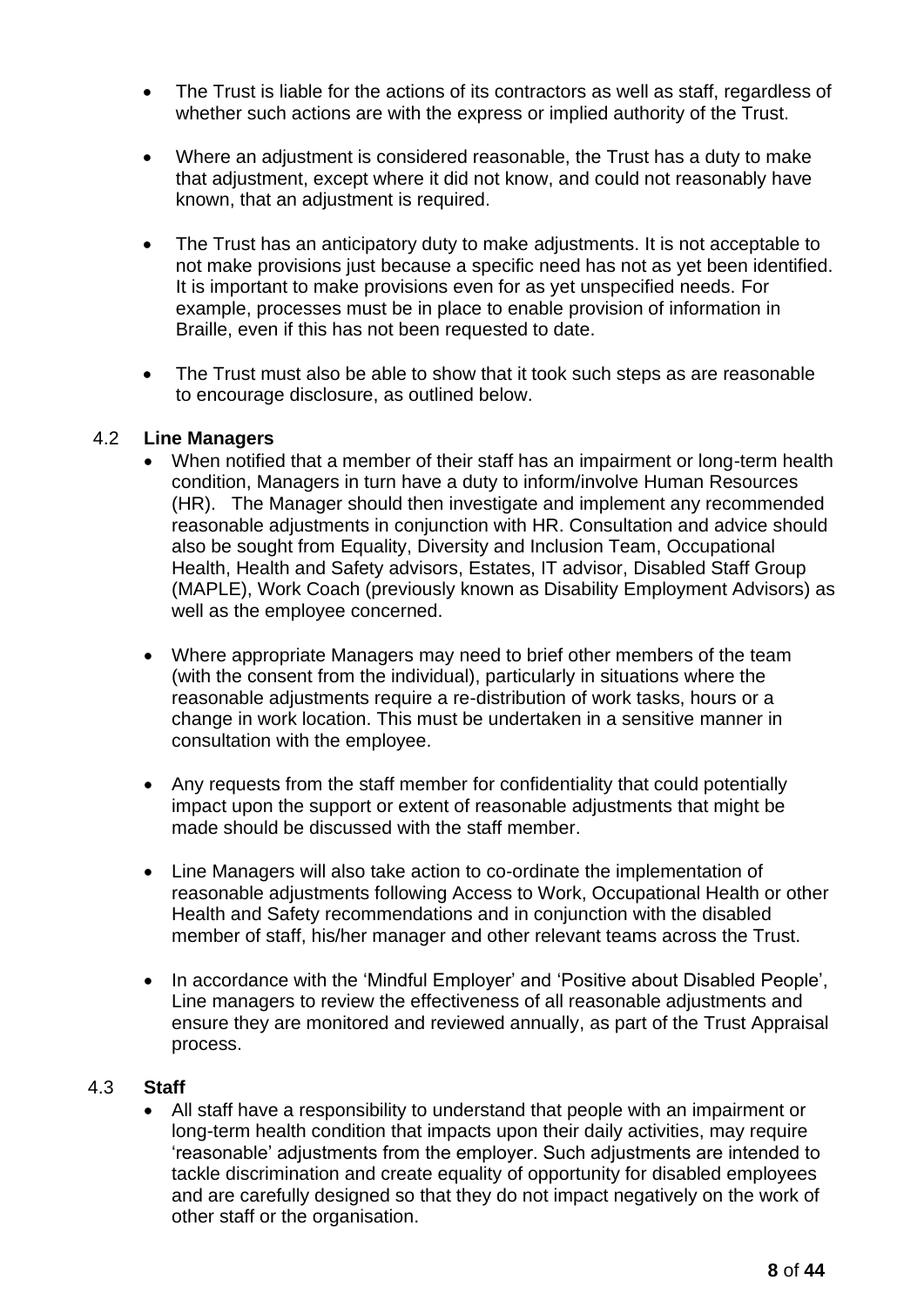- Although it is the responsibility of the Trust to take steps to find out about any need for reasonable adjustments, disabled employees have an obligation under this policy to bring to the attention of their Line Manager the fact that they have additional needs, and to assist with the investigation and implementation of reasonable adjustments as required.
- Therefore staff should maintain appropriate, timely communication with their line manager if they believe they have developed an illness or condition that may fall within the boundaries of the Equality Act and reasonable adjustments may be required to support them to undertake their role.
- Staff responsible for organising functions, events, courses and meetings must ensure that all participants and visitors are asked if they require reasonable adjustments in advance and ensure that these are investigated and implemented as appropriate. Those responsible for organising such events will notify the Guest speakers/Facilitators presenting at such functions, events, courses and meetings to make them aware of the reasonable adjustments. This applies to both face to face and on-line events, courses and meetings.
- Staff working in 'high-relevance' teams such as HR, Occupational Health, Health and Safety, Estates and Communications Department are required to consider this policy when providing reports, advice, assessments and guidance to the Trust. This includes paying due regard to any need for reasonable adjustments, adopting an inclusive approach to the employment and retention of disabled staff, promoting equality and diversity and assessing any policy and strategic developments for barriers and potential adverse impact.
- Staff networks (such as staff support group representatives, staff counsellors, staff carrying out Trade Union or professional organisations) have obligations and have a duty of care under this policy once notified that a member of staff is disabled. These are described in the following section.

#### 4.3.1 **Staff Supported by this Policy**

The individual has a responsibility to fully co-operate with Line Management, HR, other employees or supporting services in order to maintain a satisfactory level of performance and attendance. The individual should commit and follow agreed adjustments. Should any issues or concerns arise then they should raise this with their line manager at the earliest opportunity in order for it to be addressed as quickly as possible.

#### 4.4**. Human Resources**

Human Resources have a duty to take proactive measures to encourage disclosure of additional need. This can be done through adopting positive publicity, environment and workplace culture, promotion of this policy, and via the recruitment, interview, appointment or other registration processes.

#### **4.5 Access to Work (Appendix 5)**

- 4.5.1 Access to Work was introduced in June 1994.
	- A government-run programme delivered by Jobcentre Plus to help overcome barriers that disabled people come across when moving into or retaining employment.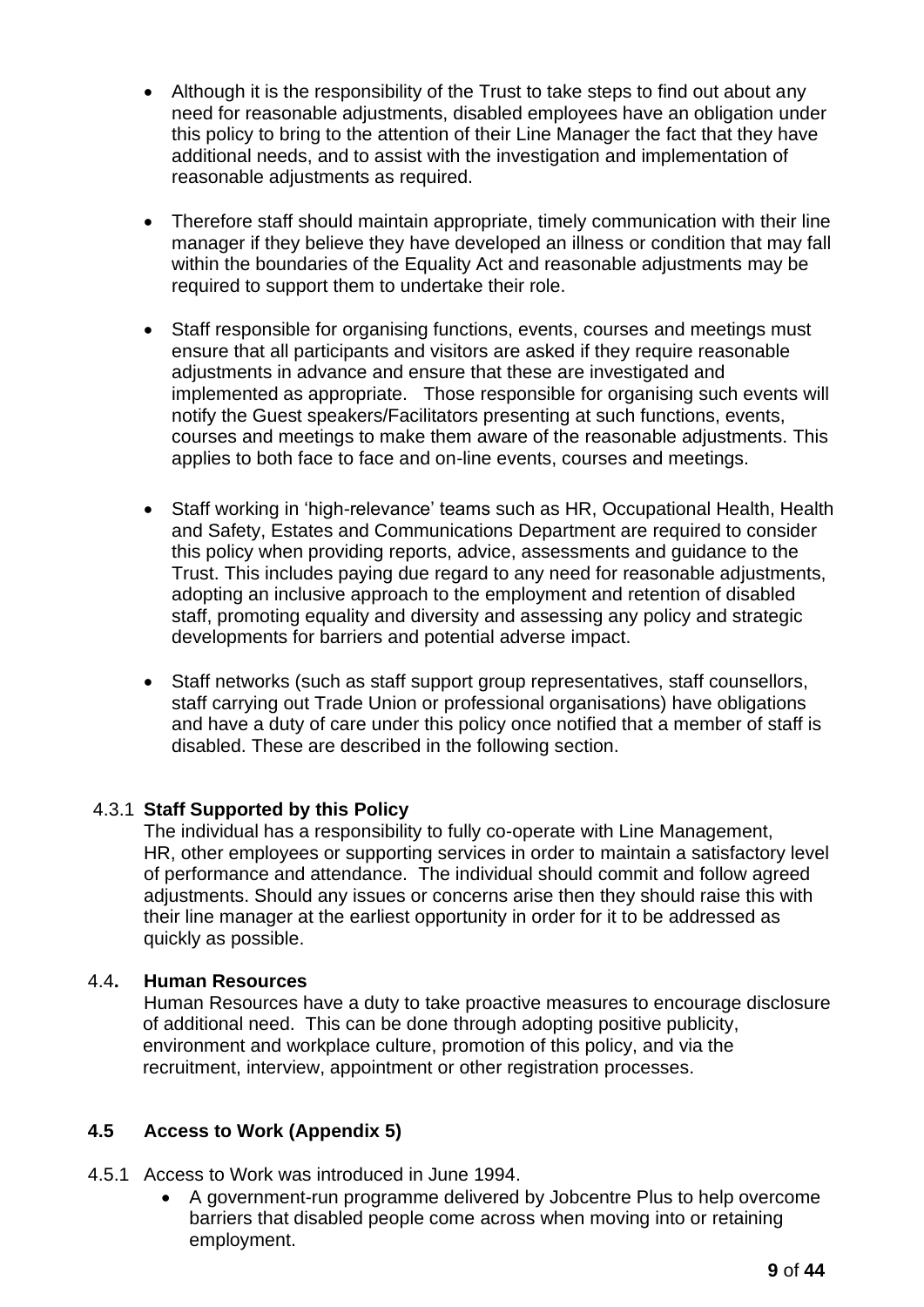- It is provided where the employee requires support or adaptations beyond those "reasonable adjustments" which an employer is legally obliged to provide under the 'Equality Act 2010'
- It is not there to duplicate funding available from other sources.
- It is a flexible programme that focuses on the needs of the individual.

#### 4.5.2 Remploy Workplace Mental Health Support Service. This free and confidential service, delivered by Remploy and funded by the Department for Work and Pensions is available to any employees with depression, anxiety, stress or other mental health issues affecting their work.

Specialist advisors provide:

- Tailored work-focused mental health support for six months
- Suitable coping strategies
- A support plan to keep employees in, or return to work
- Ideas for workplace adjustments to help employees fulfill their role
- Practical advice to support those with a mental health condition.

#### **4.6 Disability Health Passport**

4.6.1 LPT have introduced a Health Passport (appendix 2) which can be used by employees (and supported by managers) to record the needs of employees with disabilities and/or long-term health needs.

4.6.2. The Health Passport is a voluntary scheme that will enable employees to transfer their reasonable adjustment requirements if they are moving from one part of LPT to another (as well as to other organisations who have adopted the Health Passport Scheme). This may be within a service area or to a completely different service. It avoids the need for staff to undergo a process of having to explain or justify a reasonable adjustment where one is not required where the new role is similar to or not substantially different to the one that the post-holder previously occupied.

4.6.3 There may be a need to review the Health Passport where the circumstances of the staff member change. This is similar to the requirements of Access to Work who need to be informed if the individual's circumstances alter.

4.6.4 The line-manager must take in to account the Health Passport when making reasonable adjustments to the workplace to accommodate the staff member concerned.

#### **5.0 Putting the Policy into Practice**

There are 5 steps to be followed as applicable to ensure that this policy is carried out in practice. All staff should be familiar with each of the following steps in turn.

#### 5.1. **Step 1 - Identification of Reasonable Adjustments**

New and existing staff may not declare they are disabled or have long-term health conditions because:

• They feel that they won't get a job, training, development or promotion.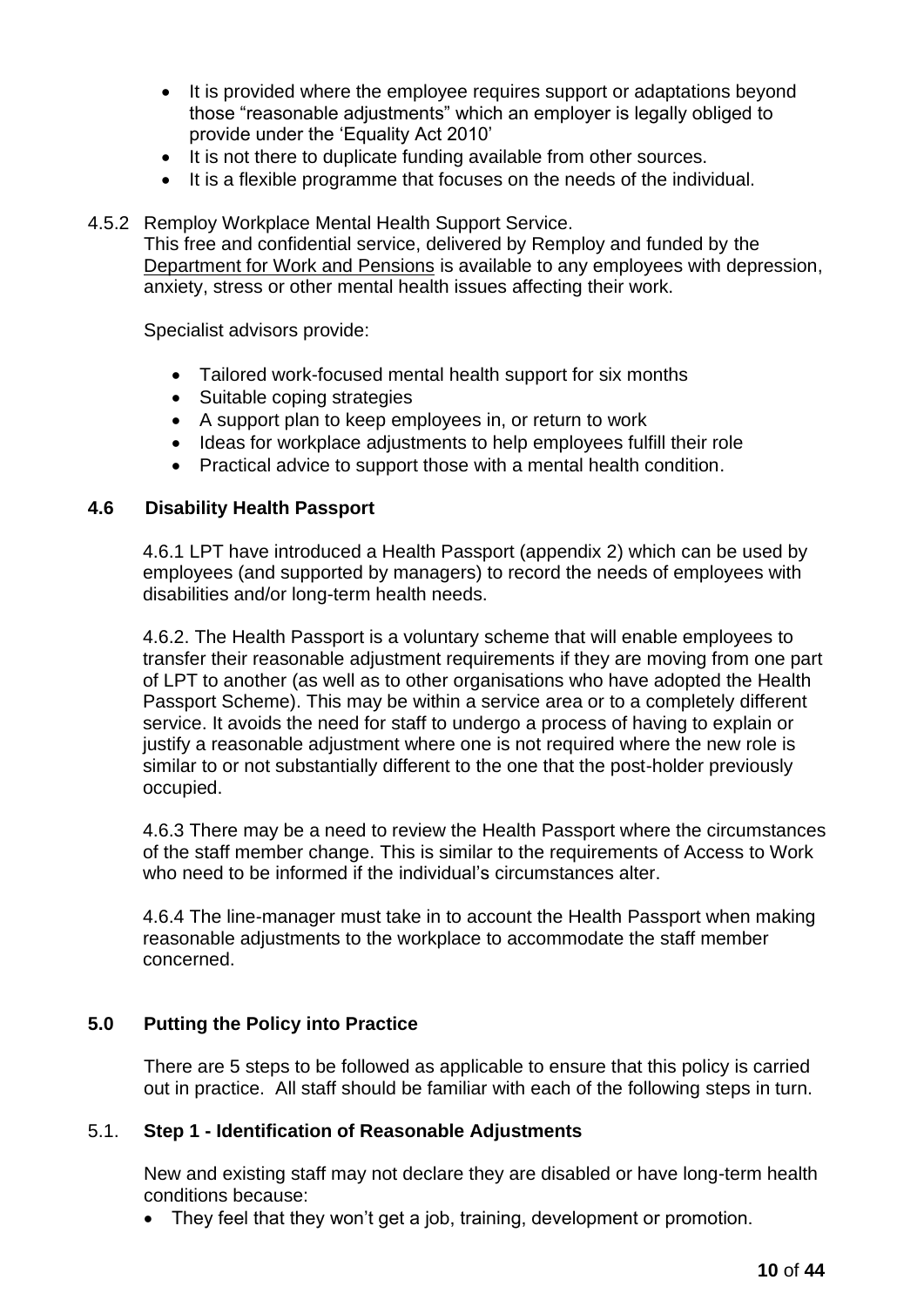- Their impairment is hidden and they feel embarrassed about bringing it up because it may be seen as trivial.
- Previous negative experiences in employment have left them worried about raising it.
- They may not like to ask for help or feel that they can manage and want to fit-in and not make a fuss.
- They are scared of losing their job.
- They think that they will be received unsympathetically or be told to "just get on with it"
- 5.1.1 The anticipatory duty placed upon the Trust requires staff to take reasonable steps to find out whether reasonable adjustments are needed. Such steps might include:
	- Recruitment stage (pre-appointment) applicants will be asked if they require any reasonable adjustments to enable them to attend their interview for a specific post.
	- Asking all staff at appointment with the Trust if they have any additional needs as a result of an impairment or health condition. A clear explanation of why such information is sought, who else will see or have access to the information, what will be done with the information and how it will be used to trigger follow-up support or adjustments should be provided. Rather than asking staff to identify if they are disabled, it is more useful to ask if a member of staff may need any adjustments and what they may be.
	- An example statement for use verbally or in written communications is: *'The Trust aims to be an equal opportunities and diverse employer. Please let us know if you have any access needs regarding premises, information, communication media or with regard to participating in our processes, services and events'*.
	- Providing on-going opportunities for disclosure since many new staff may be hesitant to disclose additional needs at the start of employment. This might be done through the annual Appraisal process and/or, reminders of support available to meet additional needs at team briefings, and through email bulletins etc.
	- Ensuring that staff are informed of the Trust's positive stance towards recruitment and retention of disabled staff through practices such as attaining and using the two-ticks accreditation symbol and ensuring high profile for the Disabled Staff Support group (MAPLE).
	- Projecting a clear welcoming message to the public and staff through literature i.e. recruitment, Trust Annual Report, ensuring full access to website, using appropriate language in written materials and showing positive photographs or illustrations of disabled people.
	- In compliance with the Act, ensuring Trust-wide promotion of equal opportunities for and positive attitudes towards disabled people, as well as elimination of unlawful discrimination and harassment.
	- Signpost staff during induction and core mandatory training to key aspects of the policy in the context of equality and human rights awareness.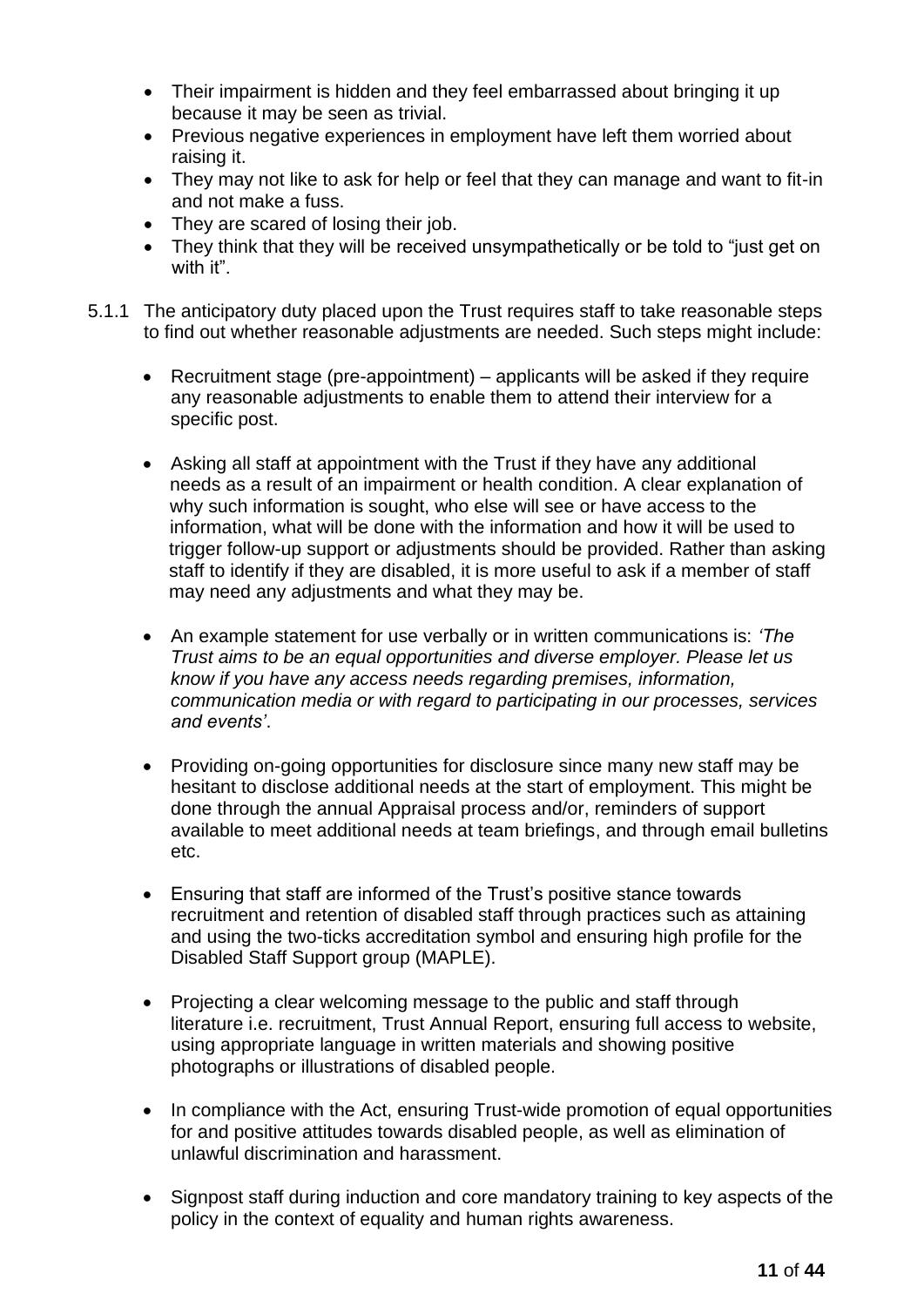#### **5.2. Step 2 - Action to be taken when notified that a person has additional needs**

Under this policy all staff who are notified that a person is disabled and requires reasonable adjustments to be made, have a duty either:

- To investigate and implement such adjustments (if they are in position of event organiser / facilitator or manager for that employee); or
- To advise the member of staff to talk to his/her line manager about their additional needs (if a colleague has disclosed privately or in confidence). Please note: Issues of confidentiality are addressed in section. 5.2.4.
- 5.2.1 If a person requests adjustments to be made, then it is the line manager's responsibility to investigate and implement them as fully as possible, taking advice from the range of sources given below and in accordance with any request for confidentiality. Refusal to make an adjustment, or any decision to substitute a request for a specific adjustment for an alternative one, must be explained in full and in writing to the Director of Human Resources and OD. They will have the responsibility for the final decision on the appropriate course of action.

**N.B:** It is important to remember that only a Chair of an Employment Tribunal has the authority to determine whether a person's impairment or health condition affords them protection under the law

- 5.2.2 When determining the kinds of adjustments that might be both reasonable and appropriate, staff may wish to take advice from:
	- The disabled person himself/herself, who will know their own needs and, in most cases, the kinds of adjustments that will be most effective
	- Occupational Health, who may provide a report of recommendations regarding working environment and practices.
	- Health and Safety, who may undertake a risk assessment and indicate any changes to procedures, provision of additional training or purchase of extra equipment that is required.
	- Access to Work, who will fund a 'Vocational', 'Ergonomic' and/or 'technology and equipment' assessment of need for the employee that is undertaken by an appropriate impairment or medical specialist, and that recommends solutions to any potential barriers. In most cases, Access to Work will fund whole or part of these recommendations (see Appendix 5 for details). Other internal/external personnel with appropriate expertise that might include Estates, IM&T, and local/national specialist organisations for disabled people e.g. Health@Work, REMPLOY, and Leicestershire Centre for Integrated Living (LCIL) [http://www.lcil.org.uk.](http://www.lcil.org.uk/) There may be occasions where multi agency advice is linked together to ensure the needs and adjustments are most effective.
- 5.2.3 Where the impairment and need for adjustments is clear, no proof of confirmation is necessary. However, for hidden impairments or long-term health conditions, evidence of need might be requested prior to undertaking adjustments (such as medical confirmation, or Educational Psychologist's report in the case of Dyslexia or other learning difficulties).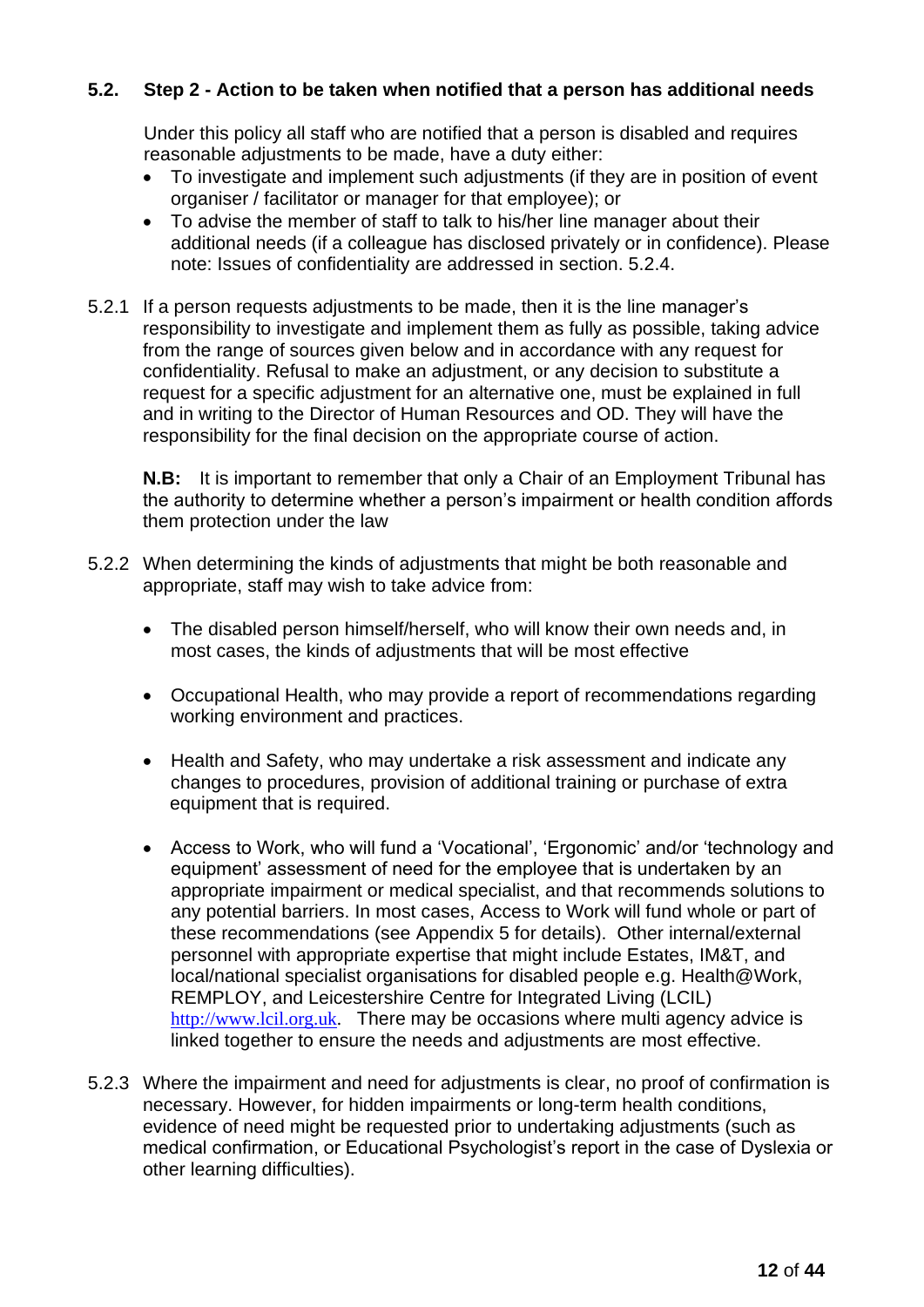#### 5.2.4 **Confidentiality**

Staff who are made aware of a colleague's impairment or health condition in confidence must:

- Advise the colleague to discuss their needs with their line manager, or other departmental manager, drawing their attention to this policy and other appropriate documents and corporate commitments.
- Advise the staff of other sources of support available (such as Union and Staff Associations, staff networks, counselling services such as AMICA etc.
- Discuss options regarding confidentiality (such as if, how and on what terms any aspect of the disclosed information might be brought to the attention of management, whether information might be shared anonymously, etc.)
- If individuals feel that the disclosed information may have health and safety or legal implications, inform the person of the extent to which confidentiality can/cannot be maintained, and of the obligation to inform management. The disabled person must be included in all discussions regarding his/her impairment or health condition.
- 5.2.5 Permissible Breach An individual's breach of confidentiality can only occur where the disabled person's own safety is at risk, where the safety of others is at risk, or where a failure to disclose may result in criminal activity. Please see Data Protection and Information Sharing Policy plus the Individual Information Rights Policy for more information or go to the Data Privacy team for advice regarding confidentiality matters.
- 5.2.6 The Trust recognises that in some situations other colleagues may become aware of a staff members impairment or health condition that requires a reasonable adjustment to be made (regardless of whether or not there will be an outcome of a reasonable adjustment). Should this be the case the information must be treated as confidential and cannot be forwarded to a third party without the consent of the staff member concerned. This is because the impairment /health condition of the staff member is classed as 'special category data' under the General Data Protection Regulation (GDPR) (EU) 2016/679 and the Data Protection Act 2018.

#### **5.3 Step 3 - Making Reasonable Adjustments**

- 5.3.1 The Act does not provide employers with a complete list of adjustments because adjustments may vary between members of staff, their experience of their impairment and the type of work they carry out. Subsequently there is no 'one size fits all' method to use. Some examples of reasonable adjustments that you can make include (this list is not exhaustive):
	- Flexible working arrangements in relation to hours, location and distribution of duties.
	- Disability leave or time off for assessment, rehabilitation, treatment or counselling.
	- Making adjustments to premises to enhance access for individuals with physical or sensory impairments, mental health or learning needs, or health conditions such as epilepsy or diabetes.
	- Acquiring or modifying equipment e.g. magnifier, induction loop, desk-lamp, larger PC screen, adjustable-height furniture, voice activated software or a telephone adapted with an amplifier.
	- Providing additional training.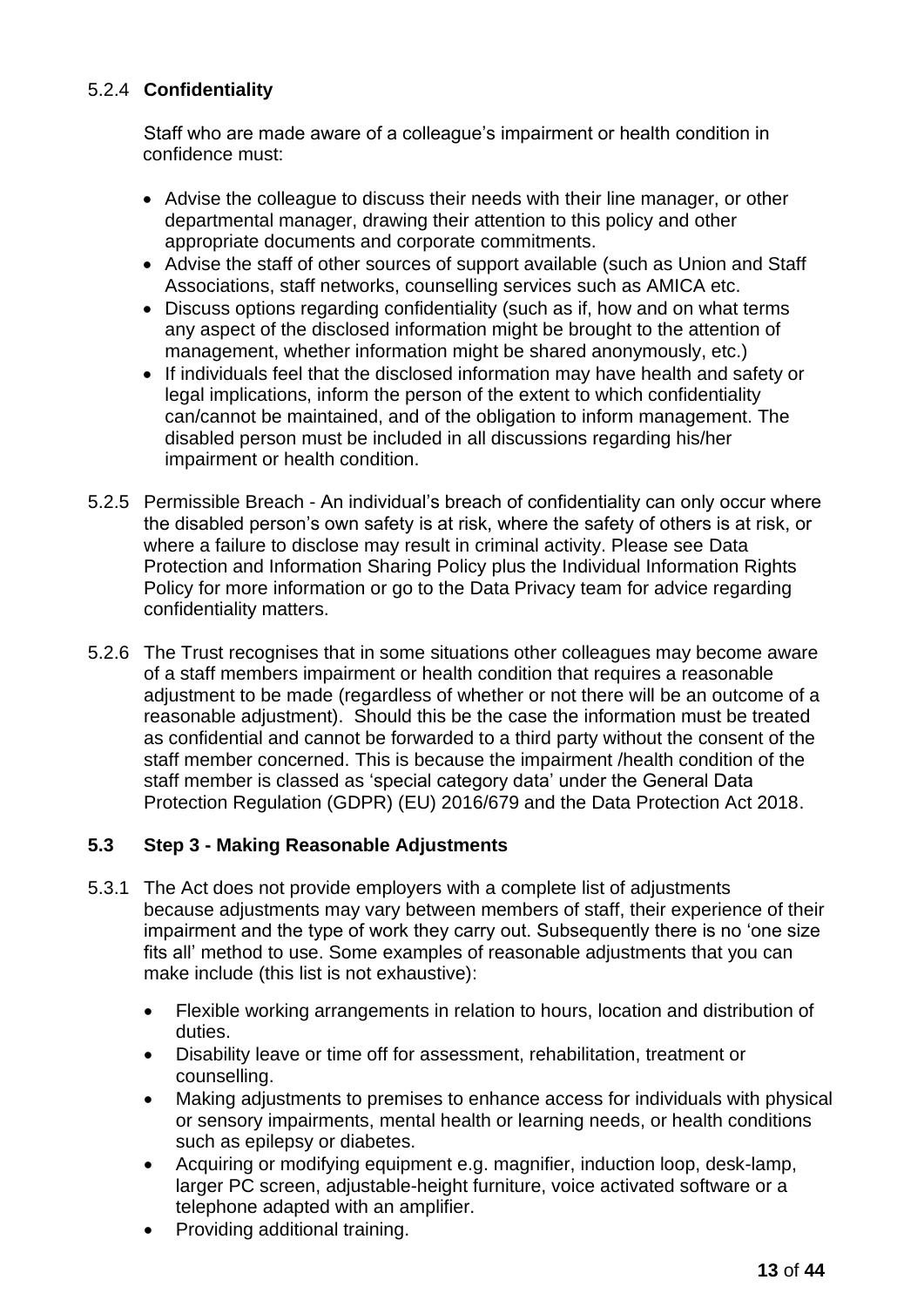- Providing additional supervision or mentoring.
- Transcribing or modifying instructions e.g. putting agendas, minutes or other information into accessible formats such as large font, Braille or CD-ROM, making documentation available electronically via email attachment or on the Intranet.
- Modifying procedures for testing or assessment.
- Providing a reader or interpreter.
- Allowing the member of staff to work in a private room if most work is done in an open-plan office.
- Redeployment of an employee into a suitable alternative role. Please refer to the Attendance Management and Wellbeing Policy and Procedure.
- Allowing extra breaks to help an employee cope with fatigue
- Moving a work base for example, transferring to a ground-floor office if breathlessness makes it difficult to climb stairs
- **N.B:** In defining what is 'reasonable' for the purposes of the Act, only a court or employment tribunal can confirm this. In doing so, they will consider the following factors:
	- The effectiveness of the adjustment in preventing the disadvantage.
	- The practicality of the step.
	- The financial and other costs to the Trust.
	- The extent of any disruption caused.
	- The extent of the Trust's financial and other resources.
	- The extent of financial assistance that might be given to the Trust through, for example the Access to Work scheme
	- The impact on other staff.
	- Any prescribed standards or professional requirements for the role.
	- Adjustments made for other disabled staff.
	- The extent to which the disabled person is willing to co-operate.

#### **5.4 Step 4 - Tailored Adjustment Agreement - Health Passport**

- 5.4.1 A template of the 'Tailored Adjustment Agreement Health Passport' can be found in Appendix 2. A 'Tailored adjustment agreement – Health Passport' is a living record of reasonable adjustments agreed between a disabled employee and their line manager.
- 5.4.2 The purpose of the agreement is to:
	- Ensure that both parties, the individual and the manager, have an accurate record of what has been agreed.
	- Minimise the need to re-negotiate reasonable adjustments every time the employee changes jobs are re-located or assigned a new manager within the organisation.
	- Provide employees and their line managers with the basis for discussions about reasonable adjustments at future meetings.
- 5.4.3 A tailored adjustment agreement health passport should be completed within 3 months of the disability being highlighted to management. The agreement is a live document and should be reviewed regularly by both the employee and manager and amended as appropriate by either side. As a minimum a bi-annual review should be undertaken. Expert advice from third parties, such as occupational health, Access to Work or IT specialists may be needed before changes can be agreed and implemented.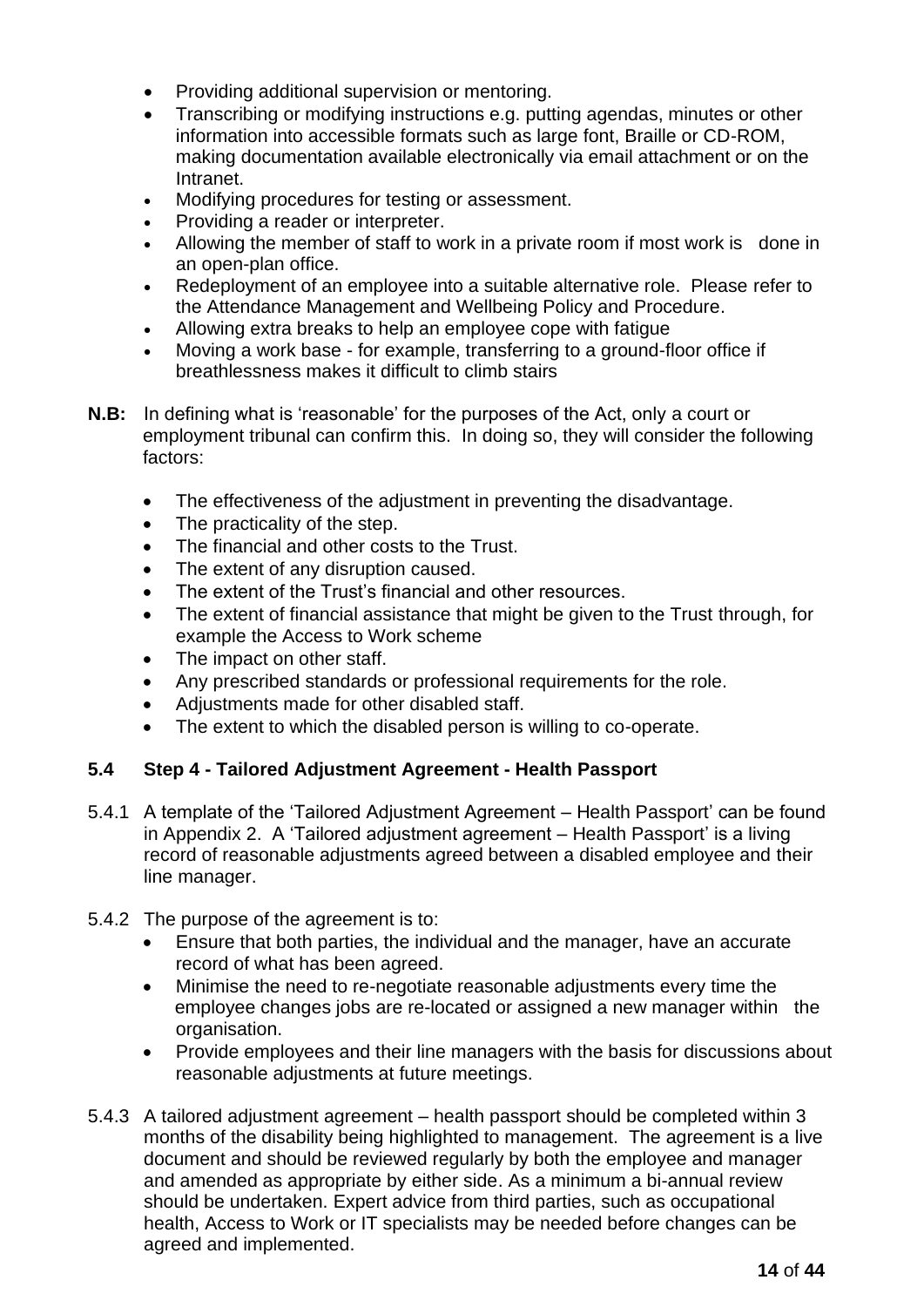5.4.4 New line managers of employees with 'Tailored adjustment agreements – health passport' should accept the adjustments outlined in the agreement as reasonable and ensure that they continue to be implemented. The agreement may need to be reviewed and amended at a later date, but this should not happen until both parties have worked together for a reasonable period of time.

The agreement allows the employee to:

- Explain the impact of their disability at work.
- Suggest adjustments that will make it easier for them to do their job.
- Obtain further information from their doctor, specialist or other expert.
- Request an assessment by occupational health, Access to Work or another expert.
- Review the effectiveness of the adjustments agreed.
- Explain any change in circumstances.
- Be reassured that their line manager knows what to do if the employee becomes unwell at work and who to contact if necessary.
- Know how and when their line manager will keep in touch if the employee is absent from work because of illness or a disability related reason.

#### 5.4.4 The agreement allows the line manager to:

- Understand how a particular employee's disability affects them at work.
- Explain the needs of the business or organisation.
- Explain the organisation's Attendance Management and Wellbeing Policy and Procedure and Reasonable Adjustments Policy.
- Recognise signs that an employee might be unwell and know what the employee wants to do in these circumstances including who to contact for help.
- Know how and when to stay in touch if the employee is off sick.
- Consider whether or not the employee needs to be referred for an assessment by an occupational health or another adviser to help both parties understand what adjustments are needed.
- Review the effectiveness of the adjustments already agreed including the continuing need for such arrangements.

#### **5.5 Step 5 - Review of Fitness for purpose**

- 5.5.1 It is important to remember that a reasonable adjustment that has worked effectively for many years may stop being as effective as the person's impairment or health condition changes or the nature of the work itself changes. It is equally important to remember that two people with the same impairment may require different reasonable adjustments to be made.
- 5.5.2 It is recognised that in some cases an adjustment may be put in place, which the person with the responsibility to do so believes is effective, but which the disabled member of staff feels is not adequate.
- 5.5.3 In this situation, the line manager should take the following action:
	- Review the effectiveness of the adjustment to identify concerns (if any).
	- Discuss alternatives that could address the difficulties identified.
	- Seek specialist advice from internal and external sources (e.g. Occupational Health, Equality and Human Rights team, a disability employment advisor at Jobcentre plus, etc.) and health and Safety.
	- Implement new reasonable adjustments if relevant.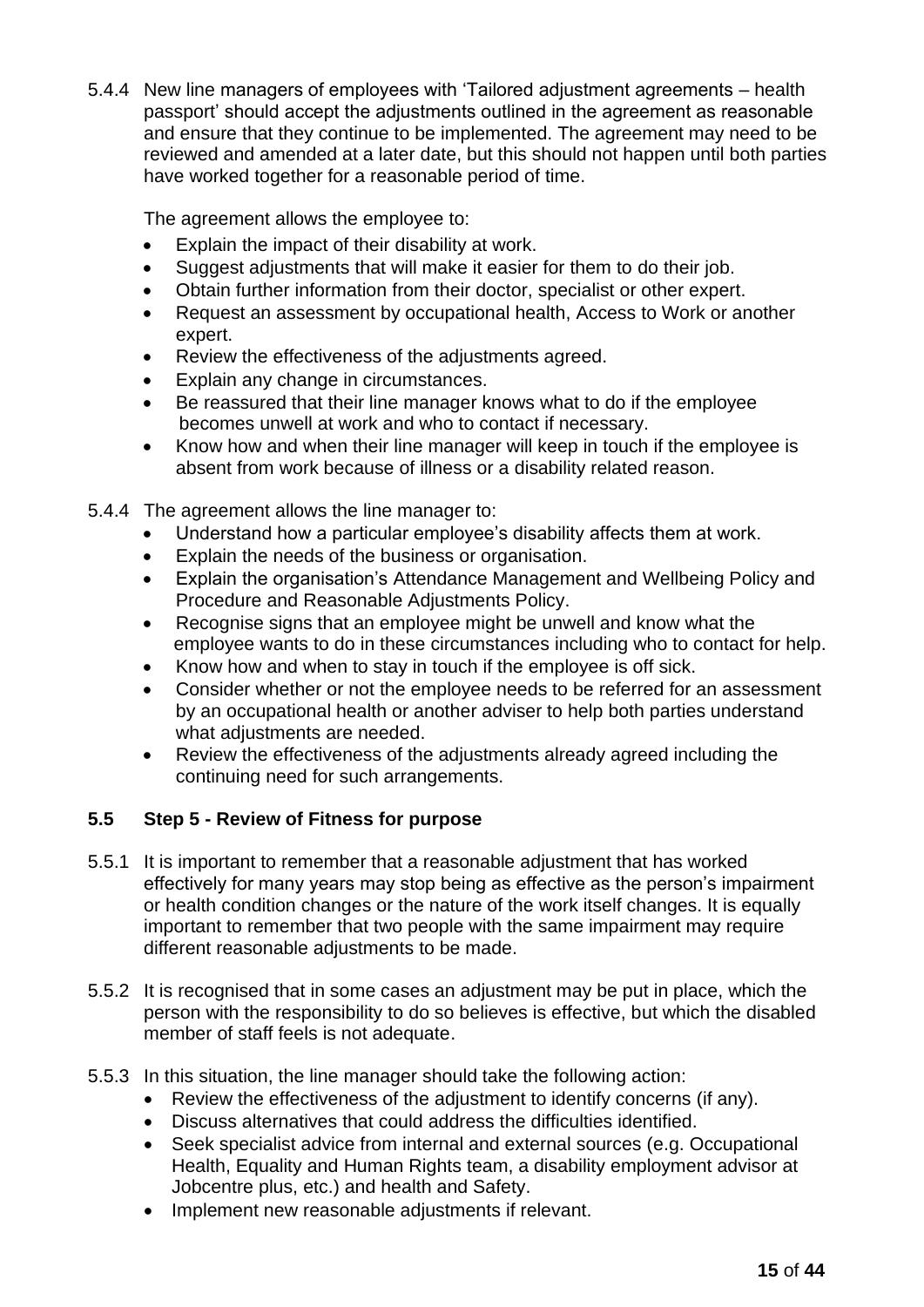- Review the effectiveness on a regular basis. A review must take place at least every 12 months or more frequently if required.
- 5.5.4 The member of staff concerned has a responsibility to co-operate with this process.

#### **6.0 Disability Leave**

- 6.1 Disability leave is not the same as Sick Leave or Special Leave. Disability leave is a 'reasonable adjustment' under the Equality Act (2010) and is distinct from sickness absence as it includes time when an employee is well but absent from work for a disability related reason.
- 6.2 A maximum of 6 days paid leave (45 hours) pro rata for part time workers, can be requested by employees per annual leave year (April to March) and should be monitored and recorded appropriately. It should be noted that this time can be taken in hours or days, where appropriate and can include travel time
- 6.3 A Disability Leave request form (Appendix 3) must be completed and sent to your line manager. Managers may wish to seek advice from the HR department when considering requests for Disability Leave and please refer to Appendix 4 Frequently Asked Questions for further information.
- 6.4 Some examples of reasons for planned disability leave (but are not limited to leave that is associated with their disability for the following:-
	- Hospital, doctors, or complementary medicine practitioner's appointments (by accredited practitioners)
	- Hospital treatment as an outpatient
	- Assessment for such conditions as dyslexia and dyspraxia etc.
	- Hearing aid tests
	- Training with a guide dog or hearing dog
	- Counselling/ therapeutic treatment
	- Physiotherapy/Occupational therapy/Speech & Language therapy
	- Patient education
	- The adjustment/mending of technical aids.
- 6.5 Where disability leave is being accessed for a medical appointment employees are required to bring evidence of such appointments to their line manager.
- 6.6 There may be exceptional occasions where an employee requires a period of unplanned disability leave for a longer period than the maximum of 6 days (45 hours) pro rata for part time workers. Some examples may include (but are not limited to):
	- A period of time off while reasonable adjustments are made at work
	- To allow an employee with either a newly acquired disability, or where there has been a significant change in the condition, to make changes inside and outside work, in order to accommodate their disability where there is a need for substantial changes to be made.
- 6.7 In such circumstances the employee can submit a disability leave request form (Appendix 3) to their line manager for an extended period of disability leave. Such cases will be approved at the discretion of the head of service.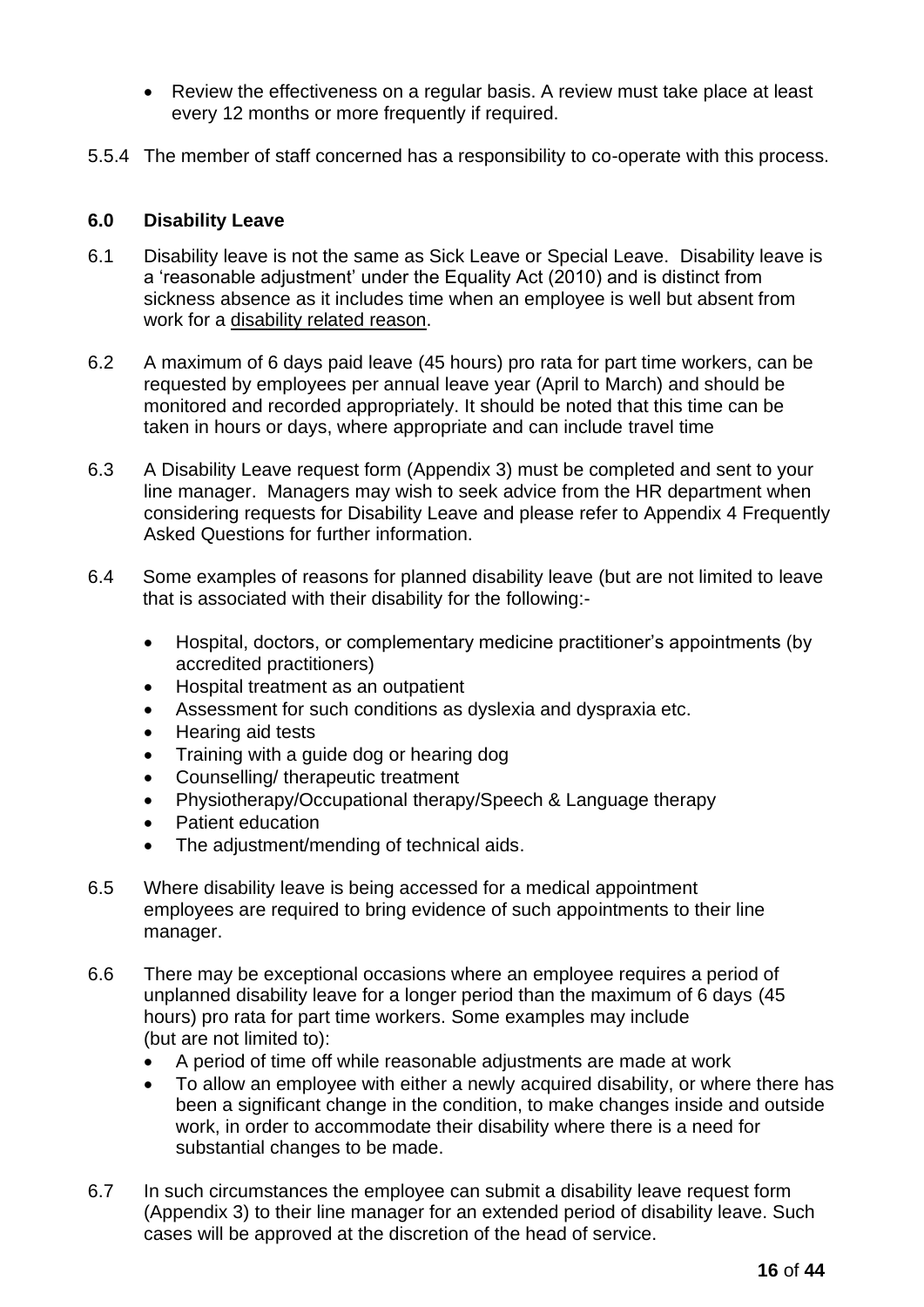- 6.8 Every effort should be made not to delay the return of an individual who is fit to return to work.
- 6.9 Employees must be clear that the Trust is entitled to expect a reasonable level of attendance from all staff members. Although the Equality Act will be considered when managing sickness absence, it will not automatically prevent a member of staff from going through the levels of the Attendance Management and Wellbeing Policy and Procedure.
- 6.10 If an employee is absent due to sickness and it becomes clear that they may now qualify for disability leave they should discuss this with their line manager and submit a Disability Leave Request Form (Appendix 3).
- 6.11 Time spent on Disability Leave is counted as continuous service for all contractual benefits, including accruing annual leave, sick leave, and pension rights.
- 6.12 Disability leave must not be included for the purposes of assessing performance, promotion, attendance, selection for redundancy, and similar issues. To do so might discriminate against the employee with a disability.
- 6.13 Disability leave should be recorded by managers separately as 'disability' and 'nondisability-related' absences. Appendix 3 must be completed and signed by managers recorded onto the Electronic Staff Record system (ESR) or health roster. **\*** For line managers / ESR – to record on to ESR, select the following:
	- o Absence Type: Special Increasing Balance
	- o Absence reason: Disability leave.
	- $\circ$  If using Health roster create an unavailability; the group will equal other leave and the reason should be DL (Disability Leave).
- 6.14 Line Managers are expected to keep a record of the number of 'Disability Leave' days taken throughout the leave year.
- 6.15 Appeals about the amount of disability leave allowed should be dealt with through the Trusts Grievance and Disputes Policy and Procedure.
- 6.16 If an employee does not believe they are disabled or does not wish to be included under the definition then disability leave does not apply.

#### **7.0 Action to be taken when Health and Safety advice conflicts with this Policy**

- 7.1 It is recognised that sometimes advice given from a Health and Safety perspective may conflict with this policy. Whilst the Health and Safety at Work etc Act 1974 and related regulations are prioritised above the Equality Act (in that employers are not expected to place disabled and other staff at inappropriate risk), The Equality Act does require consideration of any potential Reasonable Adjustments that, if implemented, might lessen the risks posed.
- 7.2 All advice must be reviewed carefully to ascertain the extent to which an adjustment might mitigate or reduce risk, and even apparently hazardous situations may be managed with reasonable adjustments by, for example, adapting procedures, purchasing equipment or providing additional training. The risk assessment process itself may provide opportunities to consider and, where possible, implement reasonable adjustments to remove or reduce the risk to as low as is reasonably practicable. If, after attempting all Reasonable Adjustments, it is found that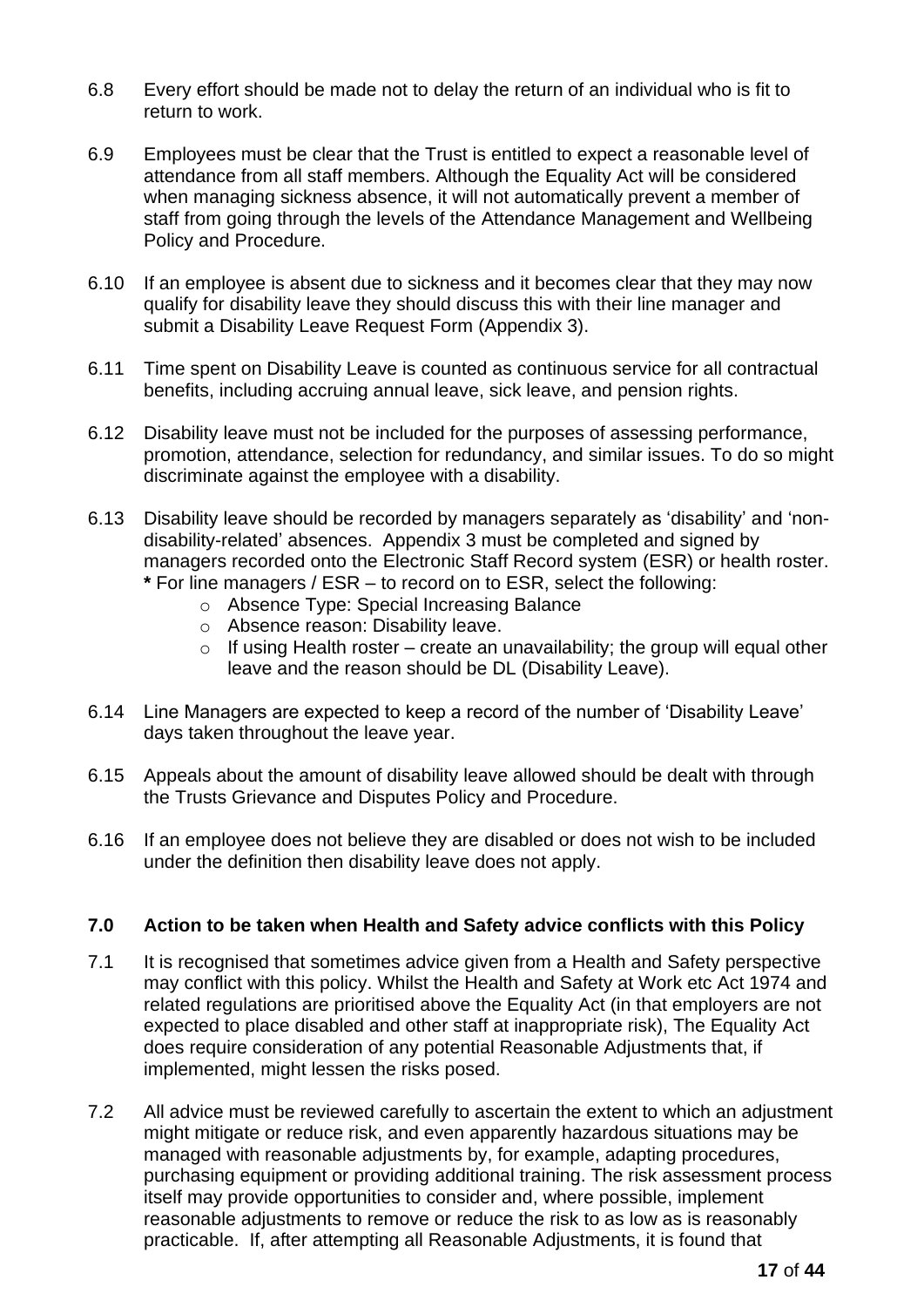unacceptable risk still remains and a risk assessment is required, it is important to ensure that it:

- Focuses upon facts and not assumptions.
- Assesses the individual and avoids blanket assumptions.
- Involves the member of staff in discussions to identify how any risks may be overcome.
- Applies best medical evidence on prognosis, and associated hazards and risks as this impact upon the individual.
- Relates to the individual and the requirements of the job.
- Considers all relevant occupational factors.
- Identifies the actual duration and frequency of hazardous situations.
- 7.3 Where a risk remains substantial despite any control measures and adjustments being implemented, an alternative 'reasonable adjustment' may be redeployment to another suitable alternative post where the risk does not arise. Any such decision, however, must be in consultation with the member of staff, line manager an HR Advisor and Occupational Health. The disabled person has the right to representation if they wish. Redeployment should be to a position where the disabled person has a reasonable chance of fulfilling all core duties of the new role, and where there is provision for re-training prior to assuming the new duties if this is required.

Please refer to **Appendix 15** of the Attendance Management and Wellbeing Policy and Procedure.

7.4 If the risk is insubstantial in that there is no adverse impact on others and only to a minimal degree on the disabled person him/herself, and the member of staff states that they are happy to continue working, their wish should be respected where possible. As an employer the Trust is expected so far as is reasonably practical to do all it can to eliminate risk in the workplace, but the law does recognise that all risks cannot be removed absolutely. In this instance, explicit informed consent in writing by the disabled member of staff is essential, and a copy of this must be kept in his/her personal file, with signatures of the member of staff, his/her manager and HR representative.

#### **8.0 Grievance**

Where it is apparent that the only reason the employee is dissatisfied with the existing reasonable adjustment is because the employee would have preferred an alternative adjustment, but it is the line managers opinion that this may not be effective in practice, there is no reason to change the adjustment that is already in place for the employee. The sources of support and guidance given at Section 16 may be of help in this situation.

A member of staff who is dissatisfied after reasonable adjustments have been put into place and attempts to resolve issues locally have not worked, employees can raise their concern via the Trusts Grievance Policy and Procedure.

#### **9.0 Exclusions**

The only circumstances that permit less favourable treatment occur when the employee genuinely cannot do the job for which they are employed or any other job that might reasonably offered, or when reasonable adjustments to the workplace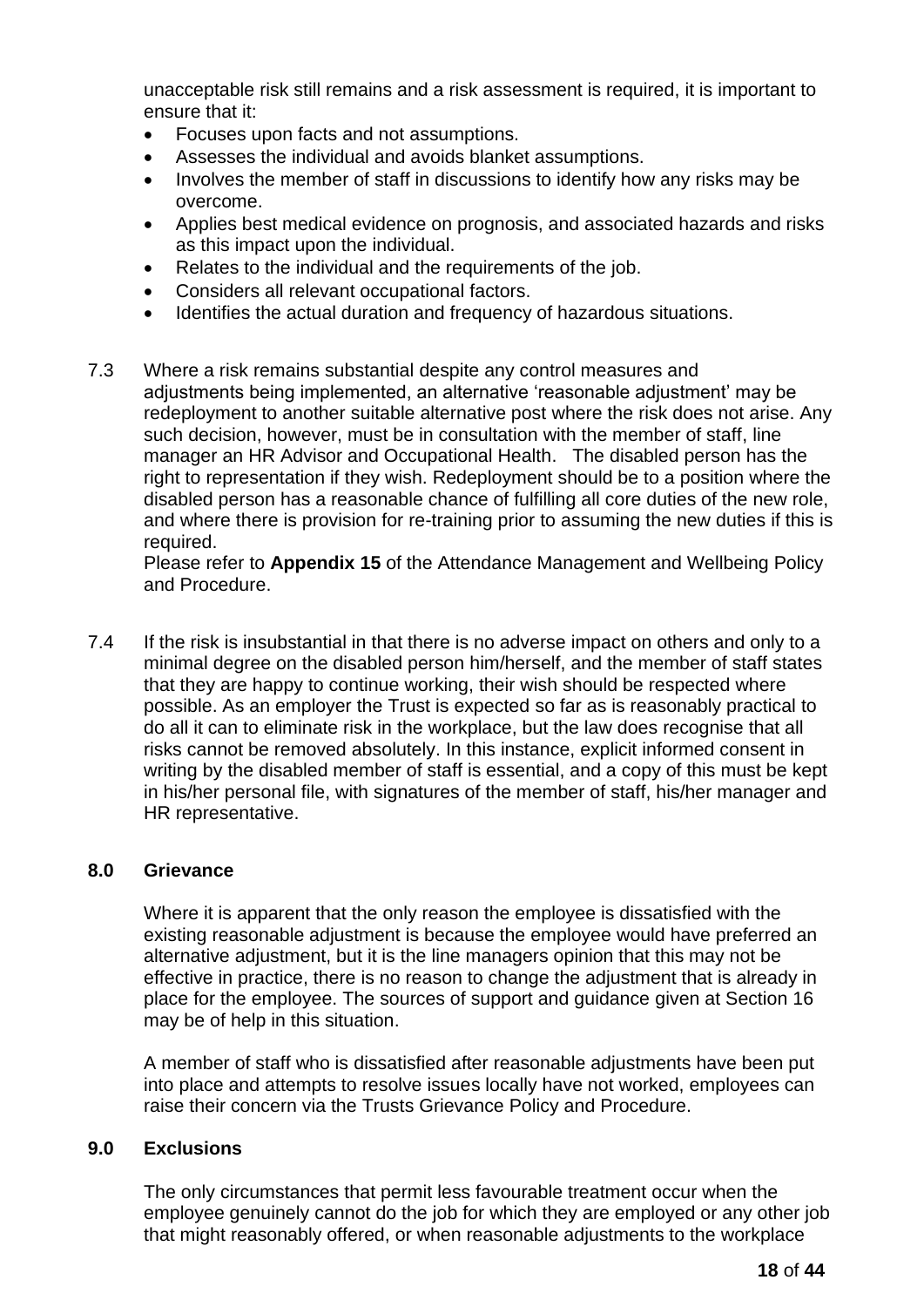are either impracticable or demonstrably beyond the resources available to the Trust.

#### **10.0 Training and Resources**

The Trust acknowledges the importance of awareness and skills training for managers to ensure the effective implementation of this Policy. This is provided by the Human Resources Operational Team through a variety of formal and informal means including essential attendance for all new line managers on the Attendance Management and Wellbeing training refresher training for line managers; informal policy briefings; guidance tool kits; tailored ad-hoc training sessions.

#### **11.0 Monitoring Compliance and Effectiveness**

| <b>Criteria</b>                                                                              | <b>Measurable</b> | Frequency | <b>Reporting</b><br>to | <b>Action</b><br><b>Plan/Monitoring</b> |
|----------------------------------------------------------------------------------------------|-------------------|-----------|------------------------|-----------------------------------------|
| <b>Number of Tailored</b><br><b>Adjustment Agreements</b><br>implemented                     | Year<br>Average   | Monthly   | <b>SWC</b>             | Head of<br>HR/Line<br>Manager           |
| No of grievances raised in<br>relation to the<br>implementation of<br>reasonable adjustments | Year<br>Average   | Monthly   | <b>SWC</b>             | Head of<br>HR/Line<br>Manager           |

#### 11.1 **Management and Review of Policy**

The Human Resources Team will be responsible for the management of this policy. The policy may be reviewed and amended at any time if deemed necessary. Notification of any changes to policies will be communicated to all staff.

11.2 Staff should be aware that the Trust intranet site version of this document is the only version that is maintained and controlled.

Note: Any printed copies should be viewed as 'uncontrolled' and as such may not necessarily contain the latest updates and amendments.

#### **12.0 Standards and Key Performance Indicators:**

| <b>TARGET/STANDARDS</b>                                                                                                                                                                                                  | <b>KEY PERFORMANCE INDICATOR</b>                                                                                     |
|--------------------------------------------------------------------------------------------------------------------------------------------------------------------------------------------------------------------------|----------------------------------------------------------------------------------------------------------------------|
| Staff must be given the support, training<br>and supervision they need to help them<br>do their job. (21) of the Health & Social<br>Care Act (2008) (Regulated Activities<br>Regulations 2010 CQC essential<br>standards | That the Trust maintains compliance with<br>CQC registration standards, this policy<br>supports outcome standards 14 |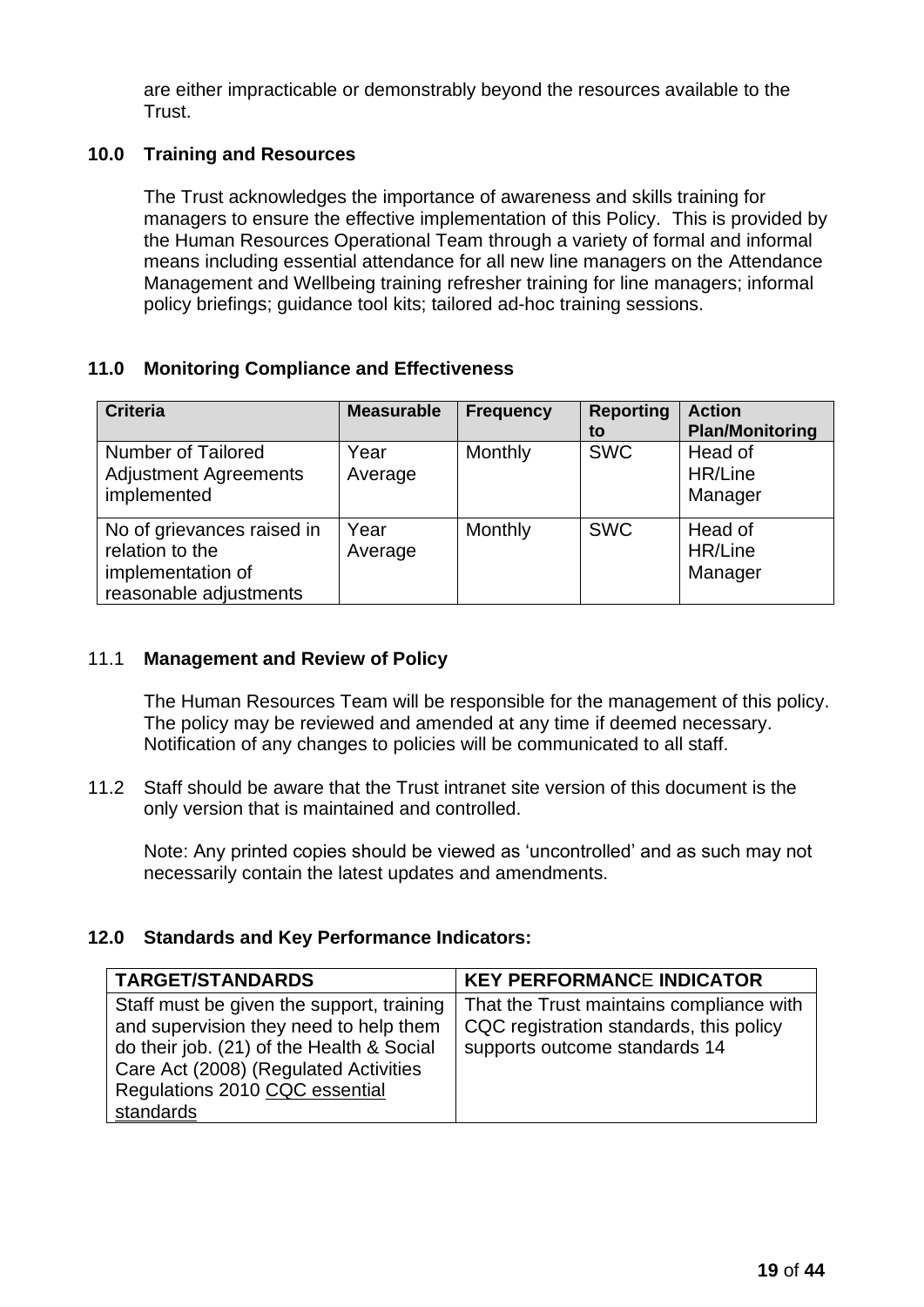#### **13.0 Dissemination and Implementation**

We will communicate our policy clearly to employees at all levels of the organisation, as well as to other individuals and organisations that come into contact with the Trusts, such as general practitioners, job applicants, and contractors. Wherever appropriate we will ensure that contractors and other parties abide by the standards and requirements of this policy.

- All new employees will receive information about this policy and their responsibilities as part of their induction to the Trust.
- Existing employees will be briefed about this policy by their line manager.
- Progress reports and updates, including monitoring data, will be communicated to employees through staff newsletters and team-briefings.

#### **14.0 Due Regard**

- 14.1 The Trust is committed to an environment that promotes equality and embraces diversity in its performance as an employer and service provider. It will adhere to legal and performance requirements and will mainstream equality and diversity principles through its policies, procedures and processes.
- 14.2 This policy has been developed in context of paying due regard to the Public Sector Equality Duty (Equality Act 2010) to eliminate unlawful discrimination, harassment, victimisation; and advance equality of opportunity and foster good relations.
- 14.3 The Trust will endeavour to make reasonable adjustments to accommodate any employee.
- 14.4 Due regard will also be demonstrated through the use of human resources best practice and have adherence to all relevant employment legislation.
- 14.5 In addition to the examples highlighted above, equality monitoring of all relevant protected characteristics to whom the policy applies will be undertaken. Robust actions to reduce, mitigate and where possible remove any adverse impact will be agreed and effectively monitored.
- 14.6 This policy will be continually reviewed to ensure any inequality of opportunity for service users, patients, carers and staff is eliminated wherever possible (*please see Appendix 6 for Due Regard*).

#### **15.0 Associated Policies**

To support effective implementation and understanding the following policies are signposted for additional guidance**.** 

- Carers Policy
- Anti-Bullying, Harassment and Victimisation (Dignity at Work) Policy
- Disciplinary Policy and Procedure
- Equality, Diversity and Inclusion Policy
- Flexible Working Policy and Procedure
- Grievance and Disputes Policy and Procedure
- Health and Safety Policy
- Display Screen Equipment Policy
- Control of Substances Hazardous Policy and Procedure
- Health and Safety Personal Protective Equipment Policy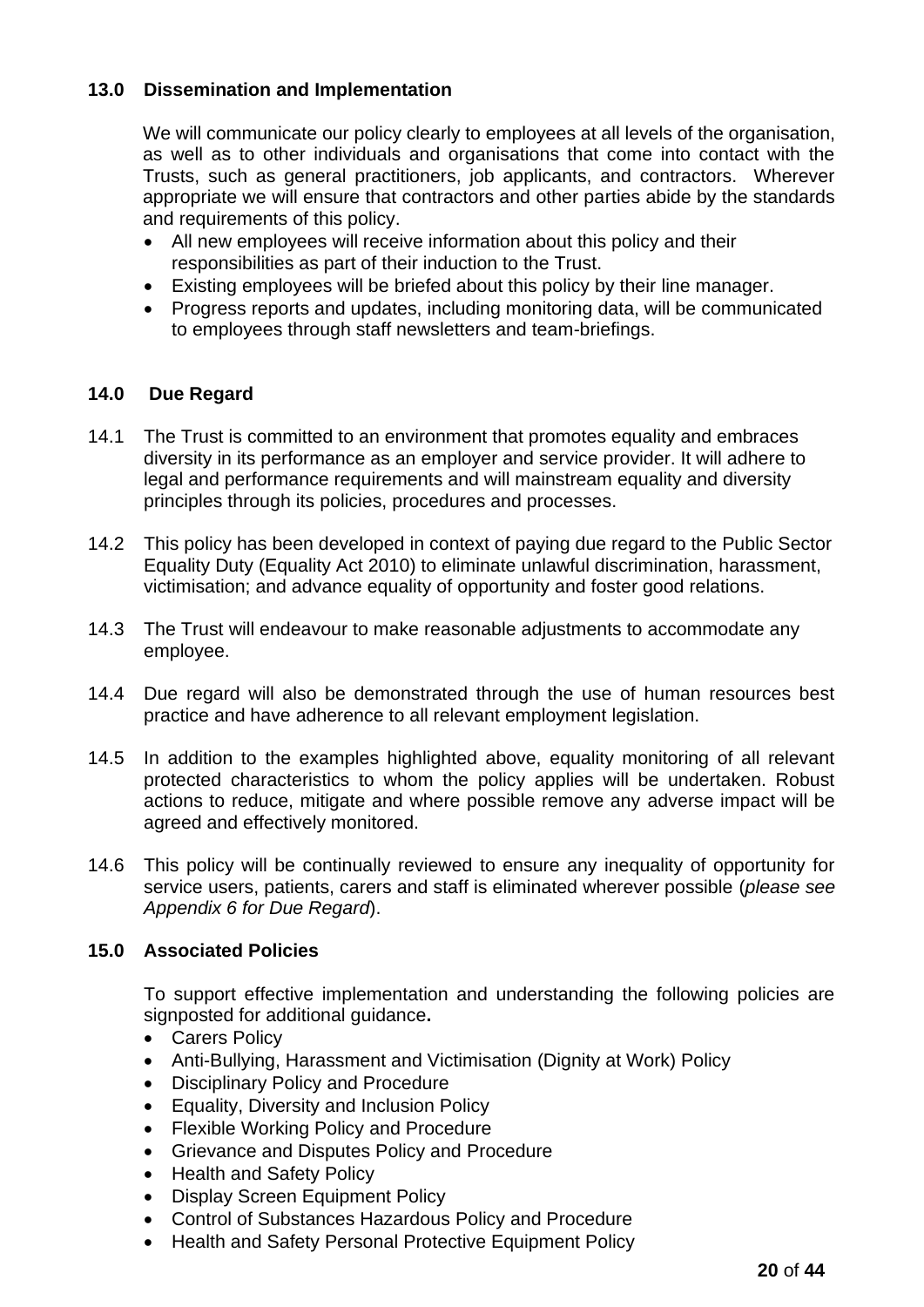- Recruitment and Selection Policy
- Attendance Management and Wellbeing Policy and Procedure
- Special Leave Policy
- Supporting Performance Policy.

These policies can be found on Staffnet.

#### **16.0 Useful Contacts and links**

- Human Resources Team Secretary on 0116 295 7520, who will direct you to the appropriate HR Advisor.
- Equality, Diversity, and Inclusion Team 0116 295 7520 or 01162957680 Email: LPT.EDI@nhs.net
- Occupational Health 0116 258 5307 Email: OHadmin@uhl-tr.nhs.uk
- Trade Union/Professional Organisation accredited representative 0116 2294050
- Direct Gov. www.direct.gov.uk
- **Access to Work Programme** The Access to Work is a telephone-based service. **When making an application quote ER1.** Tel: 0800 121 7479 Textphone: 0800 121 7579 E-mail: atwosu.london@dwp.gov.uk
- Access to work. www.gov.uk/access-to-work
- Department of work and pension. www.gov.uk
- Remploy Workplace Support. www.remploy.co.uk
- [Equality and Human Rights Commission.](http://www.equalityhumanrights.com/advice-and-guidance/your-rights/disability/disability-in-employment/at-work-making-reasonable-adjustments/) www.equalityhumanrights.com
- Macmillan Cancer [Information working with cancer.](http://www.macmillan.org.uk/Cancerinformation/Livingwithandaftercancer/Workandcancer/Supportforemployees/Workcancer/Discrimination.aspx) www.macmillan.org.uk
- Mosaic shaping disabilities services provide support for people living in Leicester city. www.mosaic1898.co.uk
- Helping hands provide support for people living in Leicestershire County Council. www.helpinghandshomecare.co.uk
- Recovery College ((run by Leicestershire Partnership Trust). www.leicspart.nhs.uk/service/leicestershire-recovery-college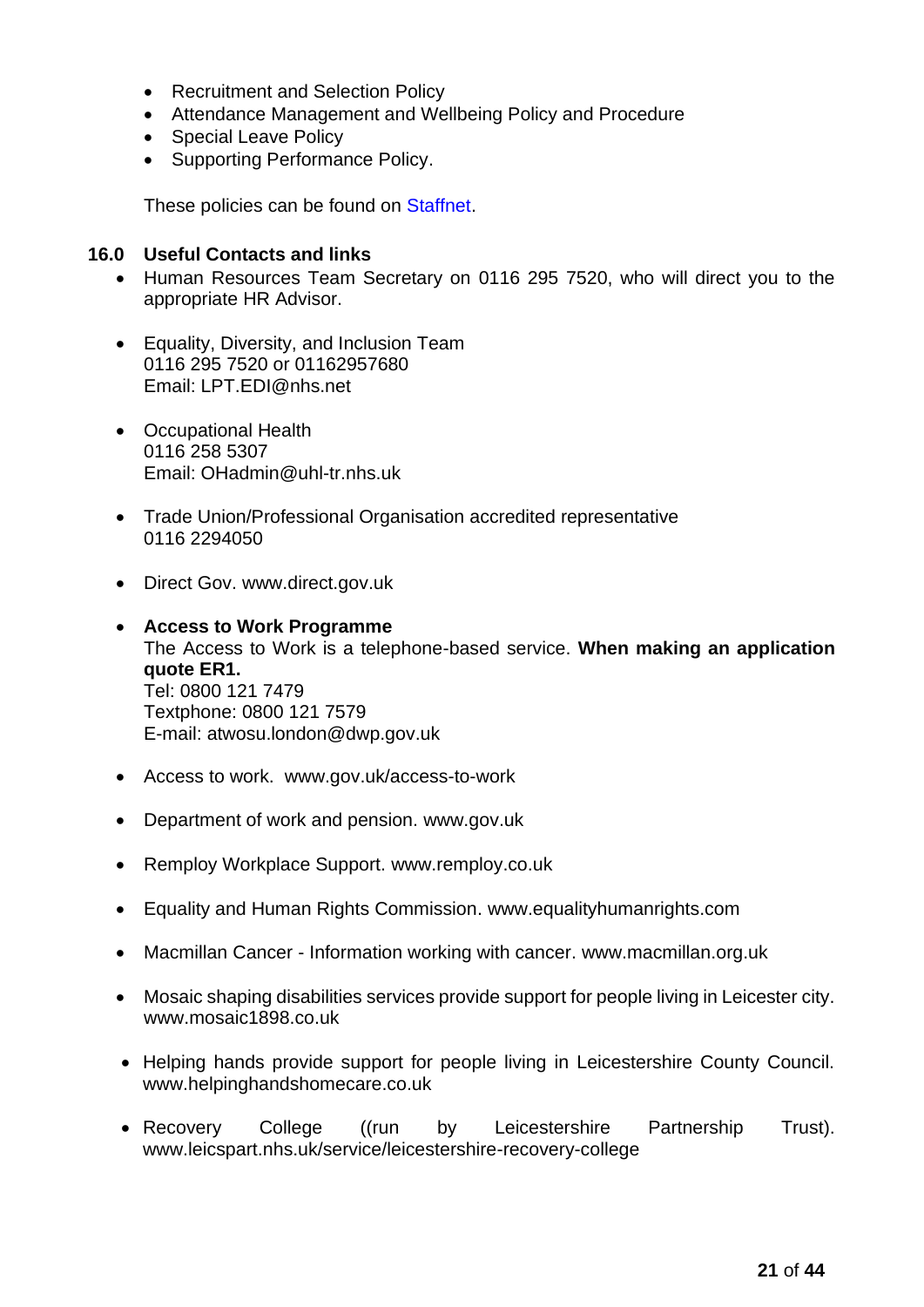#### **17.0 References**

- Providing disability and reasonable adjustments A worker's guide to evidence under the Equality Act 2010 4<sup>th</sup> Edition. www.gov.uk/government/publications/equality-act-guidance
- Mental Health First Aid. mhfengland.org
- Action for happiness organisation. www.actionforhappiness.org
- Time to Change Information and resources to tackle stigma and discrimination. www.time-to-change.org.uk
- LLR Mental Health & Wellbeing Hub **Webpage:** Llrstaffwellbeing.org **Tel:** 01162544388 **E-mail:** mhwb.hub@nhs.net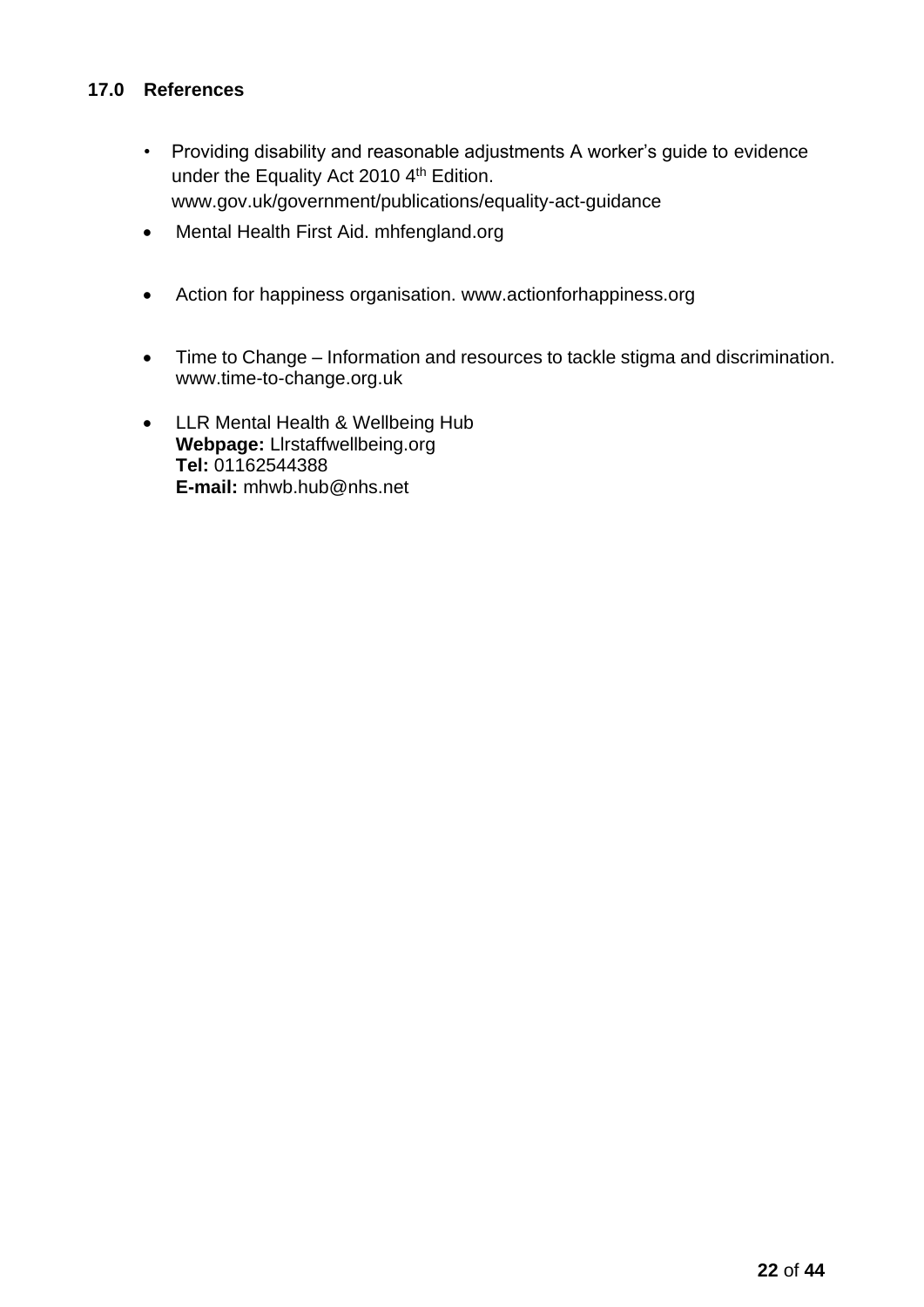#### **Appendix 1**

#### **The Meaning of Disability**

#### **1. When is a person disabled?**

A person has a disability if they have a physical or mental impairment, which has a substantial and long-term adverse effect on his/her ability to carry out normal day-today activities.

#### **2. What conditions / impairments are covered by the Act?**

With the exception of cancer, HIV and multiple sclerosis, there is no definitive list of conditions / impairments which are covered by the Act. Each case must be considered individually, based on the definition given above taking into consideration the effects of the impairment on the individual. The definition might include, for example, people with the following:

- sensory impairment (vision and hearing)
- heart conditions
- musculoskeletal conditions such as back problems
- recurring or fluctuating conditions, such as arthritis or asthma
- mental health problems, such as depression
- epilepsy
- dyslexia
- diabetes
- severe disfigurements
- learning disabilities.

It should also be noted that individuals who are registered as blind or partially sighted by a local authority, or who are certified as being blind or partially sighted by a consultant ophthalmologist are automatically treated under the Act as being disabled. If an individual has been disabled in the past due to a condition from which they have since recovered or from which they are in remission, then they are still protected from discrimination, victimisation or harassment by the Act.

#### **3. What about people who have recovered from a disability?**

People who have had a disability within the definition are protected from discrimination even if they have since recovered.

#### **4. What does 'impairment' cover?**

It covers physical or mental impairments; this includes sensory impairments, such as those affecting sight or hearing.

#### **5. Are all mental impairments included?**

The term 'mental impairment' is intended to cover a wide range of impairments relating to mental functioning, including what are often known as learning disabilities.

#### **6. What is a 'substantial' adverse effect?**

A substantial adverse effect is something which is more than a minor or trivial effect. The requirement that an effect must be substantial reflects the general understanding of disability as a limitation going beyond the normal differences in ability which might exist among people.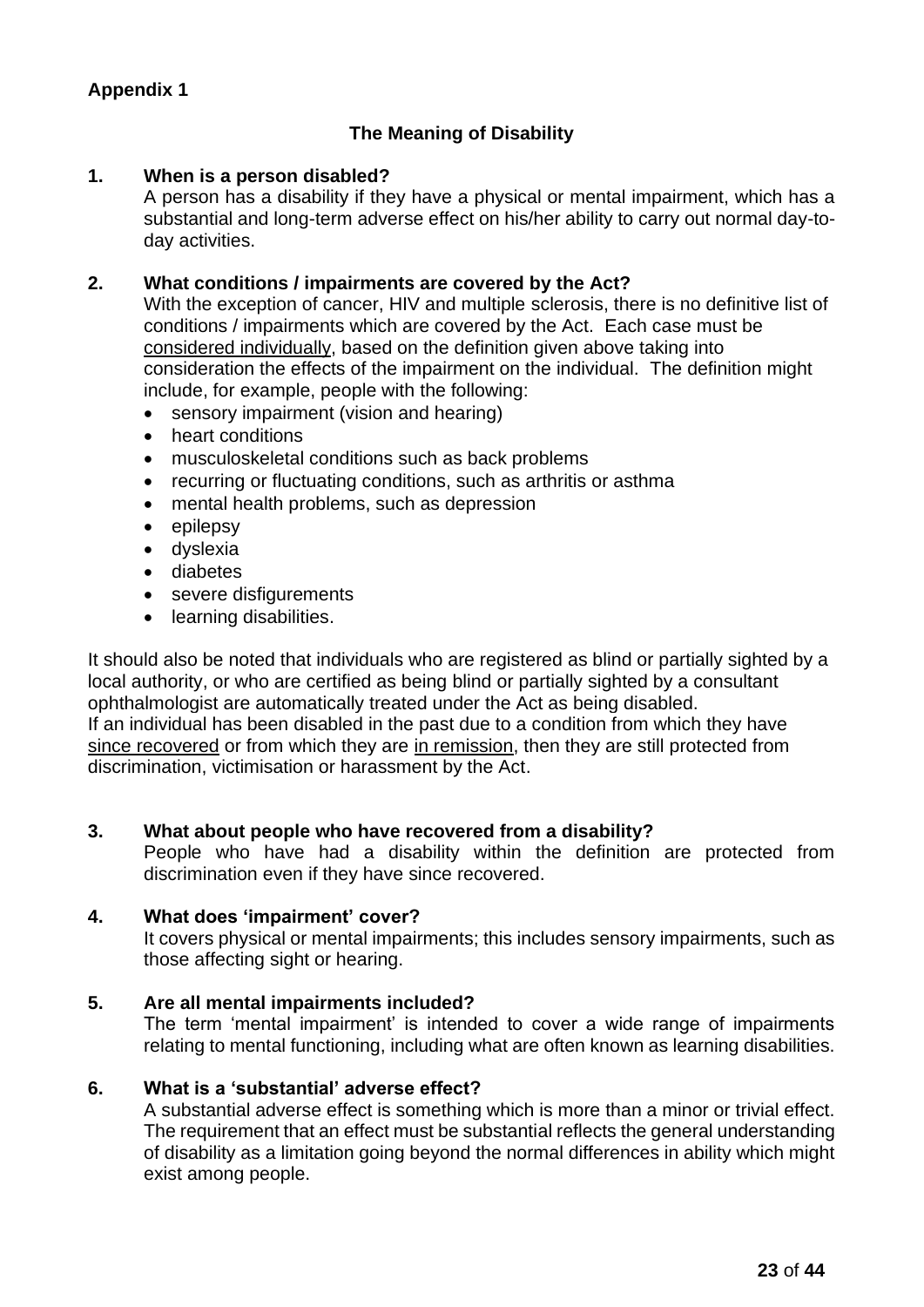#### **7. What is a 'long-term' effect?**

A long-term effect of an impairment is one:

- which has lasted at least 12 months, or
- where the total period for which it lasts is likely to be at least 12 months, or
- which is likely to last for the rest of the life of the person affected.

Effects which are not long-term would therefore include loss of mobility due to a broken limb which is likely to heal within 12 months and the effects of temporary infections, from which a person would be likely to recover within 12 months.

#### **8. What if the effects come and go over a period of time?**

If an impairment has had a substantial adverse effect on normal day-to-day activities but that effect ceases, the substantial effect is treated as continuing if it is likely to recur; that is if it is more probable than not that the effect will recur.

#### **9. What are 'normal day-to-day activities?**

They are activities which are carried out by most people on a fairly regular and frequent basis.

The term is not intended to include activities which are normal only for a particular person or group of people, such as playing a musical instrument, or a sport, to a professional standard or performing a skilled or specialised task at work.

However, someone who is affected in such a specialised way but is also affected in normal day-to-day activities would be covered by this part of the definition. The test of whether an impairment affects normal day-to-day activities is whether it affects one of the broad categories of capacity listed in Schedule 1 to the Act. They are:

- mobility
- manual dexterity
- physical co-ordination
- continence
- ability to lift, carry or otherwise move everyday objects
- speech, hearing or eyesight
- memory or ability to concentrate, learn or understand, or
- perception of the risk of physical danger.

#### **10. What about treatment?**

Someone with an impairment may be receiving medical or other treatment which alleviates or removes the effects (though not the impairment). In such cases, the treatment is ignored, and the impairment is taken to have the effect it would have had without such treatment. This does not apply if substantial adverse effects are not likely to recur even if the treatment stops (i.e. the impairment has been cured).

Members of staff requiring treatment for an impairment must be allowed time off work to attend. This must be recorded as disability related absence and not counted as sickness absence.

#### **11. Does this include people who wear spectacles?**

No. The sole exception to the rule about ignoring the effects of treatment is the wearing of spectacles or contact lenses. In this case, the effect while the person is wearing spectacles or contact lenses should be considered.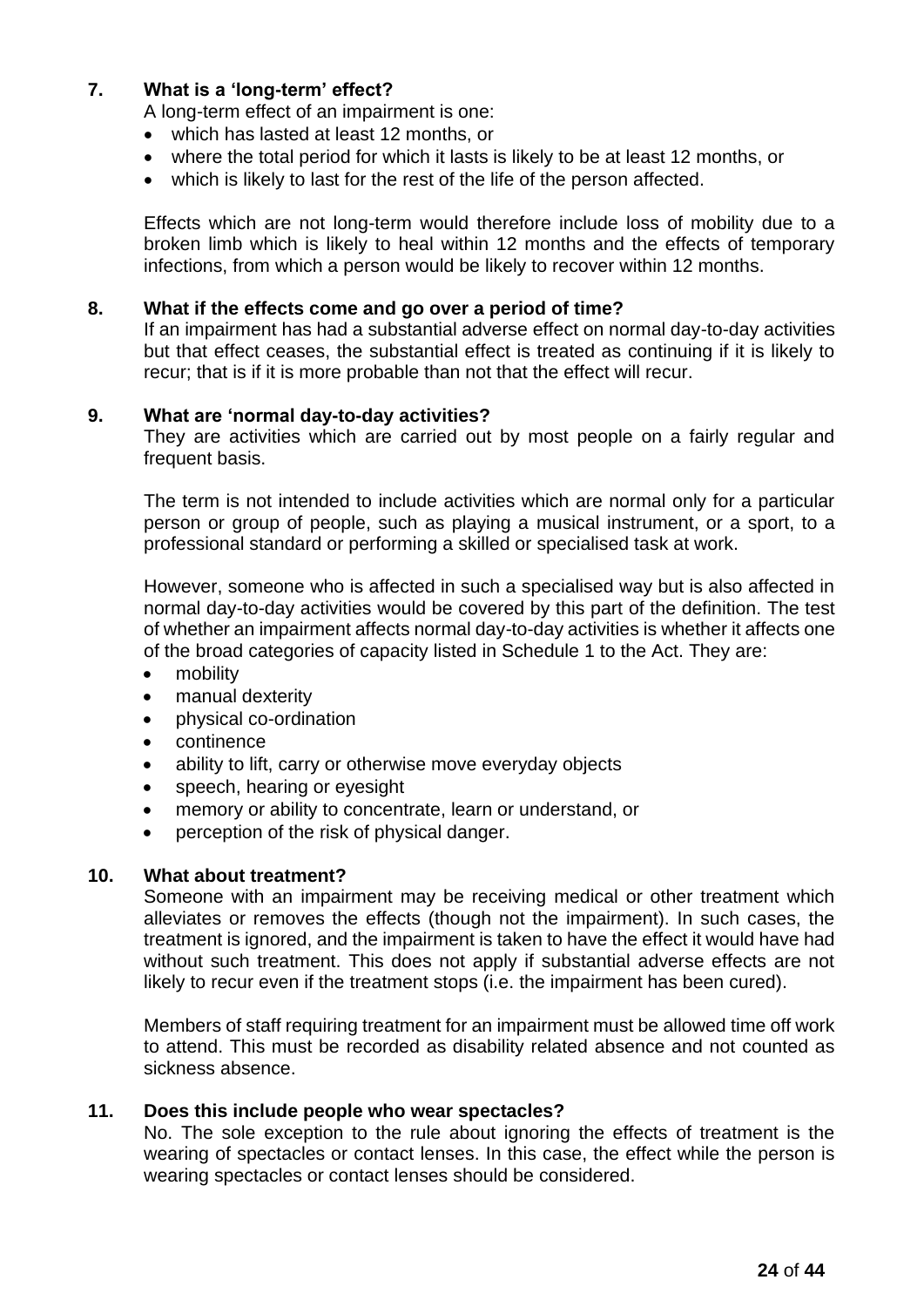#### **12. Are people who have disfigurements included?**

People with severe disfigurements are covered by the Act. They do not need to demonstrate that the impairment has a substantial adverse effect on their ability to carry out normal day-to-day activities.

#### **13. Are there any other people who are automatically treated as disabled under the Act?**

Anyone who has HIV infection, Cancer or Multiple Sclerosis is automatically treated as disabled under the Act. In addition, people who are registered as blind or partially sighted, or who are certified as being blind or partially sighted by a consultant ophthalmologist are automatically treated under the Act as being disabled. People who are not registered or certified as blind or partially sighted will be covered by the Act if they can establish that they meet the Act's definition of disability. Please refer to the HIV in Employment Policy for further information and guidance regarding HIV.

#### **14. What about people who know their condition is going to get worse over time?**

Progressive conditions are conditions which are likely to change and develop over time. Where a person has a progressive condition, they will be covered by the Act from the moment the condition leads to an impairment which has some effect on ability to carry out normal day-to-day activities, even though not a substantial effect, if that impairment is likely eventually to have a substantial adverse effect on such ability.

#### **15. Are people with genetic conditions covered?**

If a genetic condition has no effect on ability to carry out normal day-to-day activities, the person is not covered. Diagnosis does not in itself bring someone within the definition. If the condition is progressive, then the rule about progressive conditions applies.

#### **16. Are any conditions specifically excluded from the coverage of the Act?**

Yes. Certain conditions are to be regarded as not amounting to impairments for the purposes of the Act. These are:

- addiction to or dependency on alcohol, nicotine, or any other substance (other than as a result of the substance being medically prescribed)
- seasonal allergic rhinitis (e.g. hay fever), except where it aggravates the effect of another condition
- tendency to set fires
- tendency to steal
- tendency to physical or sexual abuse of other persons
- exhibitionism
- Voyeurism.

Also, disfigurements which consist of a tattoo (which has not been removed), nonmedical body piercing, or something attached through such piercing, are to be treated as not having a substantial adverse effect on the person's ability to carry out normal day-to-day activities.

Source From "the Duty to Promote Disability Equality: Statutory Code of Practice, Appendix B".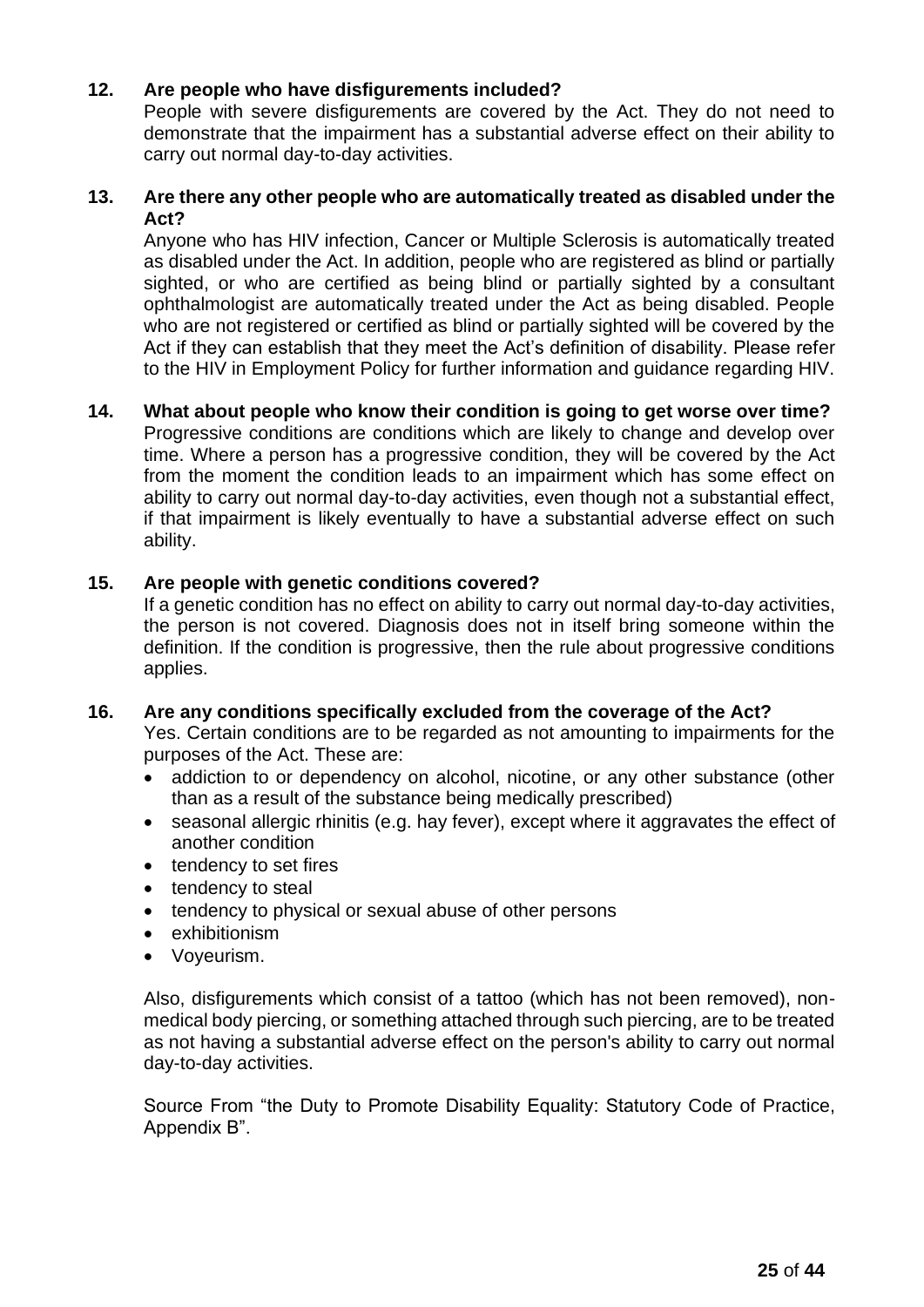**Appendix 2**





## **Health Passport**

**Name:**

**Role:**

**This is your health passport, which you own and can take with you as you move through roles within the NHS.**



**26** of **44**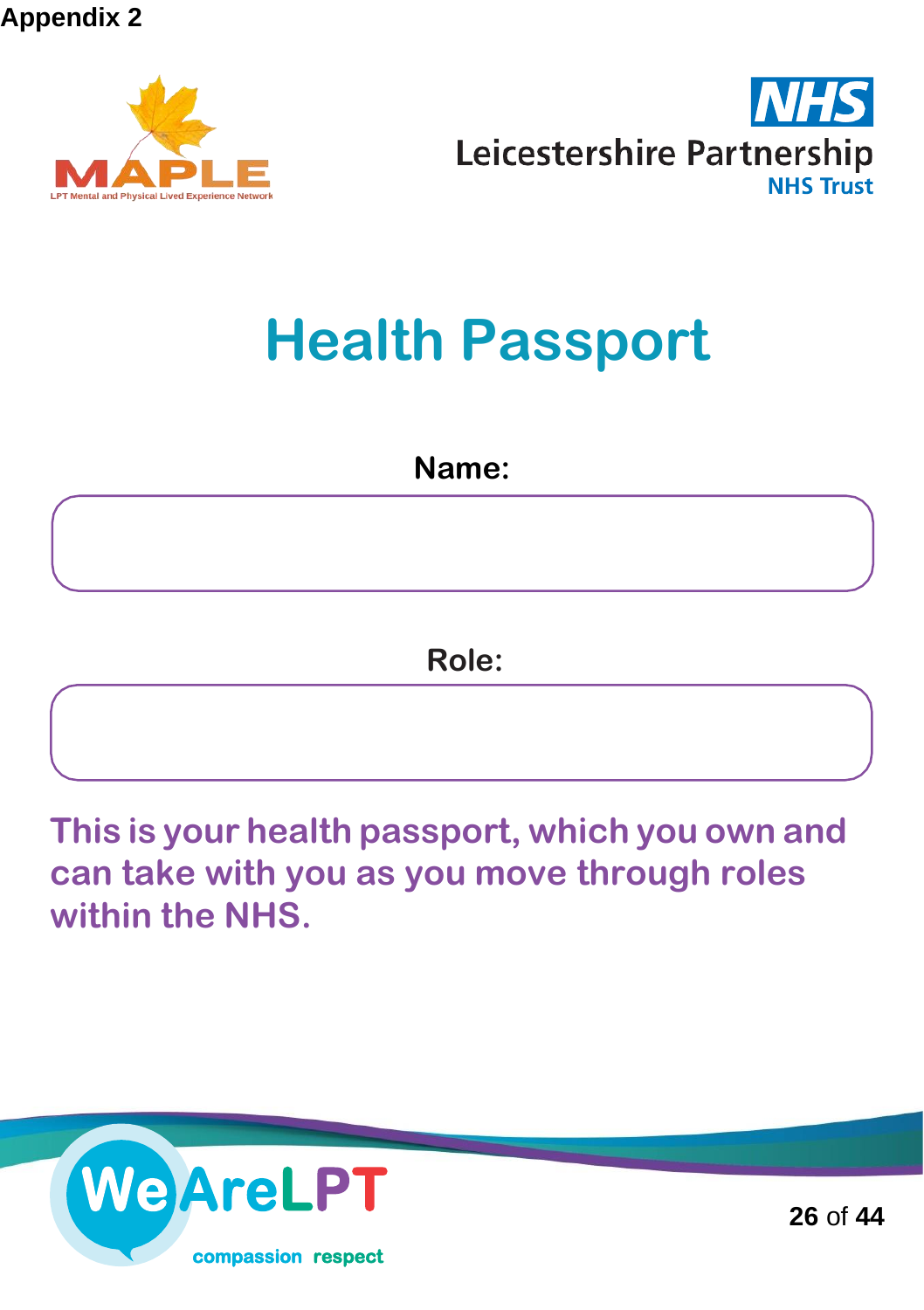**The passport is where you can store information about a disability, long-term health condition, mental health issue, or learning disability/difficulty.**

## **How to use the passport**

**You can use the passport to tell a new line manager about your health and anything you have in the workplace which enables you to carry out your role. For example, this could be:**

- **different start and finish times**
- **regular breaks at work**
- **a specific seat at your desk**
- **modifications to your desk**
- **any appointments you regularly need to attend to stay wellat work.**

**You own this passport. It should be held by yourself and your current line manager in the department you work in.**

**You can make changes to the information within the passport when you need to. These should be shared with your line manager, and then recorded on the back page of the passport.**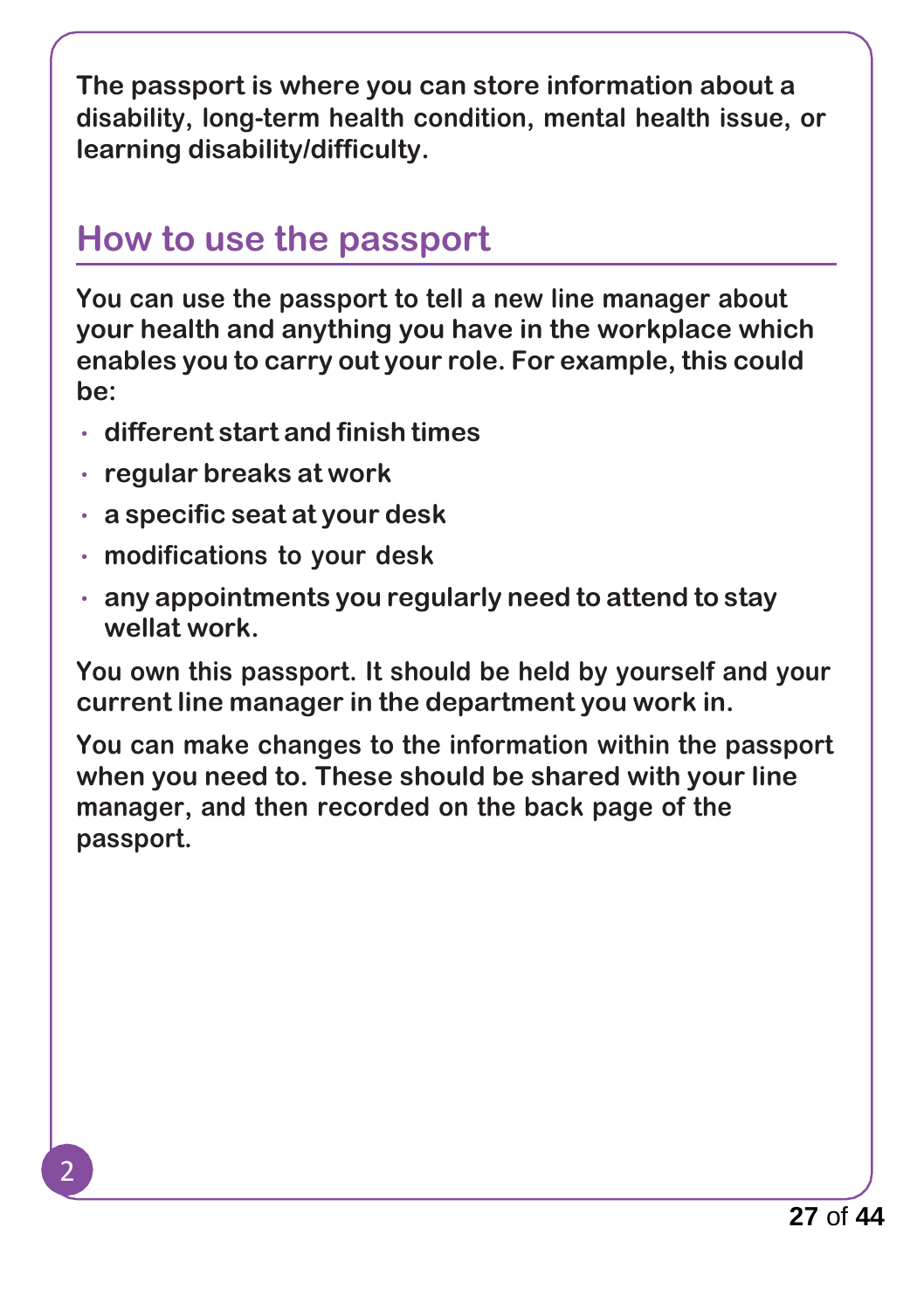## **Information about you**

**The passport has three sections.**



**Things my manager should know about my disability or health condition**.

**Things that help me to do my role.**



**Things to avoid or that make my work more difficult.**

**In each section there is a space for you to provide this information. Providing this information will help your currentand future manager(s) understand the best way to support you at work.**

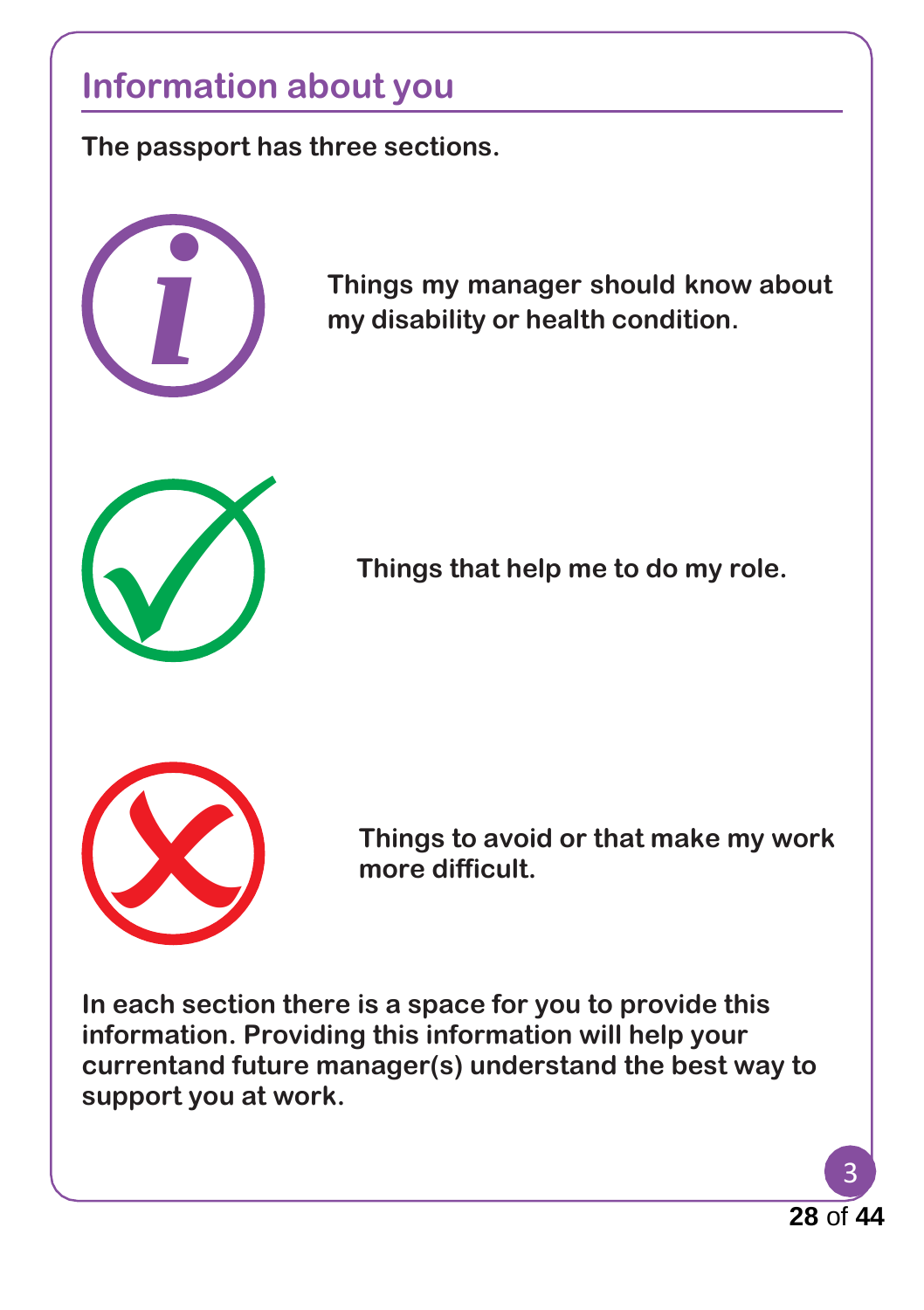## **About my health condition or disability**

**Any useful information I would like my line manager or future line managers to know (including dates whereverpossible. For example:**

- **Any tasks I need help with or cannot do easily.**
- **Any tasks which may take me longer to carry out.**
- **Any diagnosis I feel would be helpful for my manager to know.**
- **Any information regarding medication or interventions that I feel are relevant to work.**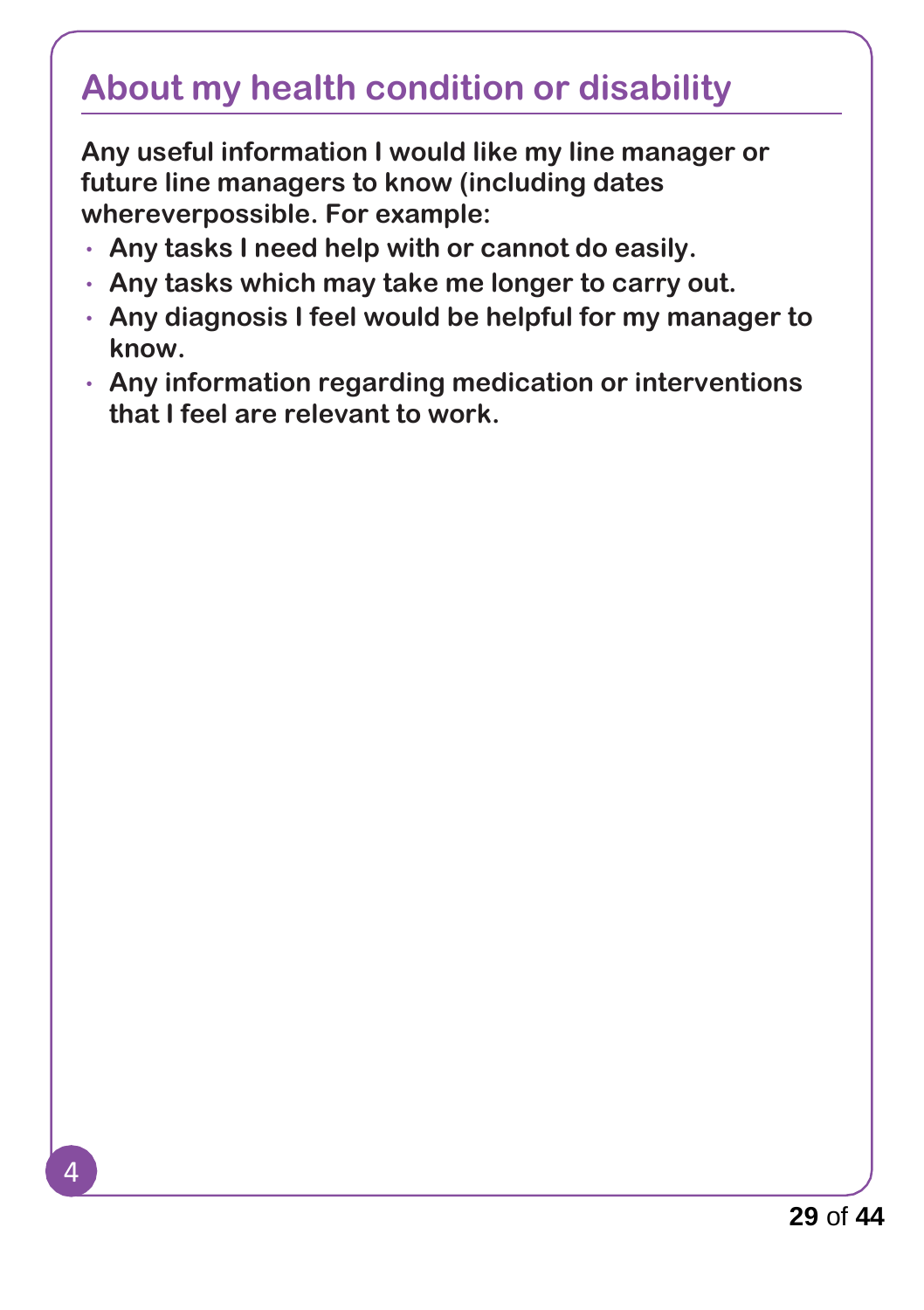**Information that helps make my time at work easier. Any reasonable adjustments made or needed to support me**.

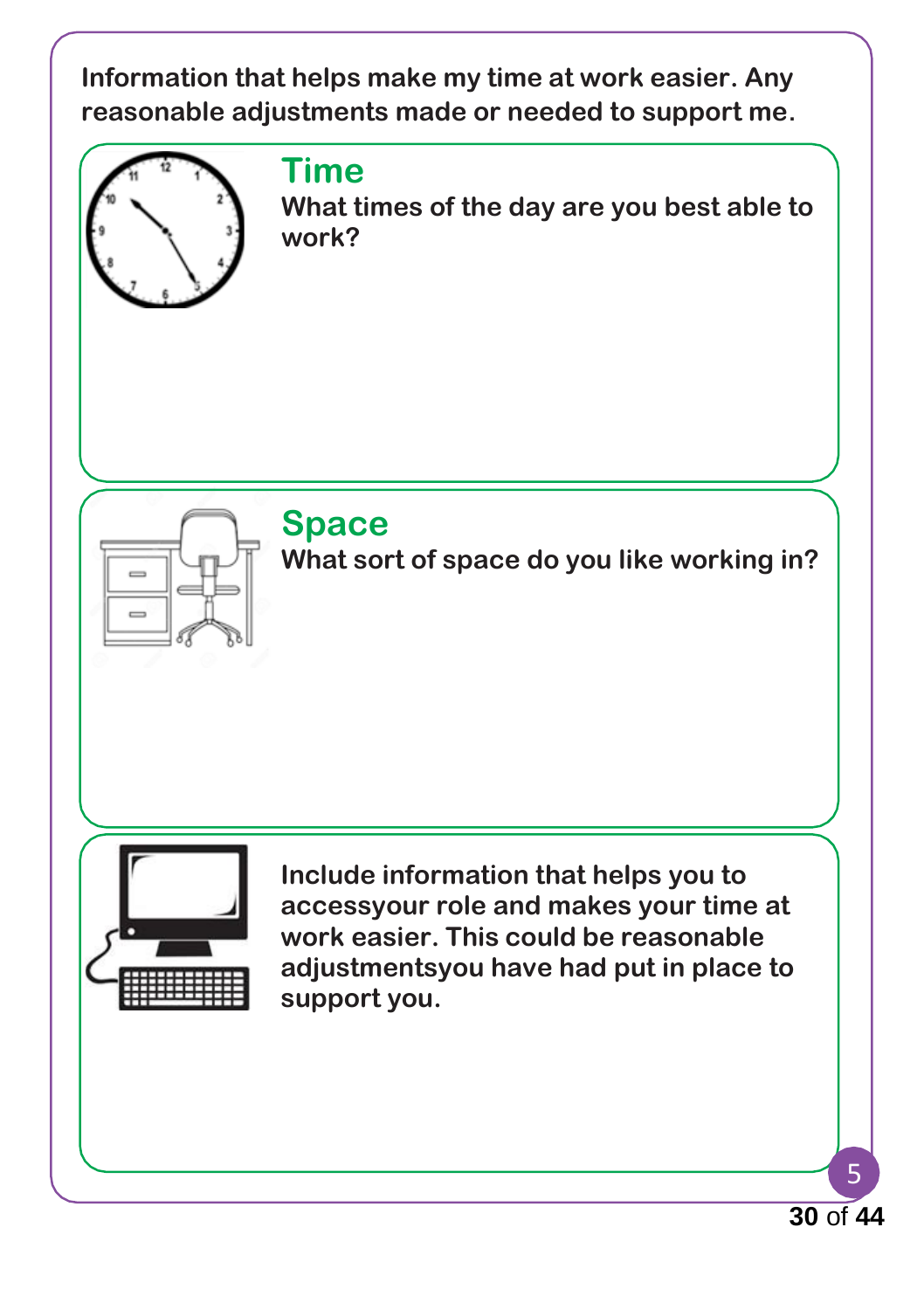## **Things to avoid or that make work more difficult**

**What makes your time at work difficult, such as specific shiftsor not having access to specific working arrangements or technology challenges that could be improved?**

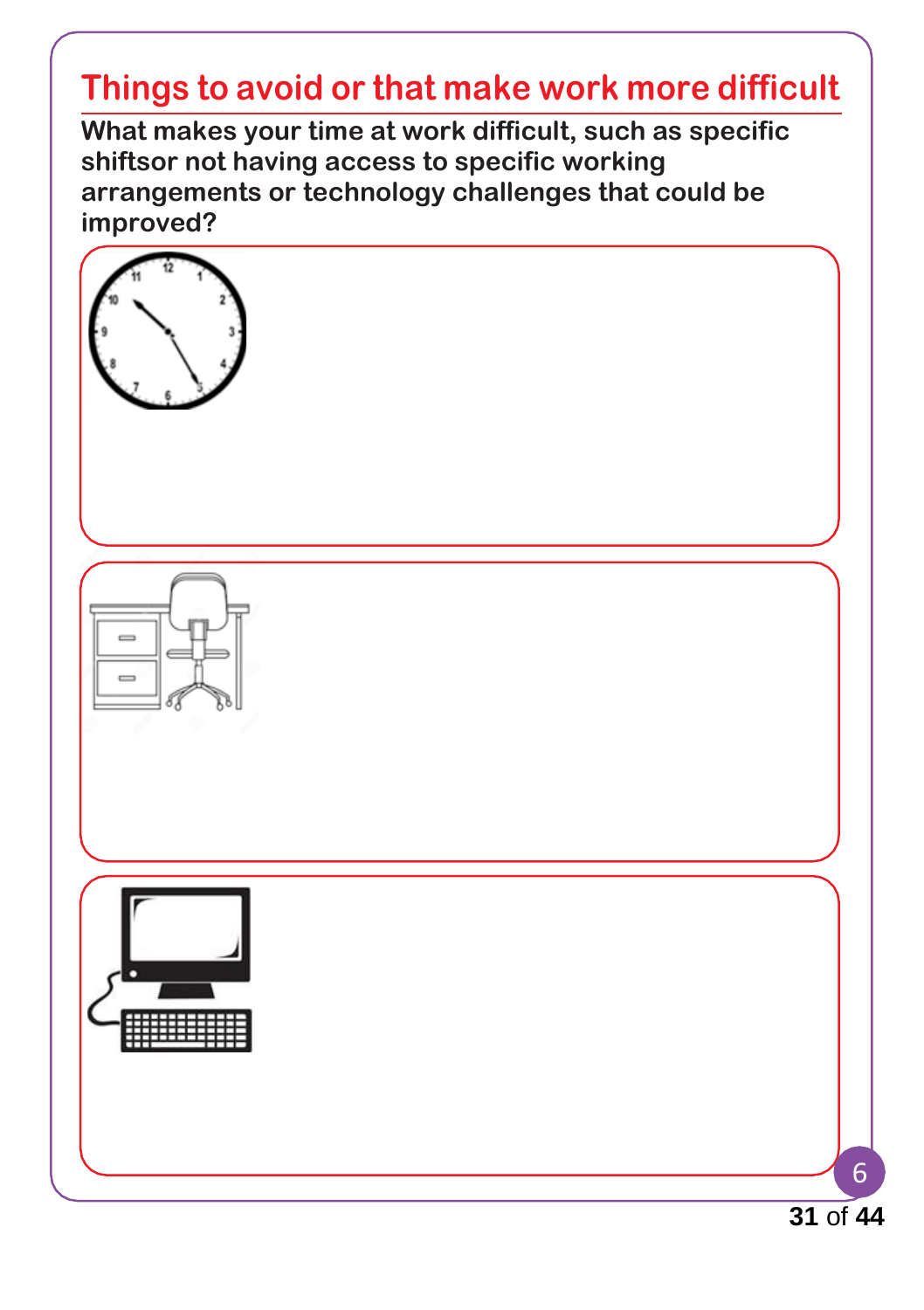## **Communicating at work**

**How I like to be communicated with and given tasks (e.g. I like my tasks to be emailed to me to help me prioritise):**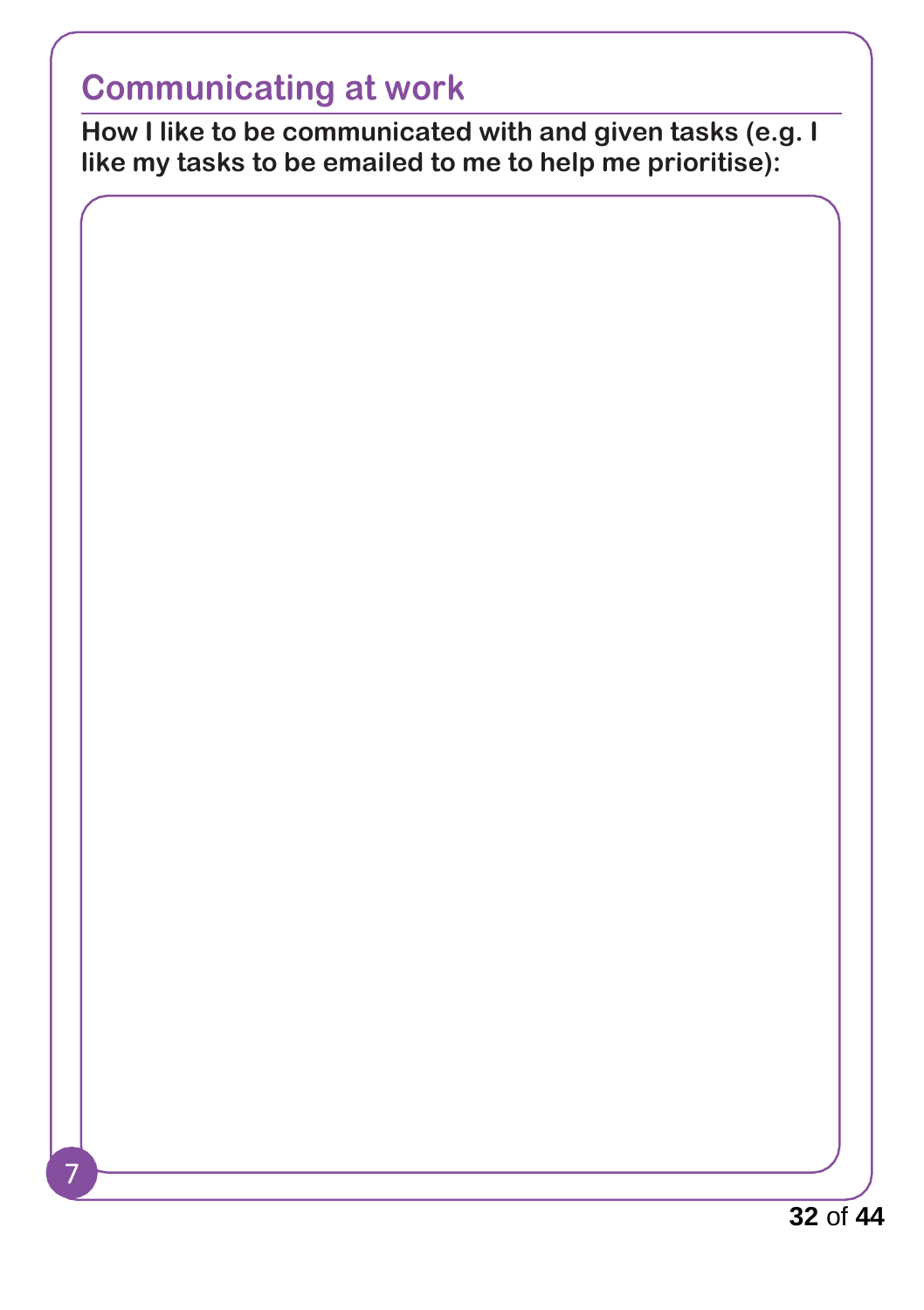## **Keep your passport up-to-date**

**You can record any changes to your condition or to yourworking environment in the passport.**

**Please add the date and sign it so both you and yourmanager can check that you have the latest version.**

| Last updated<br>(date) | Passport owner<br>(signed) | <b>Manager</b><br>(signed) |
|------------------------|----------------------------|----------------------------|
|                        |                            |                            |
|                        |                            |                            |
|                        |                            |                            |
|                        |                            |                            |
|                        |                            |                            |
|                        |                            |                            |
|                        |                            |                            |
|                        |                            |                            |
|                        |                            |                            |
|                        |                            |                            |
|                        |                            |                            |
|                        |                            |                            |
|                        |                            |                            |
|                        |                            |                            |
|                        |                            |                            |
|                        |                            |                            |
|                        |                            |                            |
|                        |                            |                            |
|                        |                            |                            |
|                        |                            |                            |
|                        |                            |                            |

This agreement may be reviewed and amended as necessary with the agreement of both parties:

- At any regular one-to-one meeting
- At a return-to-work meeting following a period of sickness absence.
- At annual appraisals
- Before a change of change of job or duties or introduction of new technology or ways of working.
- Before or after any change in circumstances for either party.

This document can be accessed on Staffnet saved in your working life, equality diversity and inclusion then within reasonable adjustments.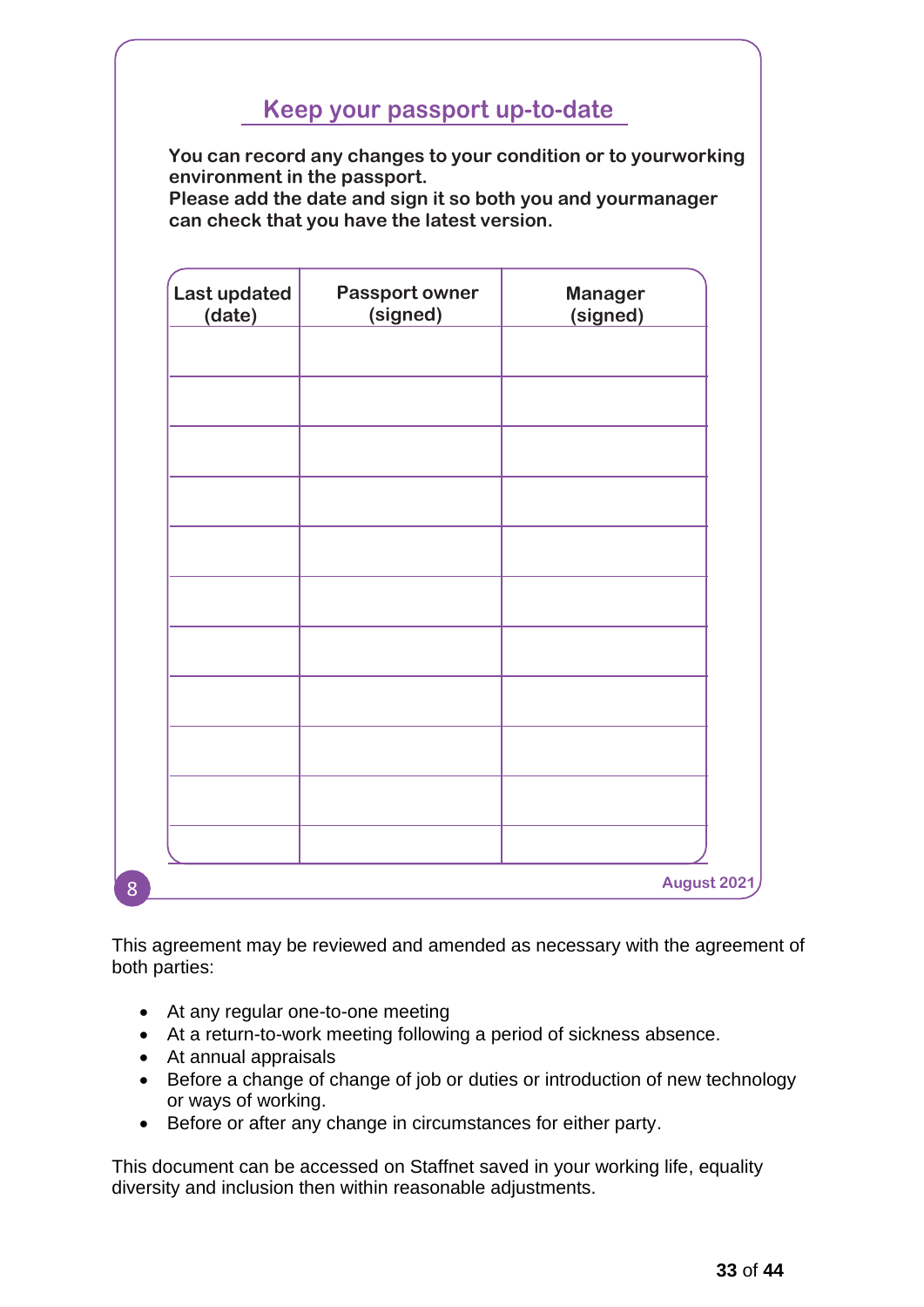#### **Disability Leave Request Form**

For Completion by member of staff

| Name:                                                              | Service:                       |
|--------------------------------------------------------------------|--------------------------------|
|                                                                    |                                |
|                                                                    |                                |
| Number of days/ hours requested:                                   | Date(s) of Requested Absences: |
|                                                                    |                                |
|                                                                    |                                |
| Number of days taken to date in the current year (April to March): |                                |
|                                                                    |                                |
| Reasons for current request:                                       |                                |
|                                                                    |                                |
|                                                                    |                                |
|                                                                    |                                |
|                                                                    |                                |
| Signed:                                                            | Date:                          |
|                                                                    |                                |
|                                                                    |                                |
| <b>For Completion by Line Manager</b>                              |                                |
|                                                                    |                                |
| Disability Leave requested above granted                           | Yes<br>No                      |
| If no, please give reason in the box provided below                |                                |
|                                                                    |                                |
|                                                                    |                                |
|                                                                    |                                |
|                                                                    |                                |
|                                                                    |                                |
|                                                                    |                                |

|                                                                   | Note: If extended disability leave is being requested above the entitlement of 6 days |
|-------------------------------------------------------------------|---------------------------------------------------------------------------------------|
|                                                                   |                                                                                       |
|                                                                   |                                                                                       |
| Recorded on Special Leave Record Sheet/ESR Self Service/ E Roster |                                                                                       |
| Previous entitlement taken                                        |                                                                                       |
| Total number of paid hours granted:                               |                                                                                       |

**(45 hours) pro rata for part time staff please send this form to Head of Service for approval. If you have any queries please contact your HR Advisor in the first instance for support/advice.**

Copies of the completed form should be sent to your line manager.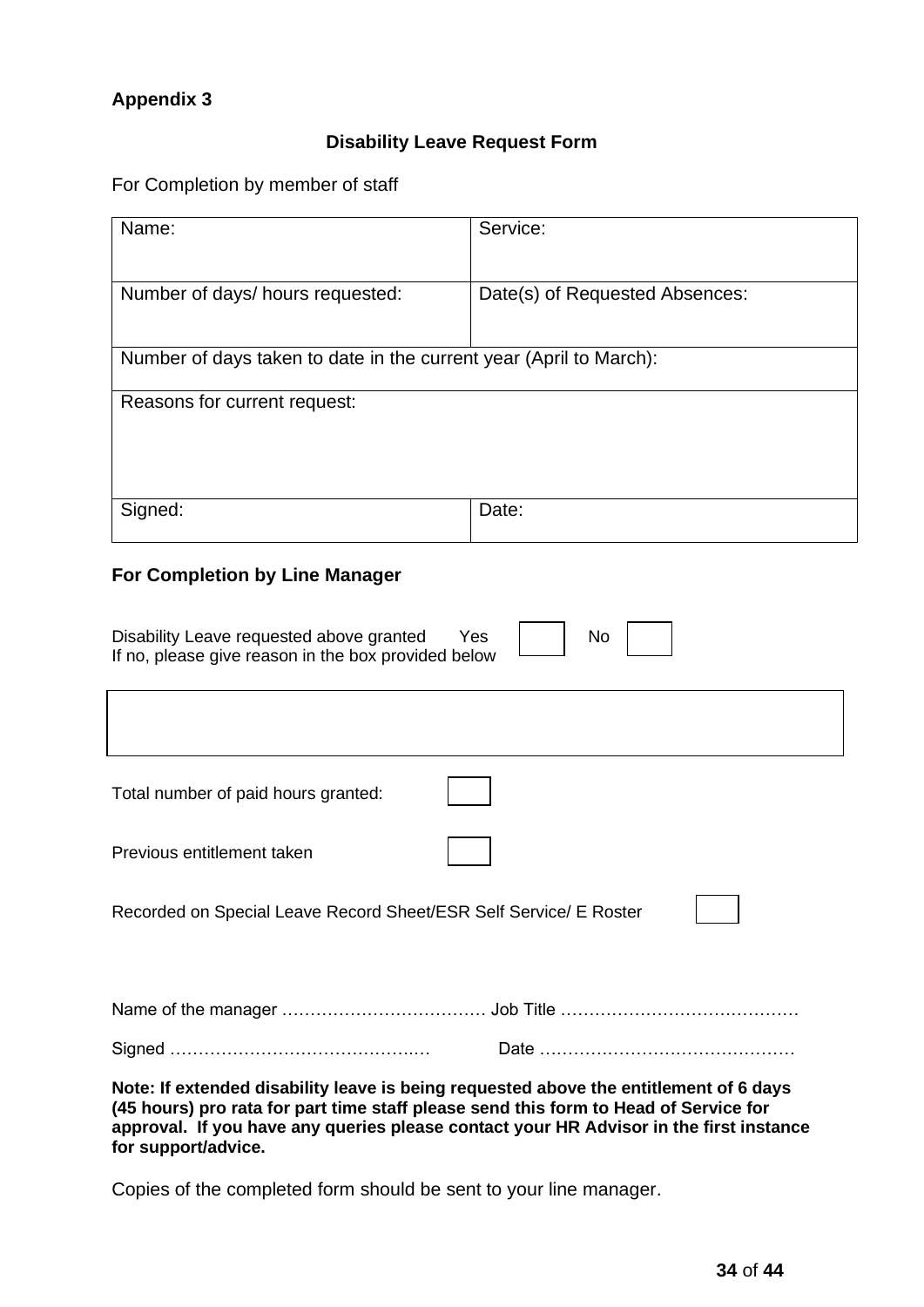#### **Frequently Asked Questions**

#### **Q1. What is a reasonable adjustment?**

A. A reasonable adjustment is an alteration that an employer could make that would enable a disabled person to continue to carry out their duties without being at a disadvantage compared to others. Under the Equality Act 2010, there is a **legal duty** on employers to make these reasonable adjustments for disabled employees.

#### **Q2. How do I know if I am a disabled person according to the law?**

A. The Equality Act 2010 says that a disability is a physical or mental impairment, which has a substantial and long-term adverse effect on your ability to carry out normal day-to-day activities. This definition includes impairments or medical conditions such as Cancer, HIV or MS.

#### **Q3. What does a reasonable adjustment include?**

- A. A reasonable adjustment may include 'provisions, criteria and practices', 'physical features' and 'provision of auxiliary aids'. The code of practice for (employment) for the Equality Act gives the following examples of reasonable adjustments:
	- Making adjustments to premises
	- Allocating some of the disabled person's duties to another person
	- Transferring them to fill an existing vacancy
	- Altering their working hours
	- Allowing absence for rehabilitation, absence or treatment
	- Arranging or giving extra training
	- Acquiring or modifying equipment
	- Modifying instructions or reference manuals
	- Modifying procedures for testing or assessment
	- Providing a reader or interpreter
	- Providing supervision.

#### **Q4. What is the purpose of an adjustment?**

A. The purpose of implementing an adjustment for you is to ensure that you are able to perform to the best of your ability. This applies to whether an adjustment is made during the recruitment process or in the workplace itself.

#### **Q5. What type of support is available to me if I have a disability?**

A. The Trust offers a wide range of support to disabled members of staff. The extent of this support would be dependent on the needs and circumstances of the individual, who would be consulted on any reasonable adjustments which may need to be made. Two people with the same disability are not likely to need the same adjustments, as everyone is different, therefore adjustments would be made on a case by case basis.

In some cases, it may be possible to involve **Access to Work**, who are able to assess an individual within the workplace and recommend reasonable adjustments. These will not always be physical adjustments to the workplace.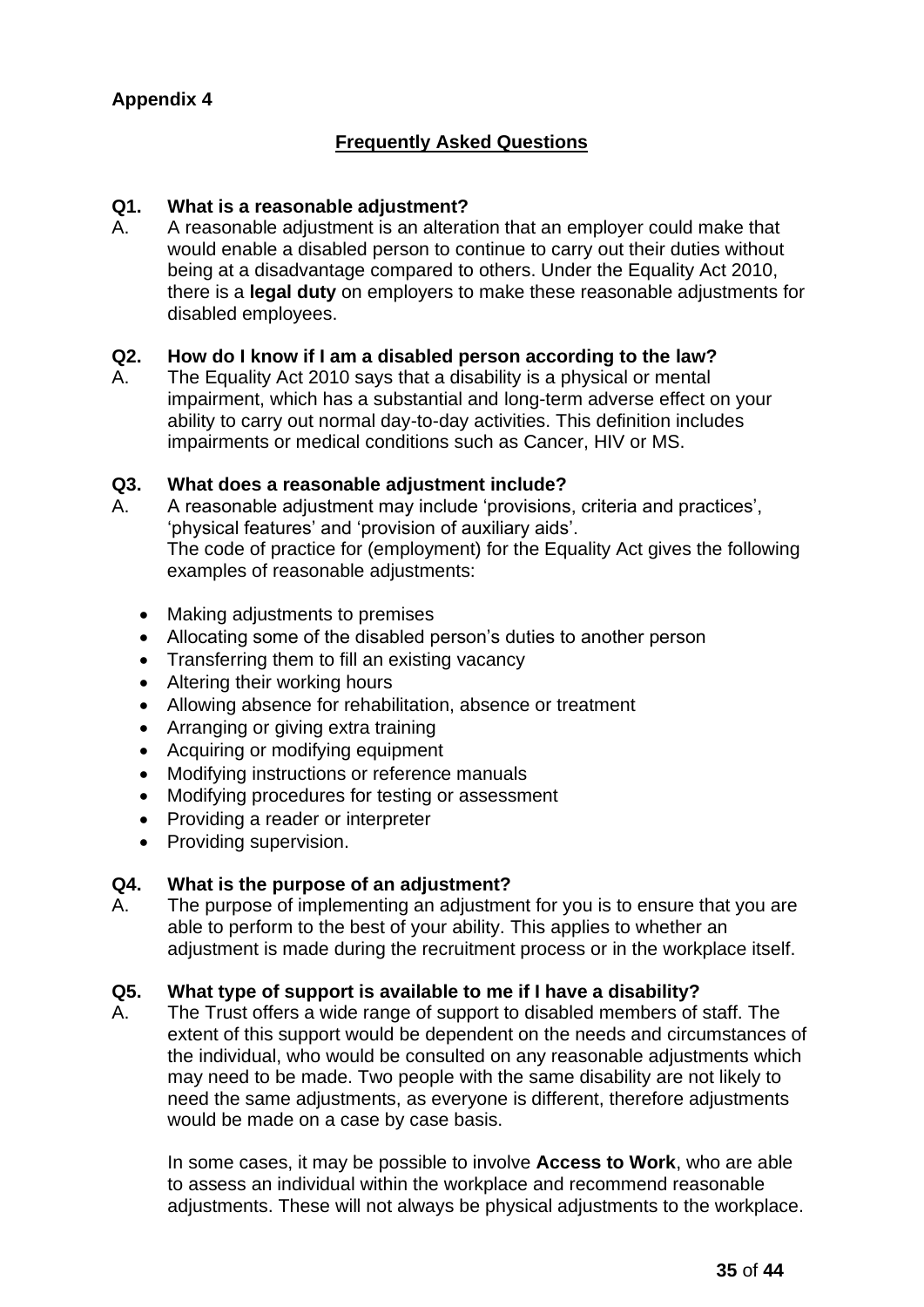If you feel you require adjustments or any other type of support, please contact your line manager or HR representative.

#### **Q6. What happens if my condition changes?**

A. It is likely that your condition will change over time, and consequently your support needs. It is important that you continue to be open and honest about what you require and to engage in the relevant discussions to fulfil your role.

#### **Q7. What is Access to Work?**

A. Access to Work is a scheme which is run by Jobcentre Plus. It can provide disabled people with financial support to help with increased costs for things such as travelling to work by taxi instead of using public transport, paying for a support worker, paying for specialized equipment or for physical alterations to the employer's premises.

Access to Work may also be able to help if a disabled person needs a communicator or BSL interpreter at a job interview.

#### **Q8. Am I eligible for Access to Work?**

- A. If you are disabled and feel that you may need help through Access to Work you will need to be:
	- Already working in paid employment
	- Unemployed and about to start a new job
	- Unemployed and about to start a Work Trial
	- Self-employed.

Your impairment must stop or prevent you from being able to do parts of your job or the job you have applied for. It may be that your impairment does not have a big effect on what you can do every day but it must be a long- term effect rather than something short-term like a broken arm.

#### **Q9. How do I contact Access to Work?**

A. If you feel that your employment is likely to be affected by your impairment and that this impairment is likely to last for at least 12 months, you should contact either your local Access to Work contact Job centre, through the website, your line manager or HR Advisor.

#### **Q10. What adjustments is the Trust legally required to make for disabled candidates and employees?**

A. An employer has a duty to make 'reasonable adjustments'. What is deemed reasonable depends on the individual case and circumstances, including how necessary the adjustment is, how practical it is, and the financial or other resources of the organisation.

#### **Q11. Who is responsible for implementing adjustments during the recruitment process?**

A. Organising for adjustments to be made during the recruitment process is the responsibility of both the organisation and the individual. The organisation cannot be expected to guess what someone requires, and the applicants cannot expect the organisation to guess what they need. Both parties must communicate. The more open, honest and timely the communication, the more efficient the implementation process will be.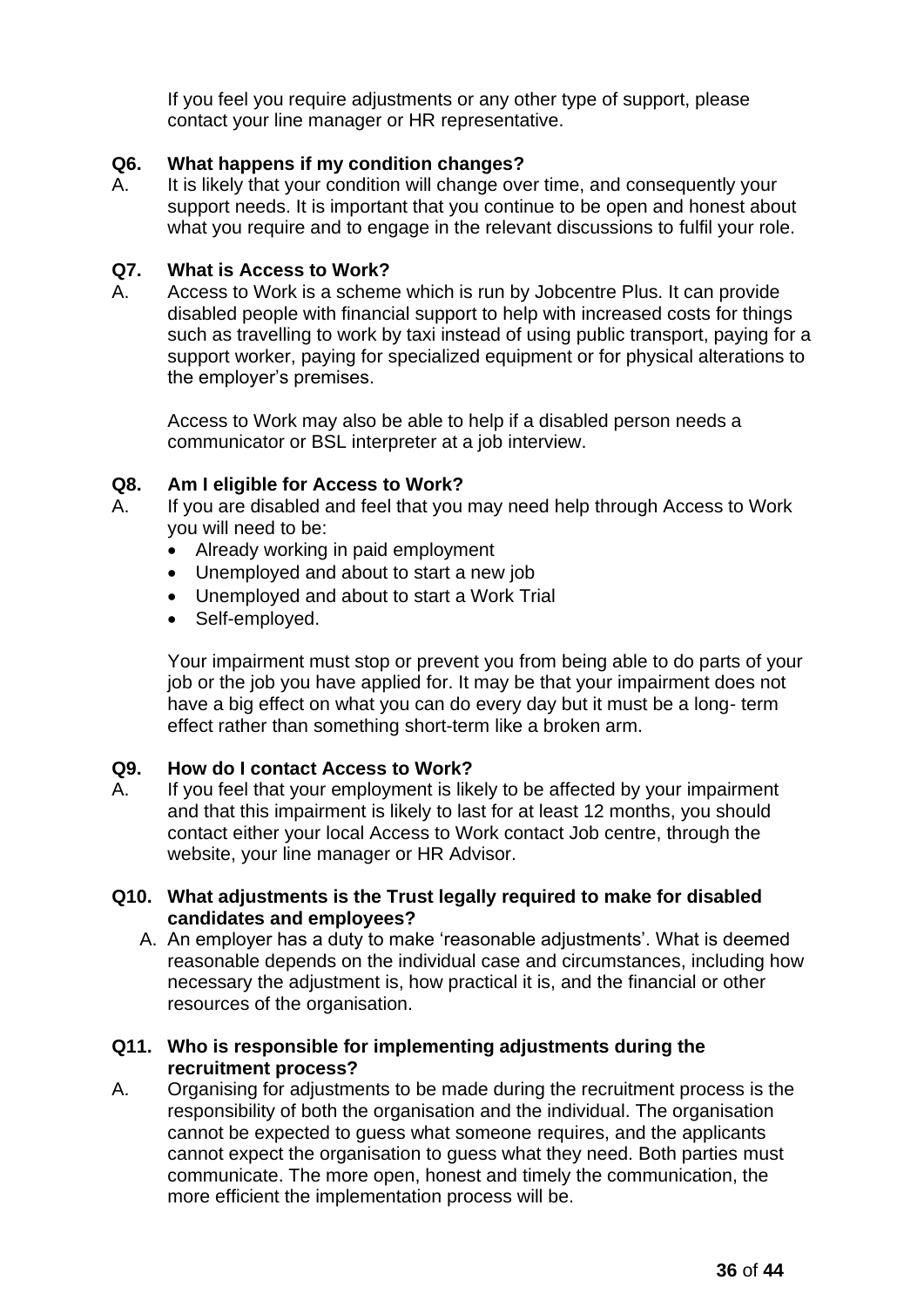#### **Q12. Do I have to tell my employer that I need an adjustment?**

A. It is understandable that you may not wish to talk about the nature of your disability to your employers. However, in return, you must understand that it is difficult for your employers to provide what you need if you don't tell them. Should you not wish to disclose the nature of your disability you could instead only discuss the impact of your condition on your ability to undertake the role. Whilst employers would encourage you to share so that maximum support can be offered, there is no obligation on you to disclose either the nature of your condition or its impact.

#### **Q13. Who pays?**

A. The law forbids the employer from making a disabled worker pay for any of these adjustments, and financial assistance may be available from the Government for the employer under access to work funding if the disabled person qualifies for it (see contact details for Access to Work in Appendix 5).

#### **Q14. What is Disability leave?**

A. A person with a disability should have their disability-related leave counted as a distinct and separate thing, and it can be argued for as a reasonable adjustment.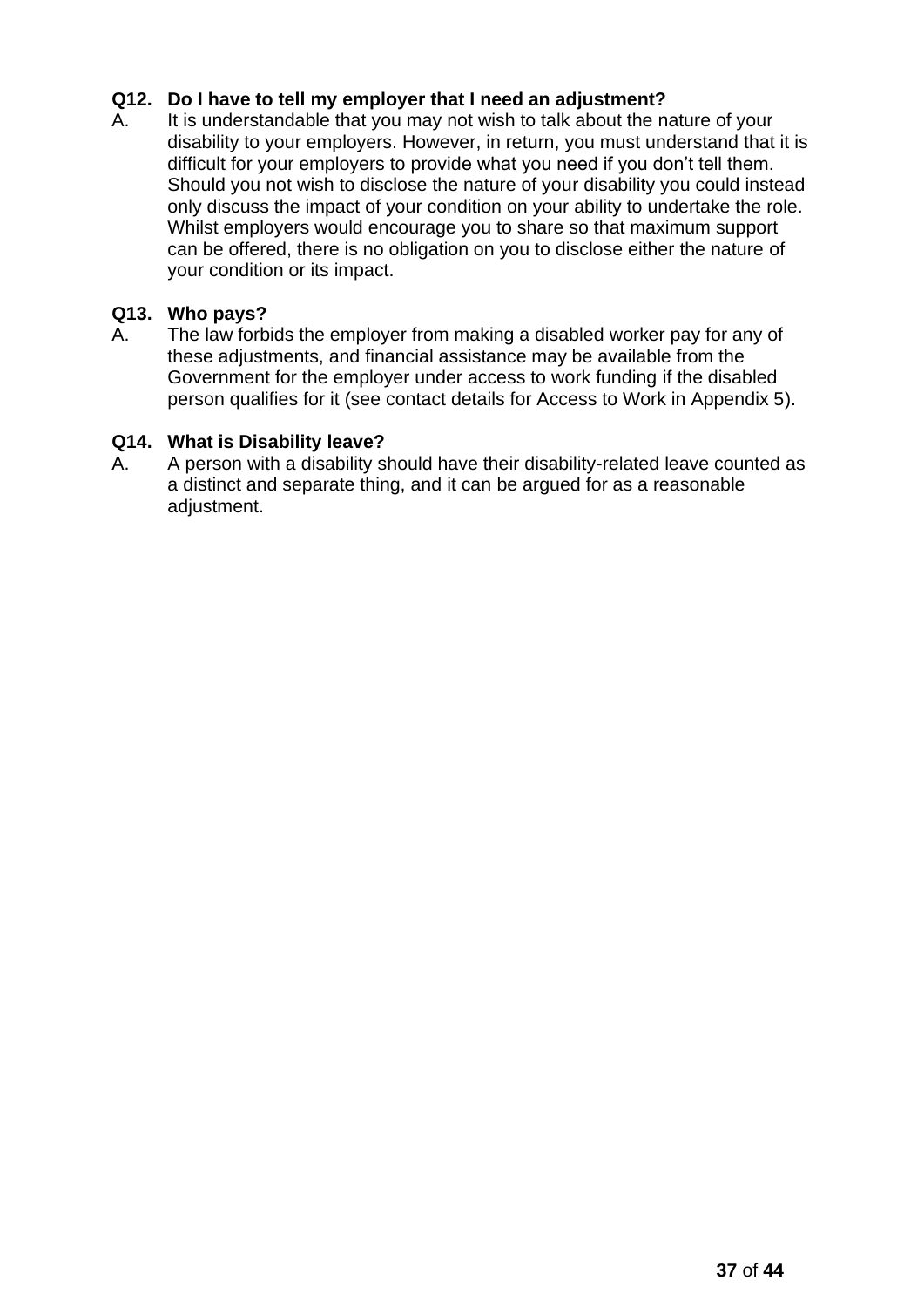#### **Appendix 5**

#### **Access to Work Flow Chart**

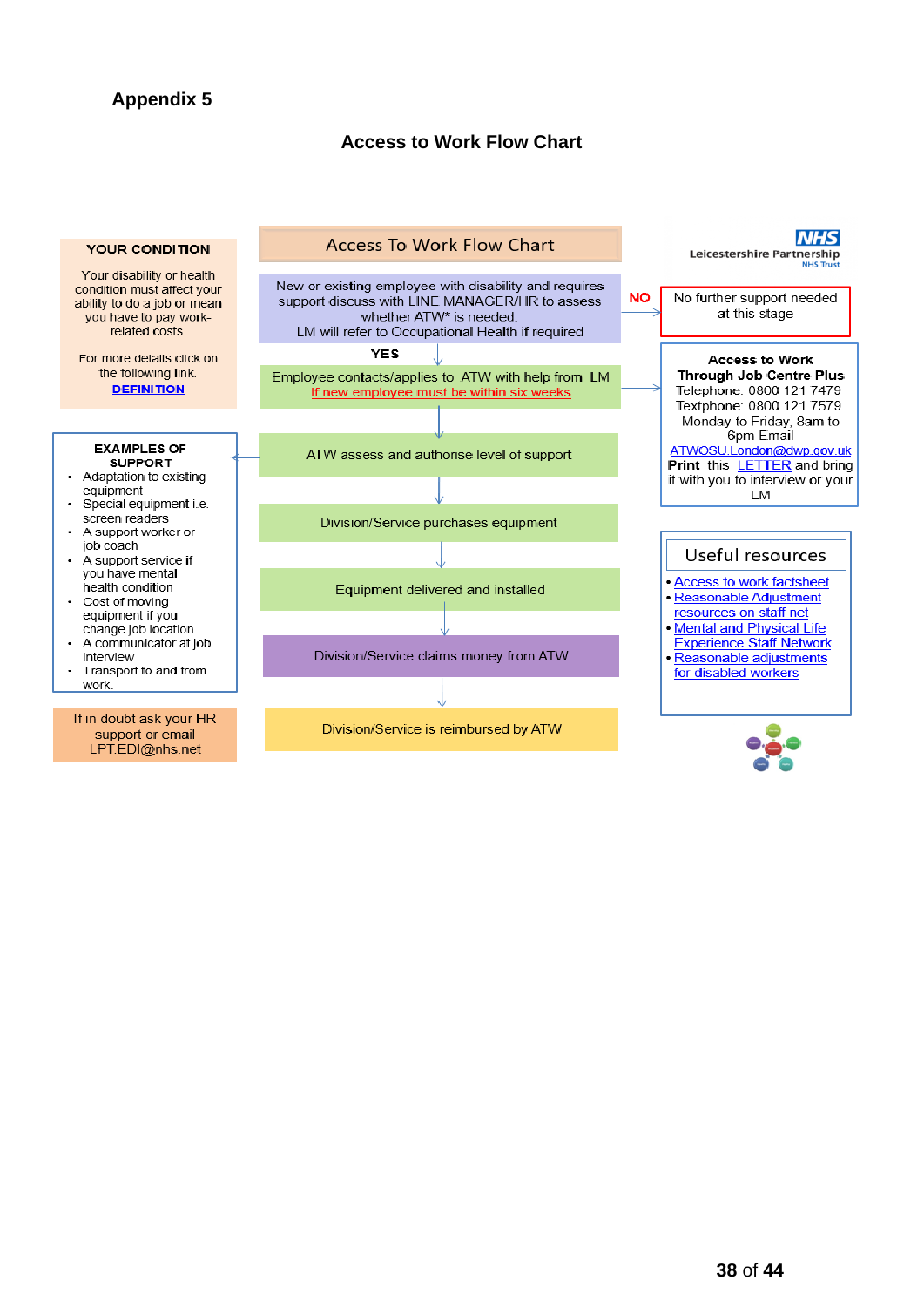## **Appendix 6**



## **Due Regard Equality Analysis**

| <b>Section 1</b>                                                           |                                                                       |                                                                                                                                                                                                   |  |  |  |
|----------------------------------------------------------------------------|-----------------------------------------------------------------------|---------------------------------------------------------------------------------------------------------------------------------------------------------------------------------------------------|--|--|--|
| Name of activity/proposal                                                  |                                                                       | Reasonable Adjustment Policy                                                                                                                                                                      |  |  |  |
| <b>Date Screening commenced</b>                                            |                                                                       | <b>June 2021</b>                                                                                                                                                                                  |  |  |  |
| Directorate / Service carrying out the                                     |                                                                       | Equality, Diversity and Inclusion Team                                                                                                                                                            |  |  |  |
| assessment                                                                 |                                                                       |                                                                                                                                                                                                   |  |  |  |
| Name and role of person undertaking                                        |                                                                       | Leona Knott                                                                                                                                                                                       |  |  |  |
| this Due Regard (Equality Analysis)                                        |                                                                       |                                                                                                                                                                                                   |  |  |  |
| Give an overview of the aims, objectives and purpose of the proposal:      |                                                                       |                                                                                                                                                                                                   |  |  |  |
| AIMS:                                                                      |                                                                       |                                                                                                                                                                                                   |  |  |  |
|                                                                            |                                                                       | The aim of the policy is provide support, guidance and advise on making 'Reasonable Adjustments'<br>for staff who have a disability that is recognised and protected under the Equality Act 2010. |  |  |  |
| <b>OBJECTIVES:</b>                                                         |                                                                       |                                                                                                                                                                                                   |  |  |  |
| $\bullet$                                                                  |                                                                       | To raise awareness amongst all managers and staff of the moral, social and legal obligations to                                                                                                   |  |  |  |
|                                                                            |                                                                       | make reasonable adjustments for people who are disabled or who have a long term health                                                                                                            |  |  |  |
| condition, and in particular, the requirements of the under the Act.       |                                                                       |                                                                                                                                                                                                   |  |  |  |
| $\bullet$                                                                  |                                                                       | To encourage disabled staff to declare their information which enables the Trust to abide request                                                                                                 |  |  |  |
|                                                                            |                                                                       | for 'Reasonable Adjustments' and to feel confident in the knowledge that they will be supported                                                                                                   |  |  |  |
| by the Trust should they require them.                                     |                                                                       |                                                                                                                                                                                                   |  |  |  |
| $\bullet$                                                                  |                                                                       | To provide managers staff who are responsible for making adjustments with information about                                                                                                       |  |  |  |
|                                                                            |                                                                       | their obligations under this policy, the procedure to follow, examples of adjustments that can be                                                                                                 |  |  |  |
| made and sources of support and guidance.                                  |                                                                       |                                                                                                                                                                                                   |  |  |  |
| $\bullet$                                                                  |                                                                       | To provide staff with the procedure to be followed if they feel that this policy is not being adhered                                                                                             |  |  |  |
| to.                                                                        |                                                                       |                                                                                                                                                                                                   |  |  |  |
| $\bullet$                                                                  |                                                                       | To provide staff with the procedure to be followed if Health and Safety or Occupational Health                                                                                                    |  |  |  |
| advice conflicts with this policy statement.                               |                                                                       |                                                                                                                                                                                                   |  |  |  |
| <b>Section 2</b>                                                           |                                                                       |                                                                                                                                                                                                   |  |  |  |
| <b>Protected Characteristic</b>                                            | please give brief details                                             | If the proposal/s have a positive or negative impact                                                                                                                                              |  |  |  |
| Age                                                                        |                                                                       | The policy has a positive impact, as the aim is to support staff who                                                                                                                              |  |  |  |
|                                                                            | have or may through the duration of their employment with the         |                                                                                                                                                                                                   |  |  |  |
|                                                                            | Trust have a disability that impacts on them carrying out their role. |                                                                                                                                                                                                   |  |  |  |
|                                                                            |                                                                       |                                                                                                                                                                                                   |  |  |  |
|                                                                            |                                                                       |                                                                                                                                                                                                   |  |  |  |
|                                                                            |                                                                       | This policy will provide guidance on the reasonable adjustments                                                                                                                                   |  |  |  |
|                                                                            |                                                                       | staff require to carry out the full responsibilities within their role.                                                                                                                           |  |  |  |
| <b>Disability</b>                                                          | As above                                                              |                                                                                                                                                                                                   |  |  |  |
| Gender reassignment                                                        | As above                                                              |                                                                                                                                                                                                   |  |  |  |
| Marriage & Civil Partnership                                               | As above                                                              |                                                                                                                                                                                                   |  |  |  |
| Pregnancy & Maternity                                                      | As above                                                              |                                                                                                                                                                                                   |  |  |  |
| Race                                                                       | As above                                                              |                                                                                                                                                                                                   |  |  |  |
| Religion and Belief                                                        | As above                                                              |                                                                                                                                                                                                   |  |  |  |
| Sex                                                                        | As above                                                              |                                                                                                                                                                                                   |  |  |  |
| <b>Sexual Orientation</b>                                                  | As above                                                              |                                                                                                                                                                                                   |  |  |  |
| Other equality groups?                                                     | As above                                                              |                                                                                                                                                                                                   |  |  |  |
| <b>Section 3</b>                                                           |                                                                       |                                                                                                                                                                                                   |  |  |  |
|                                                                            |                                                                       | Does this activity propose major changes in terms of scale or significance for LPT? For                                                                                                           |  |  |  |
|                                                                            |                                                                       | example, is there a clear indication that, although the proposal is minor it is likely to have a                                                                                                  |  |  |  |
|                                                                            |                                                                       | major affect for people from an equality group/s? Please tick appropriate box below.                                                                                                              |  |  |  |
| Yes                                                                        |                                                                       | $No - <$                                                                                                                                                                                          |  |  |  |
| High risk: Complete a full EIA starting click here to<br>proceed to Part B |                                                                       | Low risk: Go to Section 4.<br>✓                                                                                                                                                                   |  |  |  |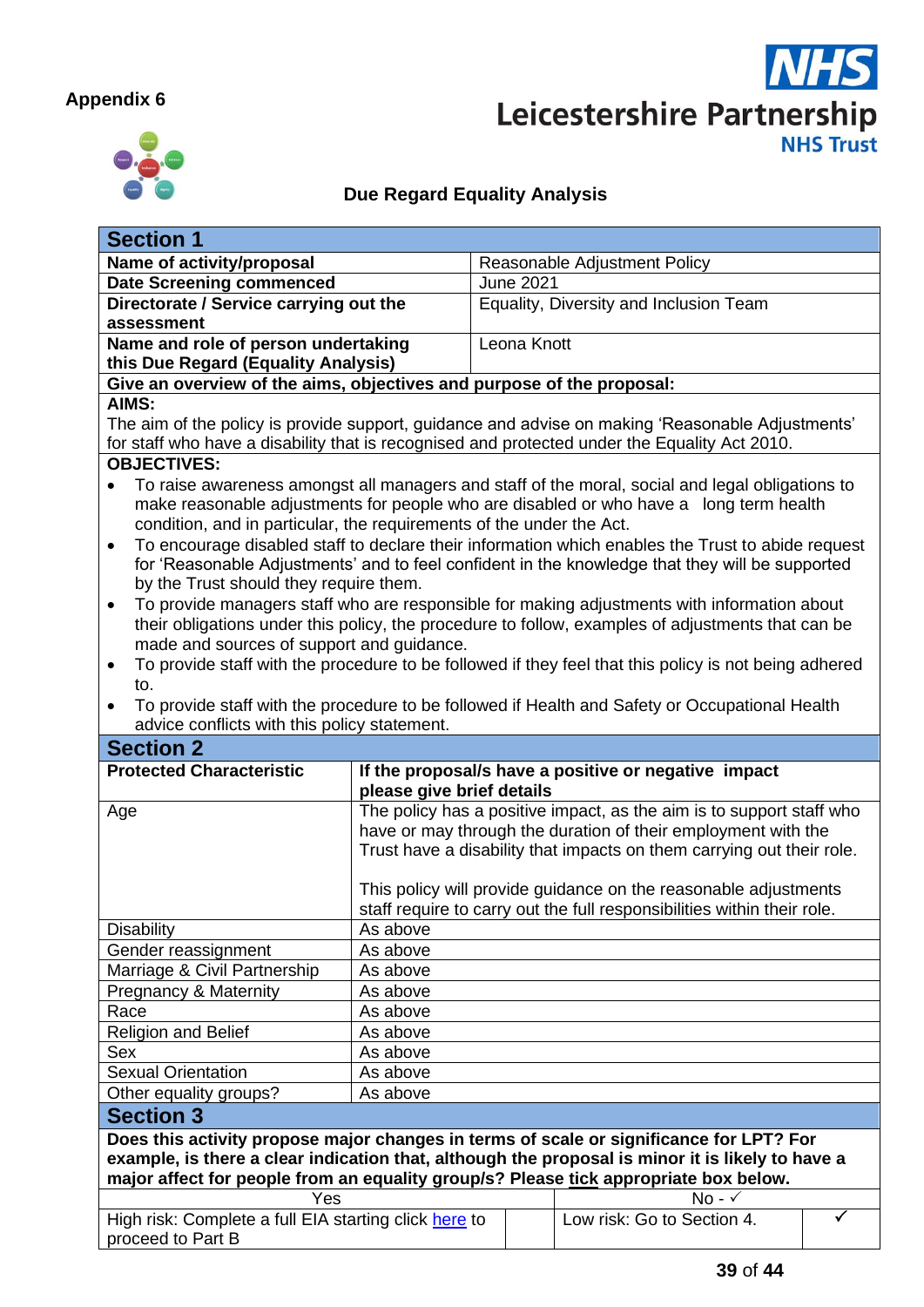#### **Section 4**

#### **If this proposal is low risk please give evidence or justification for how you reached this decision:**

The decision is based on the positive outcome staff will have when reasonable adjustments are implemented to support them carrying out their role.

| <b>Signed by reviewer/assessor</b>                                                    | Leona Knott  | Date        | June 2021        |  |
|---------------------------------------------------------------------------------------|--------------|-------------|------------------|--|
| Sign off that this proposal is low risk and does not require a full Equality Analysis |              |             |                  |  |
| <b>Head of Service Signed</b>                                                         | Kathryn Burt | <b>Date</b> | <b>July 2021</b> |  |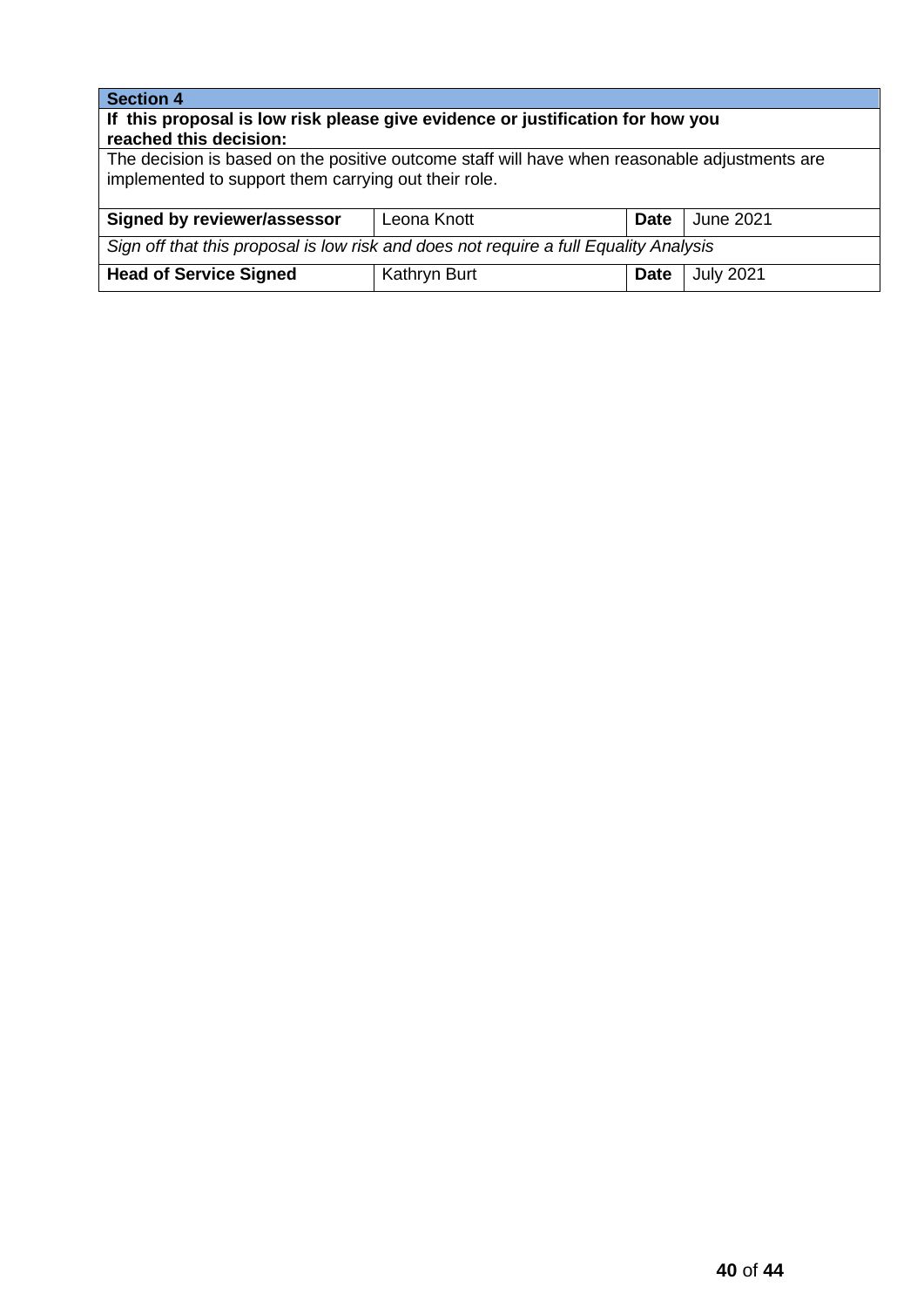## **Training Requirements / Training Needs Analysis**

| <b>Training topic:</b>                                 | Reasonable Adjustments Policy                                                                                                                                                                                            |  |  |  |  |
|--------------------------------------------------------|--------------------------------------------------------------------------------------------------------------------------------------------------------------------------------------------------------------------------|--|--|--|--|
| Type of training:<br>(see study leave policy)          | $\Box$ Mandatory (must be on mandatory training register)<br>$\sqrt{ }$ Role specific<br>$\Box$ Personal development                                                                                                     |  |  |  |  |
| Division(s) to which the<br>training is applicable:    | $\sqrt{ }$ Adult Mental Health & Learning Disability Services<br>$\sqrt{\rm$ Community Health Services<br>$\sqrt{\mathsf{E}}$ nabling Services<br>$\sqrt{}$ Families Young People Children<br>$\sqrt{ }$ Hosted Services |  |  |  |  |
| <b>Staff groups who require</b><br>the training:       | Managers and staff                                                                                                                                                                                                       |  |  |  |  |
| Who is responsible for<br>delivery of this training?   | <b>HR</b>                                                                                                                                                                                                                |  |  |  |  |
| Have resources been<br>identified?                     | Yes                                                                                                                                                                                                                      |  |  |  |  |
| Has a training plan been<br>agreed?                    | Will be delivered as part of HR training on the Attendance<br>Management and Wellbeing Policy and Procedure.                                                                                                             |  |  |  |  |
| Where will completion of<br>this training be recorded? | $\sqrt{u}$ uLearn<br>$\Box$ Other (please specify)                                                                                                                                                                       |  |  |  |  |
| How is this training going to<br>be monitored?         |                                                                                                                                                                                                                          |  |  |  |  |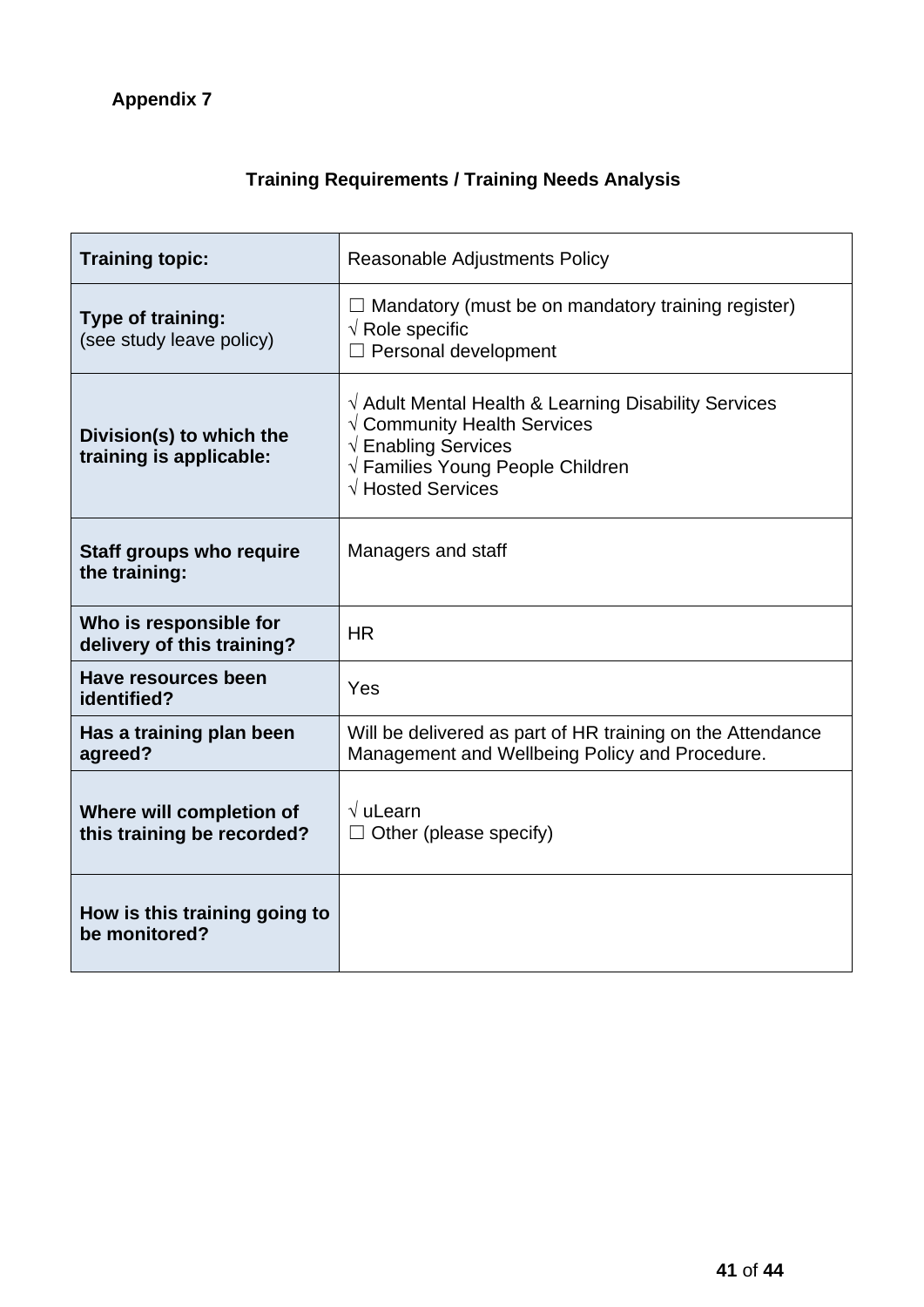#### **The NHS Constitution**

**The NHS will provide a universal service for all based on clinical need, not ability to pay. The NHS will provide a comprehensive range of services.**

| Shape its services around the needs and preferences of individual<br>patients, their families and their carers                         |   |  |
|----------------------------------------------------------------------------------------------------------------------------------------|---|--|
| Respond to different needs of different sectors of the population                                                                      |   |  |
| Work continuously to improve quality services and to minimise errors                                                                   |   |  |
| <b>Support and value its staff</b>                                                                                                     | V |  |
| Work together with others to ensure a seamless service for patients                                                                    | V |  |
| Help keep people healthy and work to reduce health inequalities                                                                        | V |  |
| Respect the confidentiality of individual patients and provide open<br>access to information about services, treatment and performance | V |  |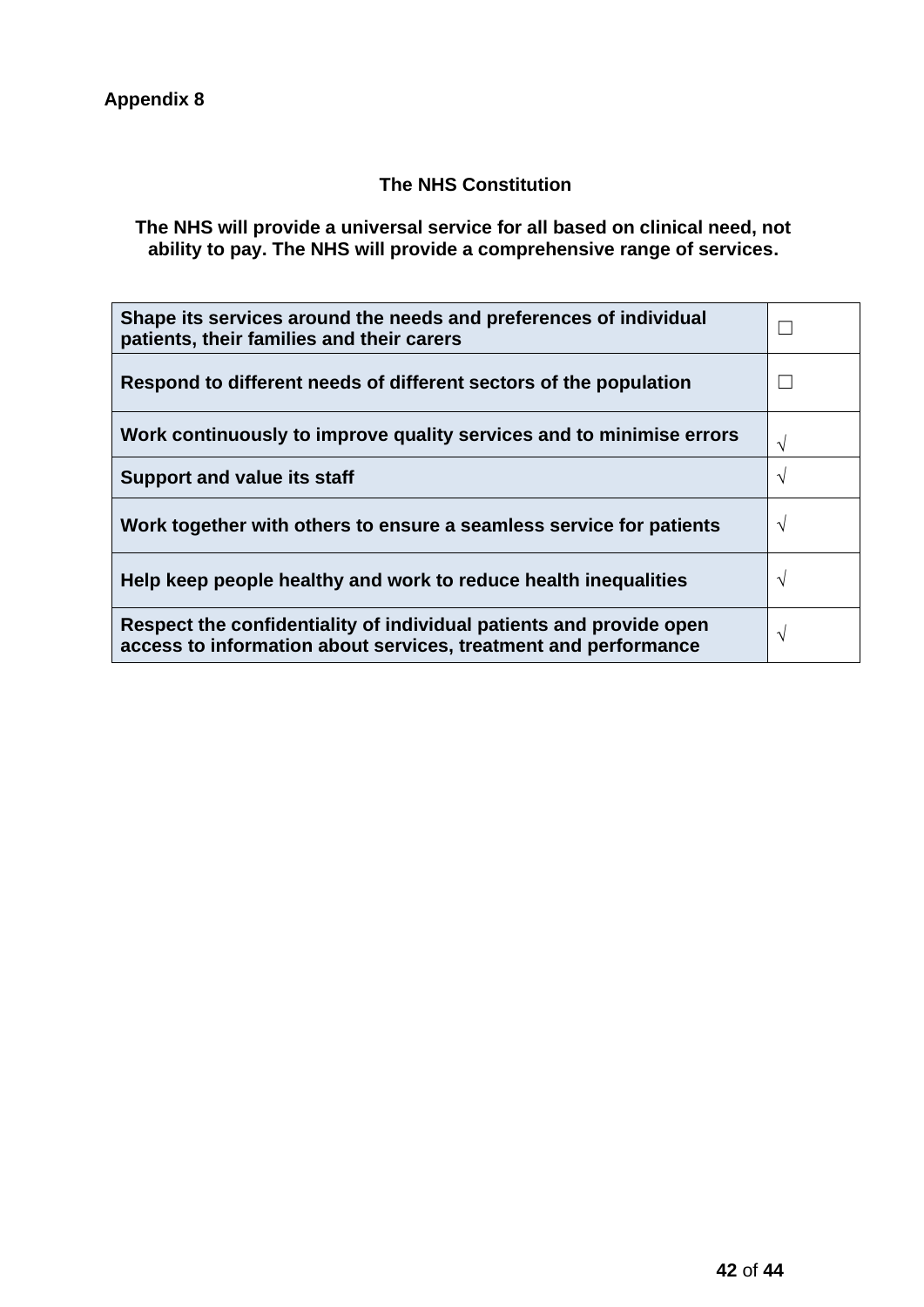## **Appendix 9**

#### **Stakeholders and Consultation**

#### **Key individuals involved in developing the document:**

| <b>Name</b>  | <b>Designation</b>                |
|--------------|-----------------------------------|
| Leona Knott  | Equality, Diversity and Inclusion |
|              | Co-ordinator                      |
| Vanda Walker | Human Resources Business Partner  |
| Kim Dawson   | <b>Chair Maple Network</b>        |

## **Circulated to the following individuals for comment:**

| <b>Name</b>                                                | <b>Designation</b>                                                                                                                                       |  |  |  |
|------------------------------------------------------------|----------------------------------------------------------------------------------------------------------------------------------------------------------|--|--|--|
| <b>MAPLE Group</b>                                         |                                                                                                                                                          |  |  |  |
| <b>All Staff Support Networks</b>                          |                                                                                                                                                          |  |  |  |
| <b>Lead Chairs of all Staff Support</b><br><b>Networks</b> | Black Asian and ethnic minority, Carers,<br>Spectrum (LGBTQ+), Young Voices<br>(16 – 25yrs), Women's Network and<br>Mental and Physical life experience. |  |  |  |
| Directors / Heads of Service and Direct<br>Reports         |                                                                                                                                                          |  |  |  |
| <b>Operational HR Team</b>                                 |                                                                                                                                                          |  |  |  |
| <b>Equalities Team</b>                                     |                                                                                                                                                          |  |  |  |
| <b>Staffside</b>                                           |                                                                                                                                                          |  |  |  |
| Equality, Diversity & Inclusion Group                      |                                                                                                                                                          |  |  |  |